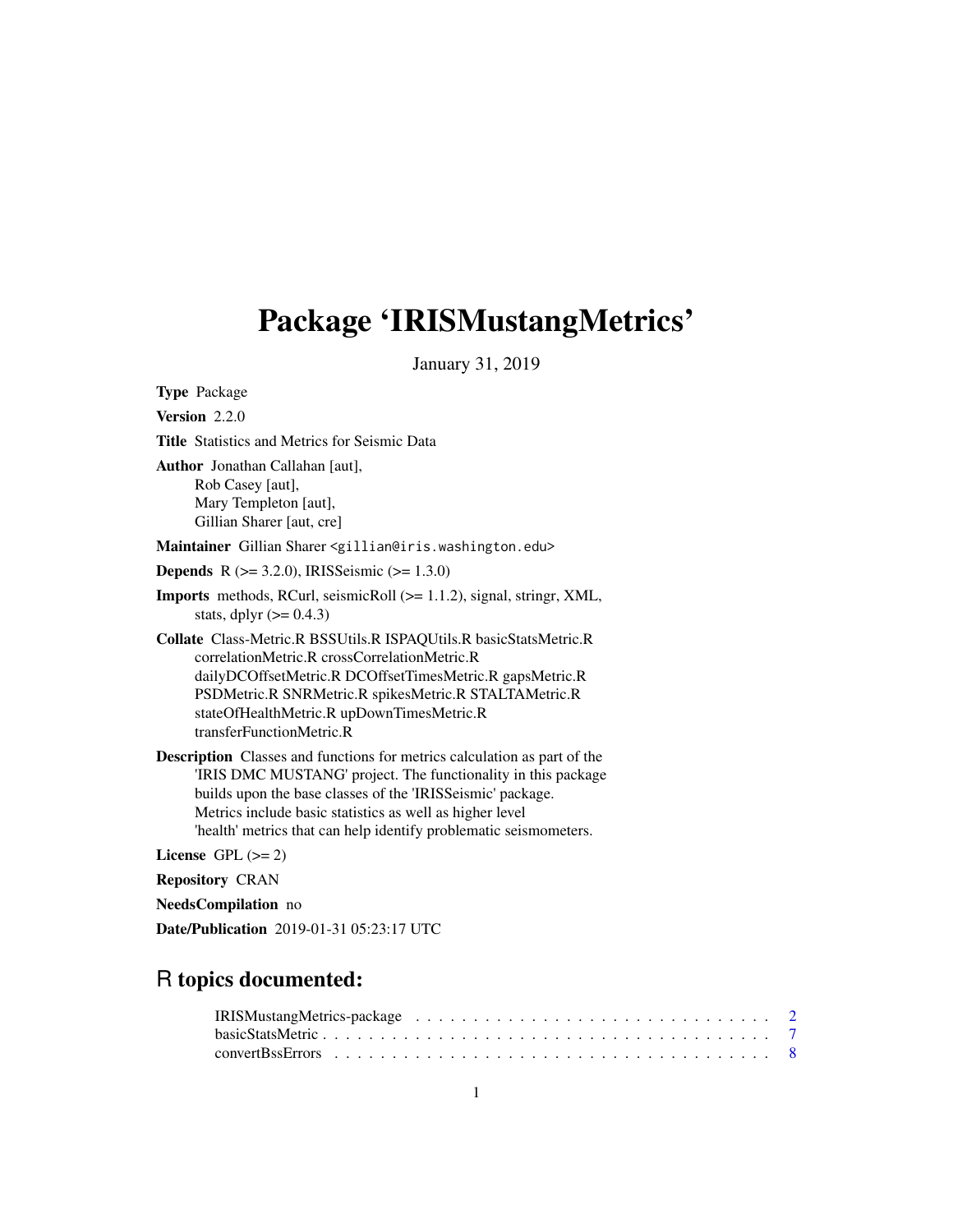<span id="page-1-0"></span>

| Index |                     | 52        |
|-------|---------------------|-----------|
|       |                     | 50        |
|       |                     | 48        |
|       |                     | 47        |
|       |                     | 45        |
|       |                     | 44        |
|       |                     | 42        |
|       |                     | 41        |
|       |                     | 40        |
|       | <b>SNRMetric</b>    | 38        |
|       |                     | 36        |
|       |                     | 35        |
|       |                     | 33        |
|       |                     | 31        |
|       |                     | 30        |
|       |                     | 29        |
|       |                     | 28        |
|       |                     | 26        |
|       |                     | 25        |
|       |                     | 23        |
|       |                     | 22        |
|       |                     | 21        |
|       |                     | 19        |
|       |                     | <b>18</b> |
|       |                     | 17        |
|       | gapsMetric          | 15        |
|       | DCOffsetTimesMetric | 14        |
|       |                     |           |
|       |                     | -11       |
|       |                     |           |
|       |                     |           |

IRISMustangMetrics-package

*Utilities for calculating seismic metrics from IRIS DMC data*

## Description

This package provides S4 classes and functions for calculating metrics from seismological data available from the IRIS Data Management Center (DMC) ([http://www.iris.edu/dms/nodes/](http://www.iris.edu/dms/nodes/dmc/) [dmc/](http://www.iris.edu/dms/nodes/dmc/)). This package is part of the MUSTANG project and is intended for DMC internal use only.

#### Introduction

The IRISMustangMetrics package depends upon the IRISSeismic package which defines new S4 classes and methods for manipulating seismic data. Please see the "seismic-intro" vignette for introductory examples on using IRISSeismic.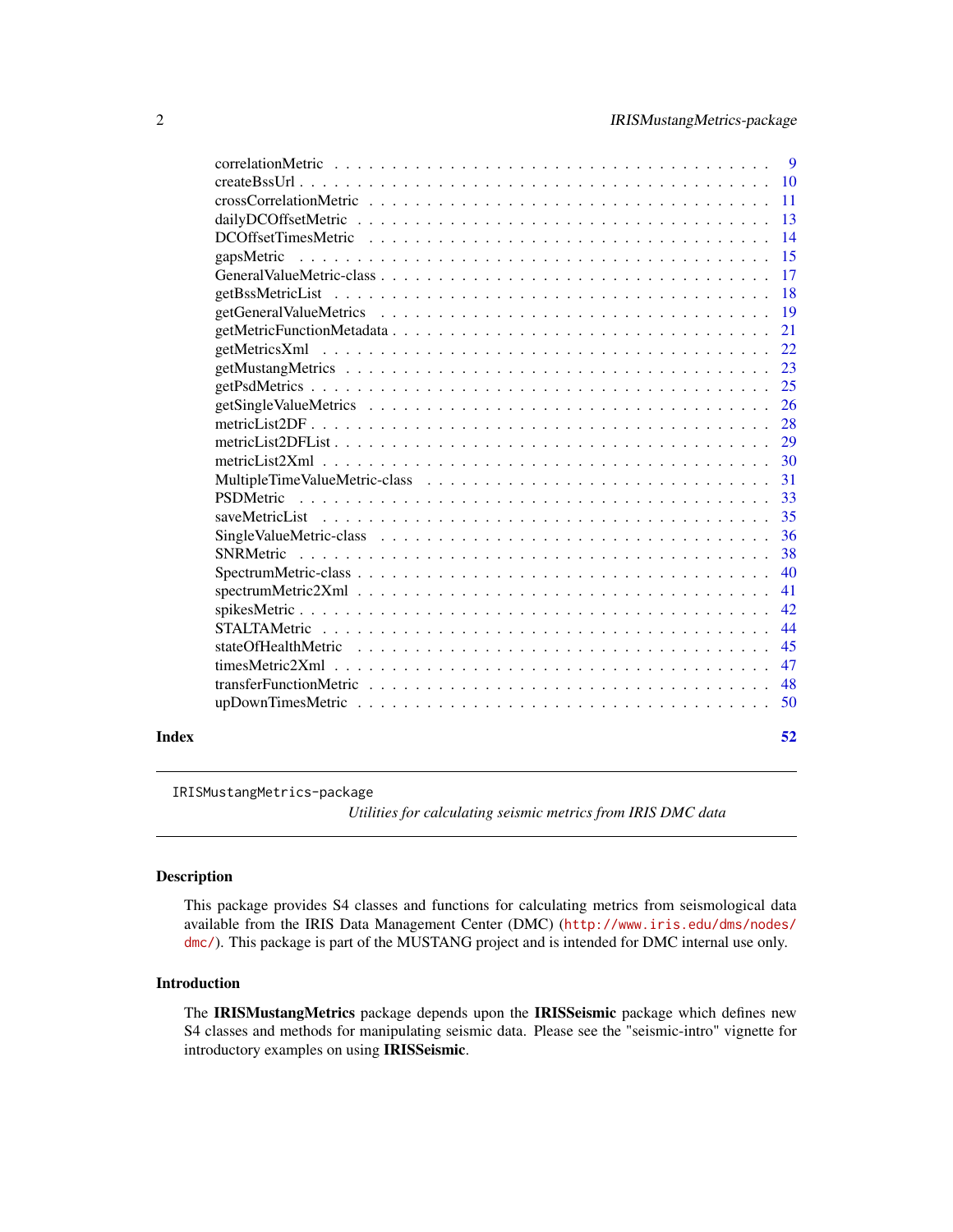#### **History**

version 2.2.0

- removes dead\_channel\_exp, metric has been retired
- renames pdf\_aggregator in ISPAQUtils.R to pdf

## version 2.1.3

- fixed bug related to getGeneralValueMetrics,getMustangMetrics error handling
- added pdf\_aggregator to ISPAQUtils.R, for multi-day pdf plotting within ISPAQ

version 2.1.2

- version 2.1.1 unintentionally removed the pct\_above\_nhnm metric. This version restores it.
- made sample rate sanity rate check consistent between correlationMetric and crossCorrelationMetric

version 2.1.1

• fixed bug in PSDMetrics that affected dead\_channel\_gsn results

version 2.1.0

- transfer\_function requires sample rates to be within a factor of 10 to avoid decimation effects on amplitude
- transfer\_function uses 7 order Chebyshev filter in the decimate function, to correct 1% error occurring with default 8 order Chebyshev
- fixed bug in transfer\_function trace start and end time comparisons
- transfer\_function when determining if sample rate < 1, round to 5 digits first
- getGeneralValueMetrics added metric\_error, ts\_channel\_continuity, ts\_channel\_up\_time, ts\_gap\_length, ts\_gap\_length\_total, ts\_max\_gap, ts\_max\_gap\_total, ts\_num\_gaps, ts\_num\_gaps\_total, ts\_percent\_availability, ts\_percent\_availability metrics
- aliased the getGeneralValueMetrics function to getMustangMetrics
- dailyDCOffsetMetric now returns error when result is NaN or NA

version 2.0.9

- removed dependency on pracma package
- removed channel restrictions for pct\_above\_nhnm,pct\_below\_nlm
- cross correlation sampling rates of < 1 will round to 2 digits
- getGeneralValueMetrics better handles case of no targets found
- improved error handling in spikesMetric.R

version 2.0.8

• minor bug fix to ISPAQUtils.R, spikes=numSpikes

version 2.0.7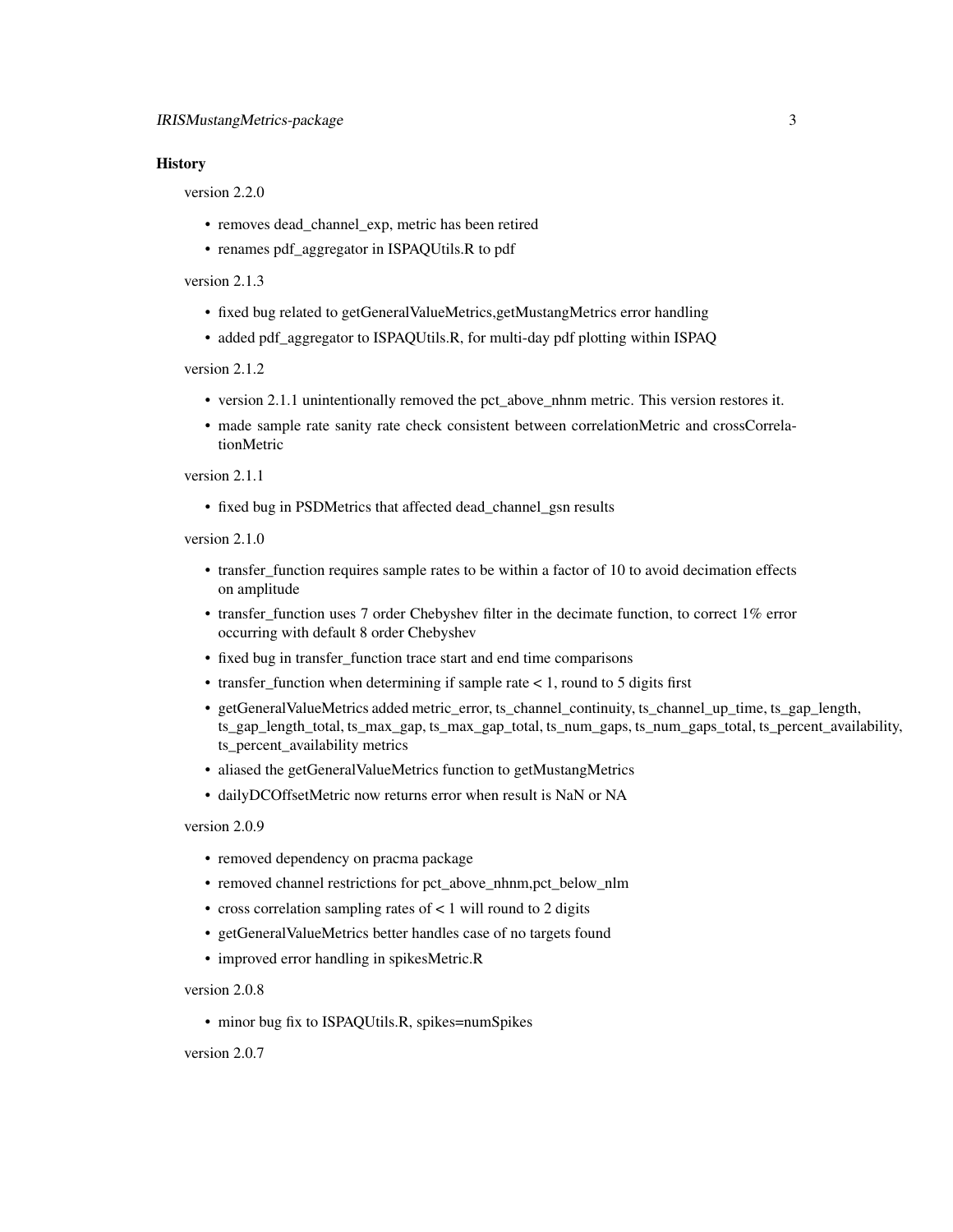- fixed bug in getGeneralValueMetrics that didn't return measurements if there was more than one for any day
- crossCorrelationMetric filter now defaults to a butterworth 2 pole 0.1Hz (10 second) low pass filter

version 2.0.6

• fixed bug related to NA -> NULL replacement in Class-Metric

version 2.0.5

• fixed dplyr version dependencies

version 2.0.4

- adds additional sanity check to getGeneralValueMetrics()
- createBssUrl() adds "&nodata=404" to url

## version 2.0.2

• updates to ISPAQUtils.R

version 2.0.1

• removed dependency on tidyr package

version 2.0.0 – GeneralValueMetrics

- GeneralValueMetric class introduced, SingleValueMetric class deprecated. All metrics that previously returned SingleValueMetric now return GeneralValueMetric
- getGeneralValueMetrics() function added. Retreives metrics measurements from BSS database
- crossCorrelationMetric() does not return timing\_drift. The metric proved unreliable
- users can now supply instrument response information in the form of frequency, amplitude, phase to the function PSDMetric, in place of the getEvalresp webservice call

version 1.3.1 – PSDs

• getPsdMetrics reworked

version 1.3.0 – latency

- getLatencyValuesXML() removed from package.
- documentation improvements.
- additional error checking for getSingleValueMetrics().

version 1.2.7 – PSDs

• PSDMetrics() metrics percent\_above\_nhnm and percent\_below\_nlnm limited to frequencies less than nyquist/1.5.

version 1.2.6 – PSDs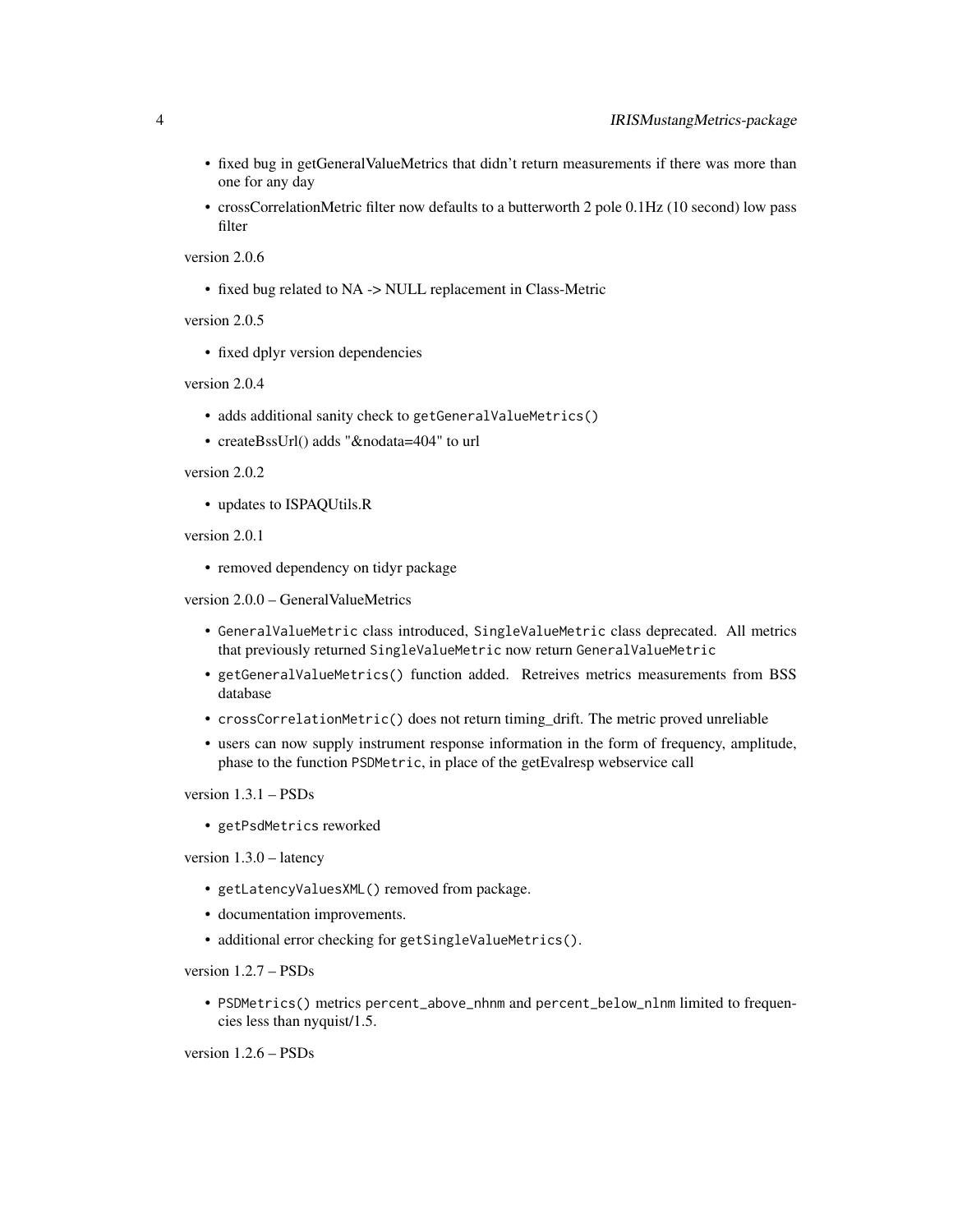- Depends on **IRISSeismic**  $(>= 1.3.0)$ .
- dead\_channel\_exp and dead\_channel\_lin metrics will only return values for station channel codes matching "BH|HH".

version 1.2.5 – ISPAQUtils

• ISPAQUtils.R contains functions for use with the ISPAQ standalone metrics system.

version 1.2.4 – package version dependencies

• Depends on IRISSeismic  $(>= 1.2.3)$ . Imports seismicRoll  $(>= 1.1.2)$ .

version 1.2.2 – correlationMetric tweak

• correlationMetric() allows trace sample lengths to differ by 2 samples without stopping.

version 1.2.1 – PSDs

- Better fix to very low powers issue in PSDMetrics() dead\_channel\_gsn metric.
- PSDMetrics() shifts PDF bin centers by 0.5 dB.

version 1.2.0 – PSDs

- PSDMetric() returns corrected PSD and PDF dataframes in addition to uncorrected PSDs and PSD derived metrics.
- Depends on R  $(>= 3.2.0)$  and **IRISSeismic**  $(>= 1.1.7)$ .
- Imports tidyr, dplyr.

version 1.1.3 – bug fix, import version increased

- Fixes typo in SNRMetric() function windowSecs argument default value.
- Imports seismicRoll (>=1.1.1)

version 1.1.2 – modifications

- Improves error handling messages.
- dailyDCOffsetMetric() removes unused selectivity argument and adds argument controlling output type.
- Fixes bug in dailyDCOffsetMetrics() related to outlier removal and vector length.
- Fixes bug in PSDMetrics() dead\_channel\_gsn metric related to very low power values.
- PSDMetrics() only returns metrics that generate numeric values.

version  $1.1.1 - b$ ug fix

• crossCorrelationMetric() exits if either input trace is flatlined (all values equal).

version 1.1.0 – updates package dependencies

• Depends on **IRISSeismic**  $(>= 1.1.0)$ .

version 1.0.8 – new metric and bug fix

• Improves error handling messages.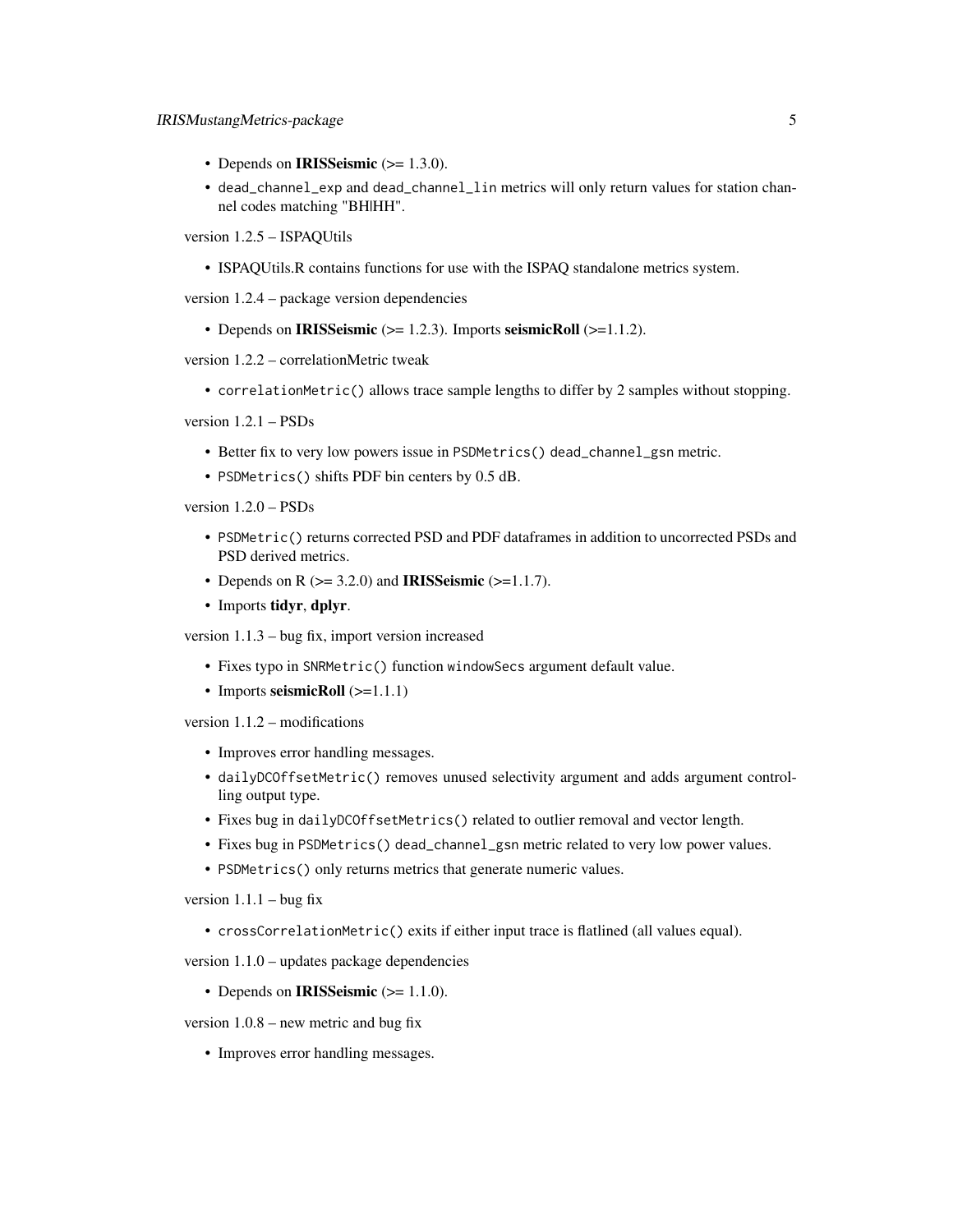- Adds new dead\_channel\_gsn metric to PSDMetric() function output.
- Fixes bug in STALTAMetric() involving required trace length.

version  $1.0.7 - b$ ug fix

• Fixes issue with spikesMetric() passing argument values to findOutliers.

version 1.0.6 – function argument changes

- Changes spikesMetric() default argument values thresholdMin=10,selectivity=NA,fixedThreshold=TRUE.
- transferFunctionMetric() now requires input of evalresp fap spectra, new arguments evalresp1 and evalresp2.
- Additional sanity checks for transferFunctionMetric() and PSDMetric().
- Depends on IRISSeismic ( $>= 1.0.10$ ). Imports seismicRoll ( $>= 1.1.0$ ). Imports stats.

version 1.0.5 – new PSD metric

- Changes URL syntax for MUSTANG web services to use "format=..." instead of "output=...".
- Adds new sample\_unique metric to PSDMetric() output.

version 1.0.3 – new functionality and bug fixes

- Adds new metricList2DF() function.
- Adds new dead\_channel\_lin metric to PSDMetric() output.
- Fixes typo in Class-Metric.R value string format.

version 1.0.0 – First Public Release

#### Author(s)

Jonathan Callahan <jonathan@mazamascience..com>

## References

IRIS DMC web services: <http://service.iris.edu/>

## Examples

```
# Open a connection to IRIS DMC webservices
iris <- new("IrisClient", debug=TRUE)
```

```
# Get the seismic data
starttime <- as.POSIXct("2010-02-27 06:45:00",tz="GMT")
endtime <- as.POSIXct("2010-02-27 07:45:00",tz="GMT")
st <- getDataselect(iris,"IU","ANMO","00","BHZ",starttime,endtime)
```

```
# Apply a metric and show the results
metricList <- basicStatsMetric(st)
dummy <- lapply(metricList, show)
```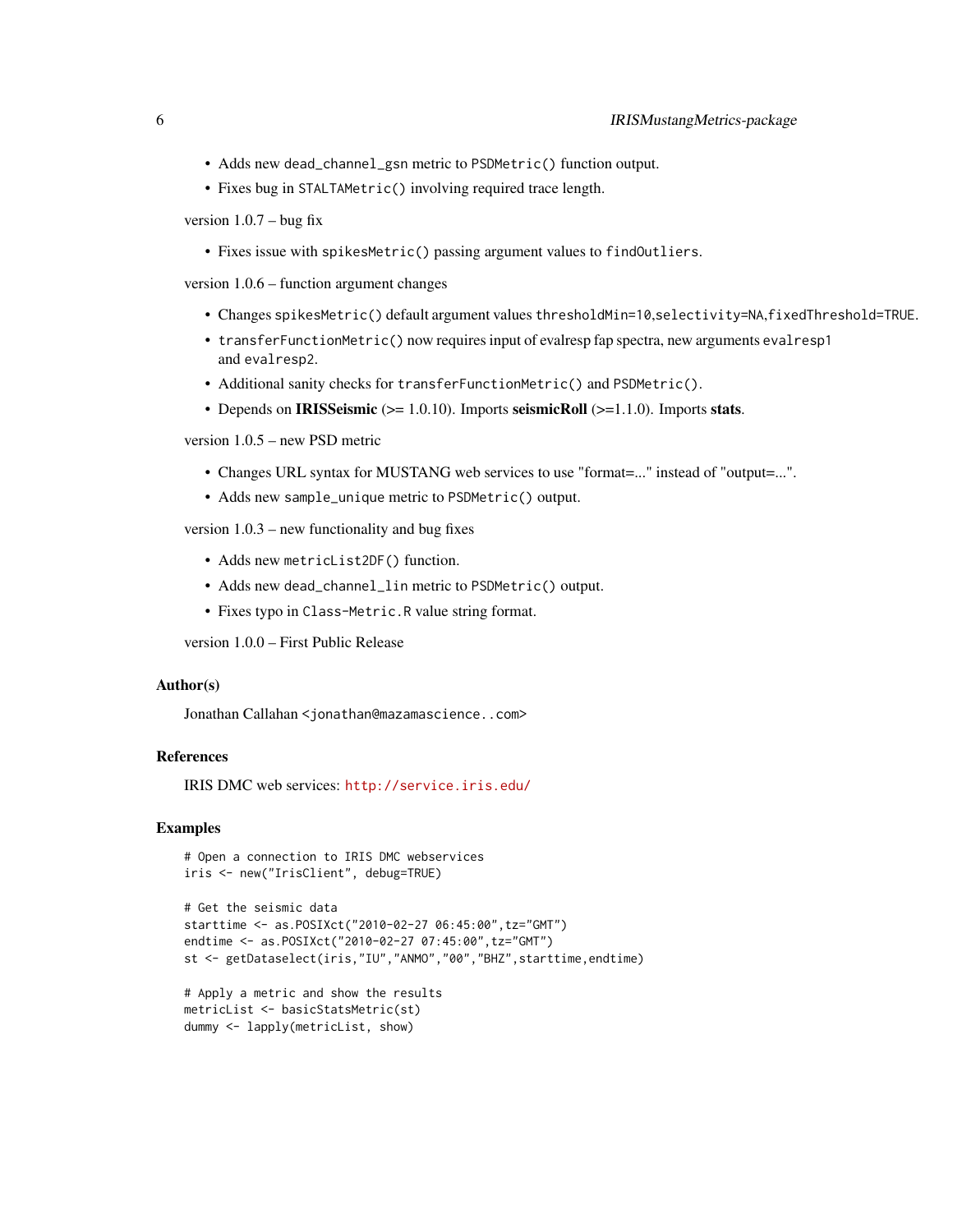<span id="page-6-0"></span>

#### Description

The basicStatsMetric() function calculates the min, median, mean, max, rmsVariance and number of unique values for the input seismic signal.

## Usage

```
basicStatsMetric(st)
```
#### Arguments

st a Stream object containing a seismic signal

## Details

This metric applies the min, median, mean and max methods of Stream objects to the st parameter to calculate the following metrics:

- sample\_min
- sample\_median
- sample\_mean
- sample\_max
- sample\_rms

It also calculates length(unique(stmerged@traces[[1]]@data)), where stmerged is the st parameter after mergeTraces is applied to it, for the following metric:

• sample\_unique

Any error messages generated in the process will pass through untrapped.

#### Value

A list of SingleValueMetric objects is returned.

#### Note

See the seismic package for documentation on Stream objects and the getDataselect method.

#### Author(s)

Jonathan Callahan <jonathan@mazamascience.com>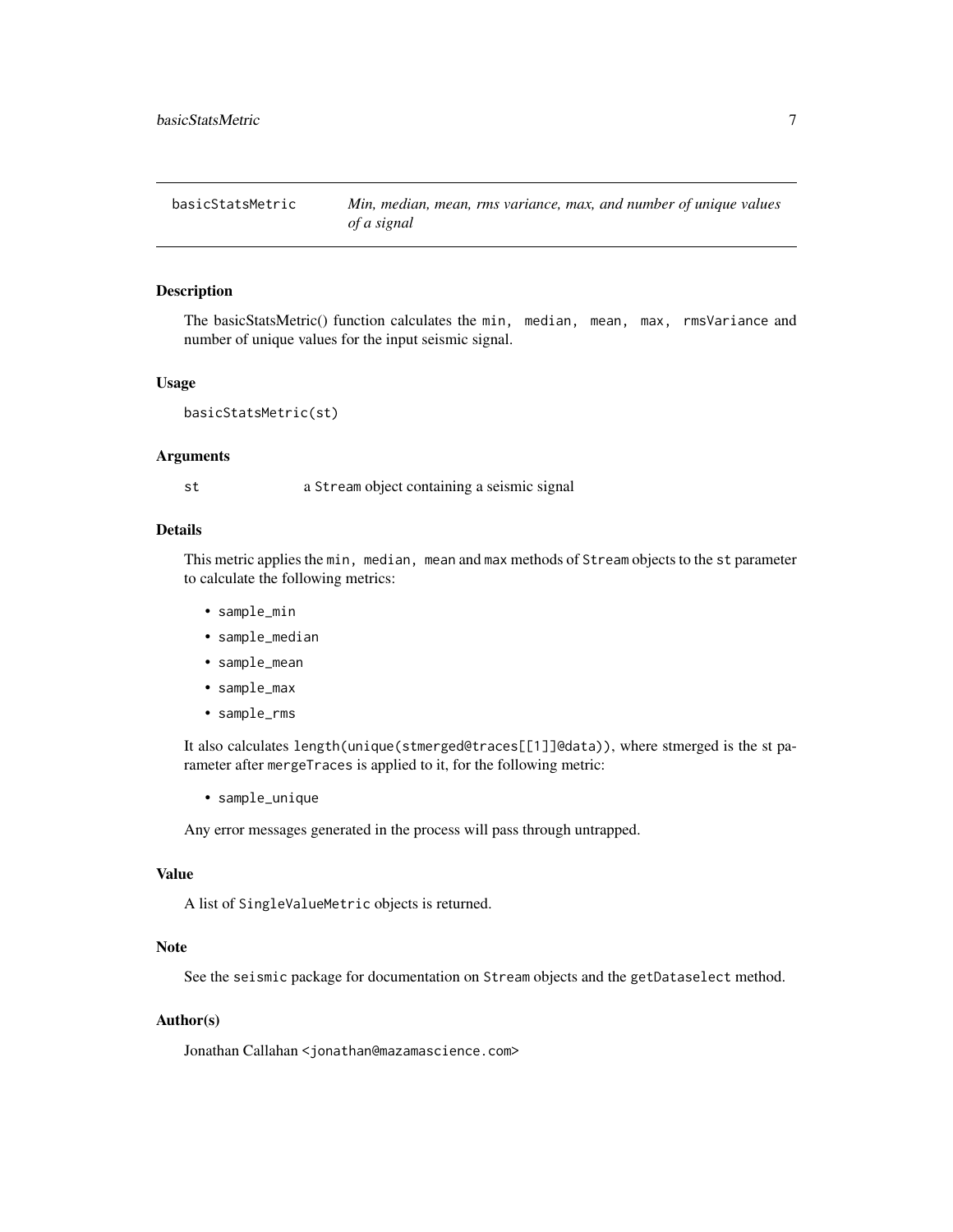#### Examples

```
## Not run:
# Open a connection to IRIS DMC webservices
iris <- new("IrisClient")
# Get the waveform
starttime <- as.POSIXct("2012-01-24", tz="GMT")
endtime <- as.POSIXct("2012-01-25", tz="GMT")
st <- getDataselect(iris,"AK","PIN","","BHZ",starttime,endtime, inclusiveEnd=FALSE)
# Calculate some metrics and show the results
metricList <- basicStatsMetric(st)
dummy <- lapply(metricList, show)
## End(Not run)
```
convertBssErrors *Generate Human Readable MUSTANG Errors*

## Description

The MUSTANG database is in charge of storing the results of metrics calculations and is accessed through a webservice API. The convertBssErrors function extracts pertinent error information from the HTML returned by MUSTANG on error conditions.

#### Usage

convertBssErrors(err\_msg)

#### Arguments

err\_msg error text received from the MUSTANG

## Value

A text string with the root cause extracted from the MUSTANG HTML Java error dump.

#### Author(s)

Jonathan Callahan <jonathan@mazamascience.com>

## See Also

[SingleValueMetric-class](#page-35-1), [metricList2Xml](#page-29-1), [getMetricsXml](#page-21-1), [getBssMetricList](#page-17-1),

<span id="page-7-0"></span>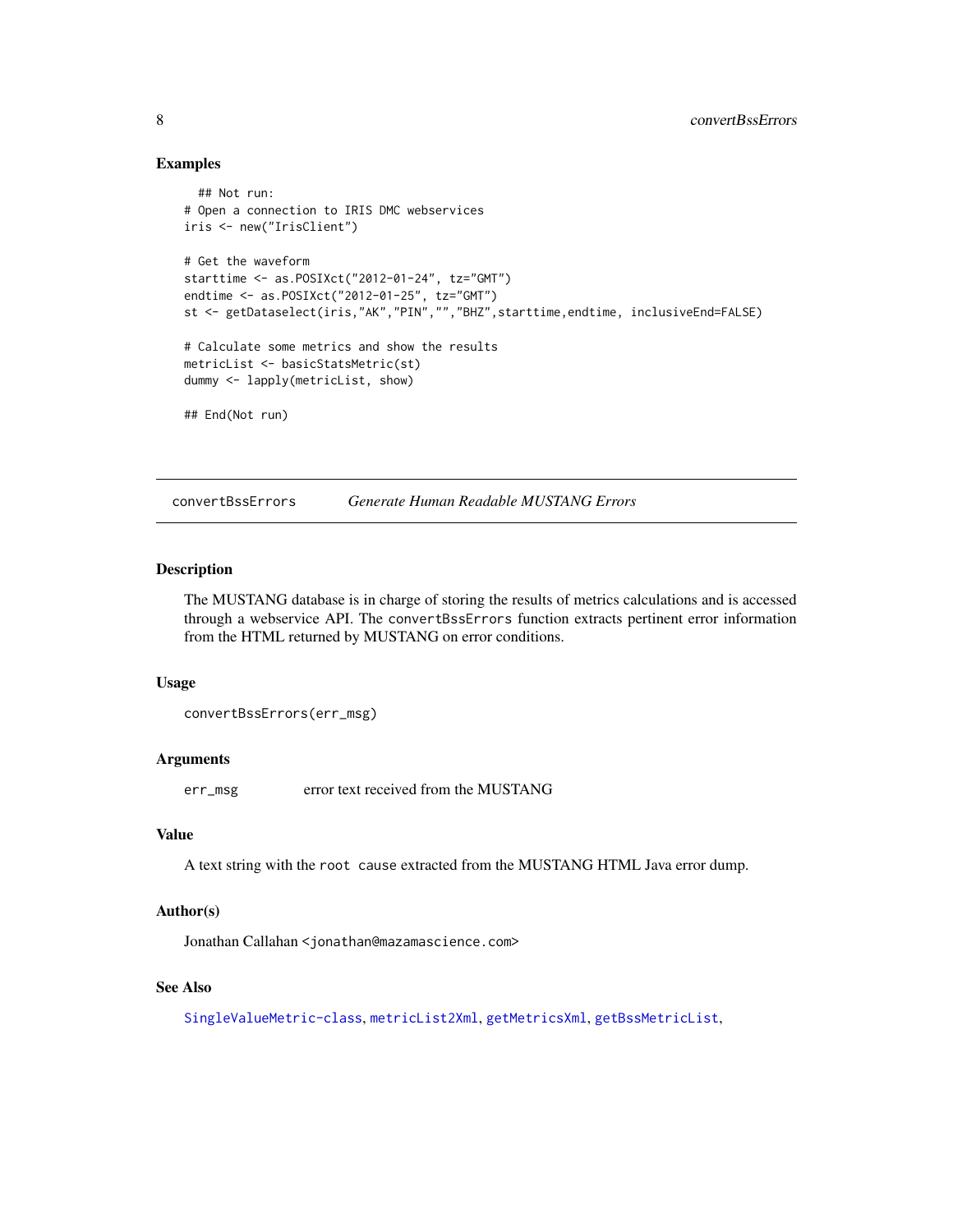## <span id="page-8-0"></span>**Description**

The correlationMetric() function calculates the correlation between two streams of seismic data.

#### Usage

```
correlationMetric(st1, st2)
```
#### Arguments

| st1  | a Stream object containing a seismic signal |
|------|---------------------------------------------|
| st2. | a Stream object containing a seismic signal |

## Details

The correlation returned is a value in the range [0-1]. This 'pearson r' correlation is a measure of the strength and direction of the linear relationship between two variables that is defined as the (sample) covariance of the variables divided by the product of their (sample) standard deviations.

Missing values are handled by casewise deletion with the following R code:

```
cor(x,y,use="na.or.complete")
```
#### Value

A list with a single SingleValueMetric object is returned. The metric name is cross\_talk.

#### Note

Seismic streams passed to correlationMetric must have the same network and station, must cover the same time range and must have the same sampling rate.

The metricList generated for this two-channel metric will have a SNCL code of the form: N.S.L1:L2.C1:C2.Q.

## Author(s)

Jonathan Callahan <jonathan@mazamascience.com>

## Examples

```
## Not run:
# Open a connection to IRIS DMC webservices
iris <- new("IrisClient")
# Get seismic traces
starttime <- as.POSIXct("2013-03-01", tz="GMT")
endtime <- as.POSIXct("2013-03-02",tz="GMT")
```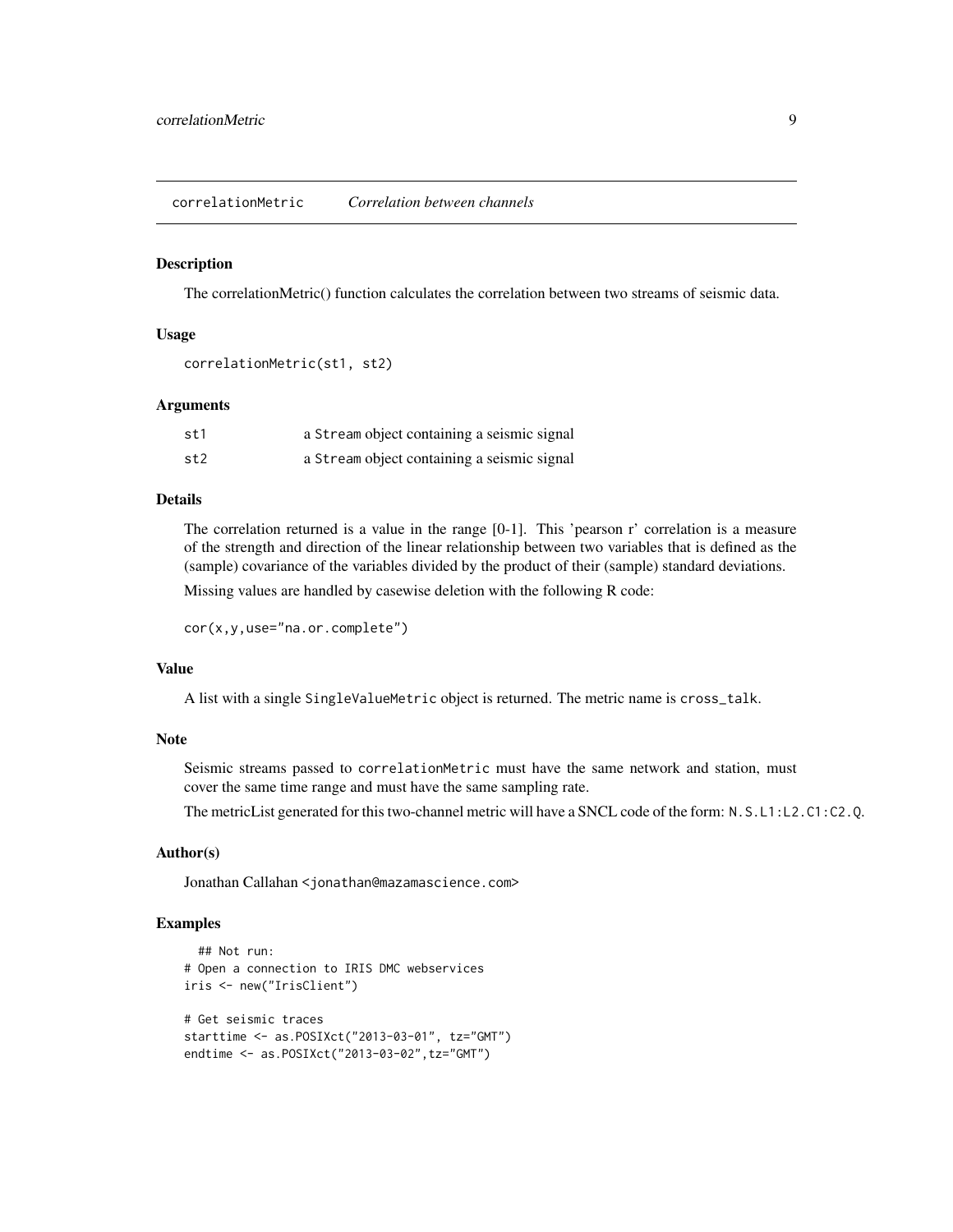#### <span id="page-9-0"></span>10 createBssUrl and the contract of the createBssUrl createBssUrl createBssUrl createBssUrl createBssUrl createBssUrl createBssUrl createBssUrl createBssUrl createBssUrl createBssUrl createBssUrl createBssUrl createBssUrl

```
stZ <- getDataselect(iris,"IU","ANMO","00","BHZ",starttime,endtime,inclusiveEnd=FALSE)
st1 <- getDataselect(iris,"IU","ANMO","00","BH1",starttime,endtime,inclusiveEnd=FALSE)
st2 <- getDataselect(iris,"IU","ANMO","00","BH2",starttime,endtime,inclusiveEnd=FALSE)
# Calculate correlationMetric
correlationMetric(stZ,st1)[[1]]
correlationMetric(stZ,st2)[[1]]
correlationMetric(st1,st2)[[1]]
## End(Not run)
```
<span id="page-9-1"></span>createBssUrl *Create URL to retrieve measurements from the MUSTANG BSS*

#### Description

The createBssUrl method of the IrisClient returns a URL that can be used to make a request of the MUSTANG BSS (Backend Storage System).

#### Usage

createBssUrl(obj, network, station, location, channel, starttime, endtime, metricName, ...)

## Arguments

| obj        | an IrisClient object                                                                                                              |
|------------|-----------------------------------------------------------------------------------------------------------------------------------|
| network    | a character string with the two letter seismic network code                                                                       |
| station    | a character string with the station code                                                                                          |
| location   | a character string with the location code                                                                                         |
| channel    | a character string with the three letter channel code                                                                             |
| starttime  | a POSIX ct class specifying the start time (GMT)                                                                                  |
| endtime    | a POSIX ct class specifying the endtime (GMT)                                                                                     |
| metricName | a character string containing one or more comma separated metric names                                                            |
| .          | optional arguments constraint a character string containing value constraints<br>url optional url of the BSS measurements service |

## Details

A blank location code should be specified as location="--"; Using location="" will return all location codes.

The default MUSTANG measurement service when url is not specified is:

http://service.iris.edu/mustang/measurements/1/query?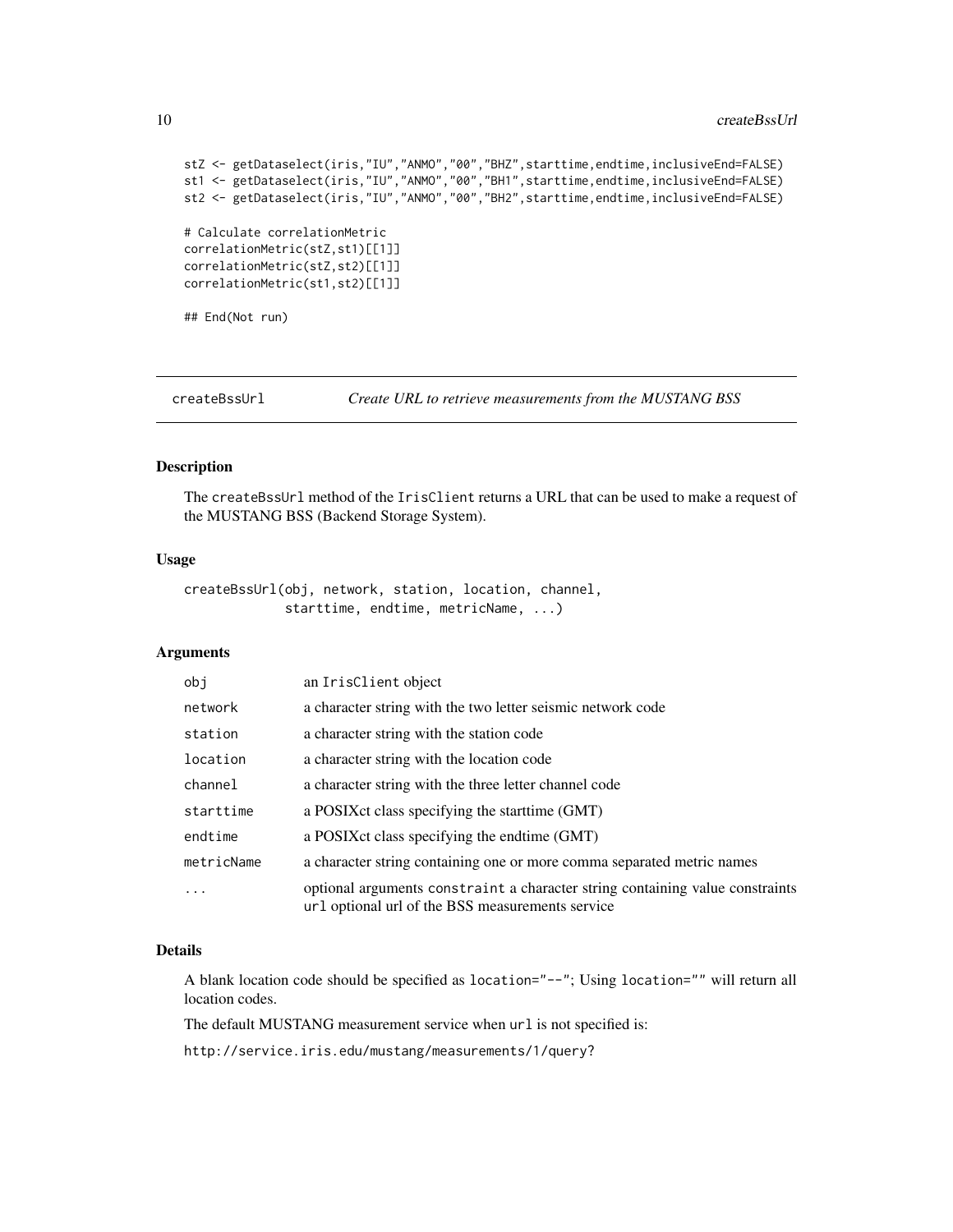## <span id="page-10-0"></span>Value

A character string containing a BSS request URL

## Author(s)

Jonathan Callahan <jonathan@mazamascience.com>

#### See Also

[getSingleValueMetrics](#page-25-1)

## Examples

```
# Open a connection to IRIS DMC webservices (including the BSS)
iris <- new("IrisClient", debug=TRUE)
starttime <- as.POSIXct("2013-06-01", tz="GMT")
```
endtime <- starttime + 30\*24\*3600 metricName <- "sample\_max,sample\_min,sample\_mean"

```
# Get the measurement dataframe
url <- createBssUrl(iris,"IU","ANMO","00","BHZ",
                    starttime, endtime, metricName)
```
# This URL can be pasted into a web browser to see the BSS return values

```
crossCorrelationMetric
```
*Correlation between channels*

## Description

The crossCorrelationMetric() function calculates the maximum absolute correlation (polarity\_check) and lag at maximum correlation (timing\_drift) associated with two streams of seismic data.

## Usage

```
crossCorrelationMetric(st1, st2, maxLagSecs=10, filter)
```
## Arguments

| st1        | a Stream object containing a seismic signal                                     |
|------------|---------------------------------------------------------------------------------|
| st2        | a Stream object containing a seismic signal                                     |
| maxLagSecs | maximum number of seconds of lag to use                                         |
| filter     | a <b>signal</b> package filter to be applied before cross-correlating, optional |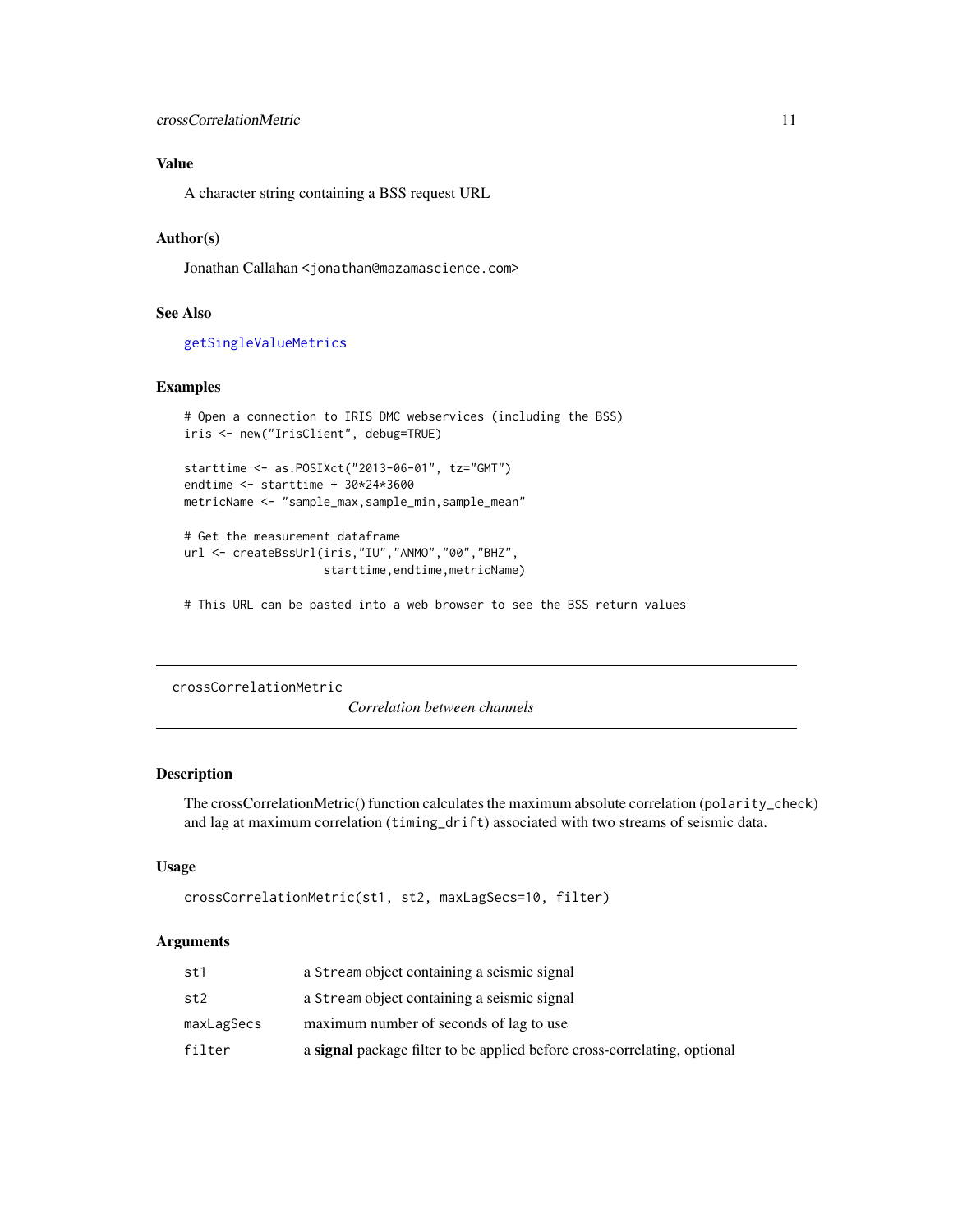## Details

Details of the algorithm are as follows:

- Both signals are demeaned and detrended
- If one signal has a higher sampling rate, it is decimated to the lower sampling rate using an IIR filter if it is a multiple of the lower sample rate. See (signal::decimate).
- Both signals are filtered, by default with a Butterworth 2-pole low pass filter with a 0.1 Hz (10 second) corner frequency. See (signal::filter).
- Signals are cross-correlated using the stats::ccf() function.

The maximum absolute correlation is saved as polarity\_check while the lag at peak correlation is saved as timing\_drift.

Note: For cross-correlation, seismic signals must not have any gaps – they must be contained in a single Trace object.

#### Value

A list with one GeneralValueMetric object is returned. The metric names is polarity\_check.

#### Note

The metricList generated for this two-channel metric will have an additional sncl2 attribute identifying the SNCL in st2.

#### Author(s)

Jonathan Callahan <jonathan@mazamascience.com> (R code), Mary Templeton <met@iris.washington.edu> (algorithm)

#### Examples

```
## Not run:
# Open a connection to IRIS DMC webservices
iris <- new("IrisClient")
# Get the same signal, shifted by 3 seconds
starttime <- as.POSIXct("2013-11-12 07:09:45",tz="GMT")
endtime <- starttime + 600
st1 <- getSNCL(iris,"NM.SLM.00.BHZ",starttime,endtime)
st2 <- getSNCL(iris,"NM.SLM.00.BHZ",starttime+3,endtime+3)
# Cross-correlate
crossCorrelationMetric(st1,st2)
```
## End(Not run)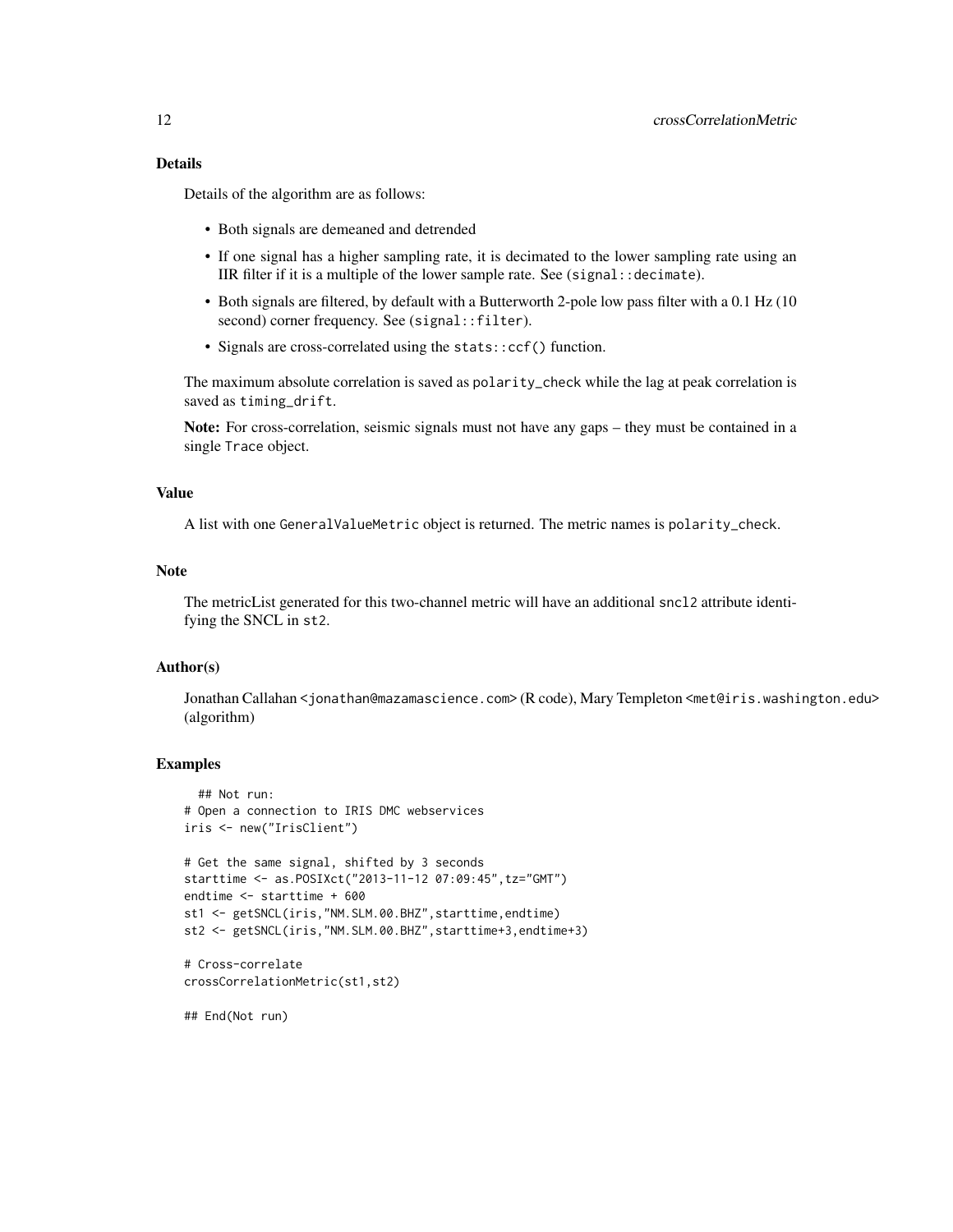<span id="page-12-0"></span>dailyDCOffsetMetric *DC Offset Detection*

#### Description

The dailyDCOffsetMetric() function identifies days with a jump in the signal mean.

### Usage

```
dailyDCOffsetMetric(df,
                    offsetDays=5,
                    outlierWindow=7,
                    outlierThreshold=3.0,
                    outputType=1)
```
#### Arguments

| df               | a data frame containing sample_mean values obtained with getSingleValueMet-             |
|------------------|-----------------------------------------------------------------------------------------|
|                  | $\text{rics}()$                                                                         |
| offsetDays       | number of days used in calculating weighting factors                                    |
| outlierWindow    | window size passed to findOutliers() function in the seismic package                    |
| outlierThreshold |                                                                                         |
|                  | detection threshold passed to find Outliers () function in the <b>seismic</b> package   |
| outputType       | if 1, return last day of valid values (index= $length(intex)$ -floor(outlierWindow/2)); |
|                  | if 0, return all valid values (indices= max(offsetDays, floor(outlierWindow/2):         |
|                  | $length/index)$ -floor(outlierWindow/2))                                                |

## Details

This algorithm calculates lagged differences of the daily mean timeseries over a window of offsetDays days. Shifts in the mean that are persistent and larger than the typical standard deviation of daily means will generate higher metric values.

Details of the algorithm are as follows

```
# data0 = download requested daily means (in the 'df' dataframe), must be greater than max(offsetDays,
# data1 = remove outliers using MAD outlier detection with the 'outlier' arguments specified
# data2 = replace outliers with rolling median values using a default 7 day window, remove last floor(\epsilon# weights = calculate absolute lagged differences with 1-N day lags, default N=5
# metric0 = multiply the lagged differences together and take the N'th root
# stddev0 = calculate the rolling standard deviation of data2 with a N-day window
# METRIC = divide metric0 by the median value of stddev0
```
## Value

A list is returned with a SingleValueMetric object for the last day-floor(outlierWindow/2) (default 3rd from last day) in the incoming dataframe if outputType=1 (one list element), otherwise the first+offsetDays to last day-floor(outlierWindow/2) (multiple list elements, one per day) if output-Type=0.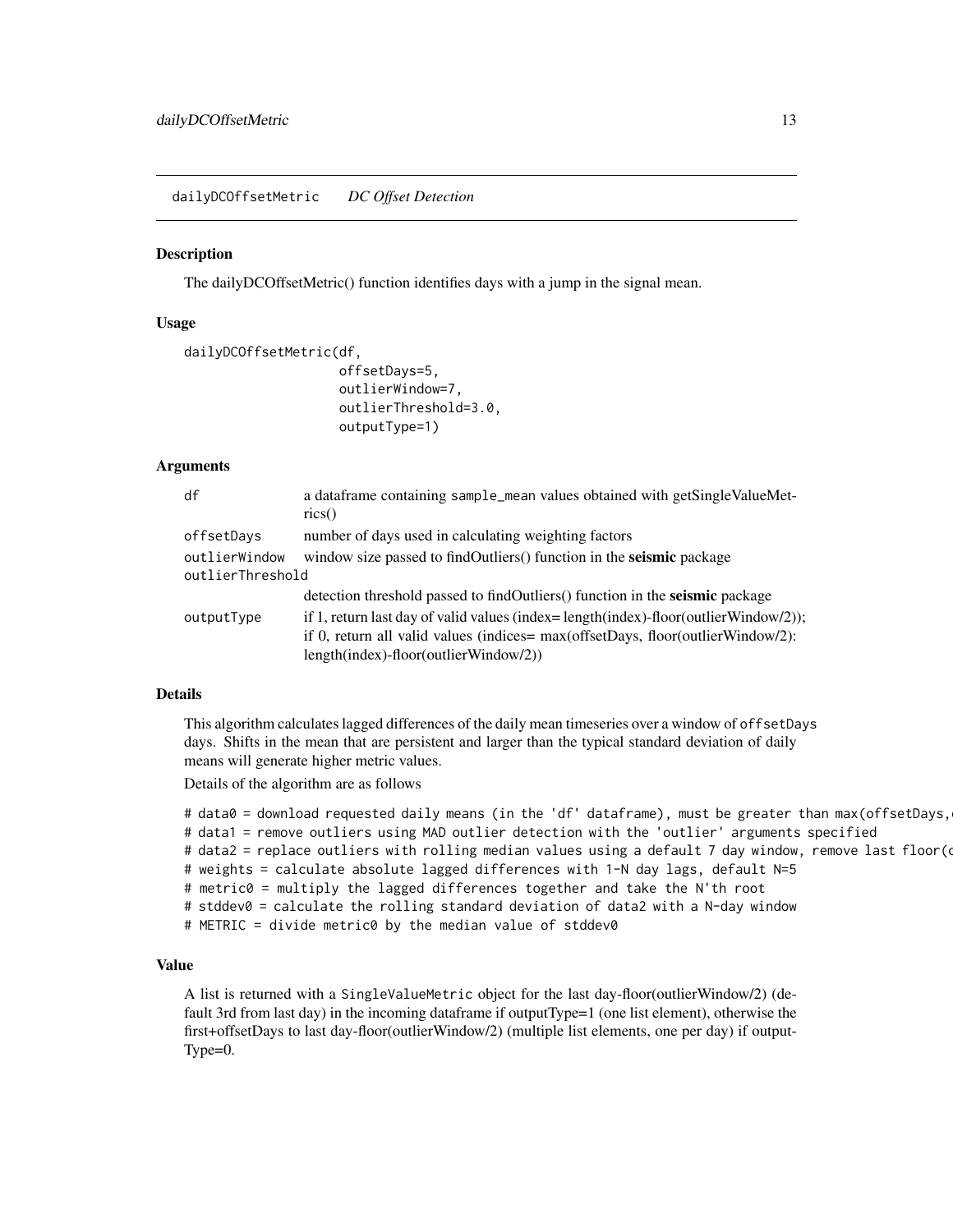## Note

Prefer 60+ days of sample\_mean values to get a good estimate of the long term sample\_mean standard deviation. After initial testing on stations in the IU network, a metric value > 10 appears to be indicative of a DC offset shift (this may vary across stations or networks and larger values may be preferred as indications of a potential station issue).

## Author(s)

Jonathan Callahan <jonathan@mazamascience.com>

#### See Also

[getSingleValueMetrics](#page-25-1)

DCOffsetTimesMetric *DC Offset Detection*

## **Description**

The DCOffsetTimesMetric() function returns times where a shift in the signal mean is detected.

#### Usage

DCOffsetTimesMetric(st, windowSecs, incrementSecs, threshold)

#### Arguments

| st            | a Stream object containing a seismic signal                                |
|---------------|----------------------------------------------------------------------------|
| windowSecs    | chunk size (secs) used in DCOffset calculations (default=1800)             |
| incrementSecs | increment (secs) for startlime of sequential chunks (default=windowSecs/2) |
| threshold     | threshold used in the detection metric (default= $0.9$ )                   |

## Details

Conceptually, this algorithm asserts: If the difference in means between sequential chunks of seismic signal is greater than the typical std dev of a chunk then this marks a DC offset shift.

Details of the algorithm are as follows

```
# Merge all traces in the time period, filling gaps with missing values
# Break up the signal into windowSecs chunks spaced incrementSecs apart
# For each chunk calculate:
# signal mean, signal standard deviation
# Resulting mean and std dev arrays are of length 47 for 24 hours of signal
# Metric = abs(lagged difference of chunk means) / mean(chunk std devs)
# DC offset = times when Metric > threshold
```
<span id="page-13-0"></span>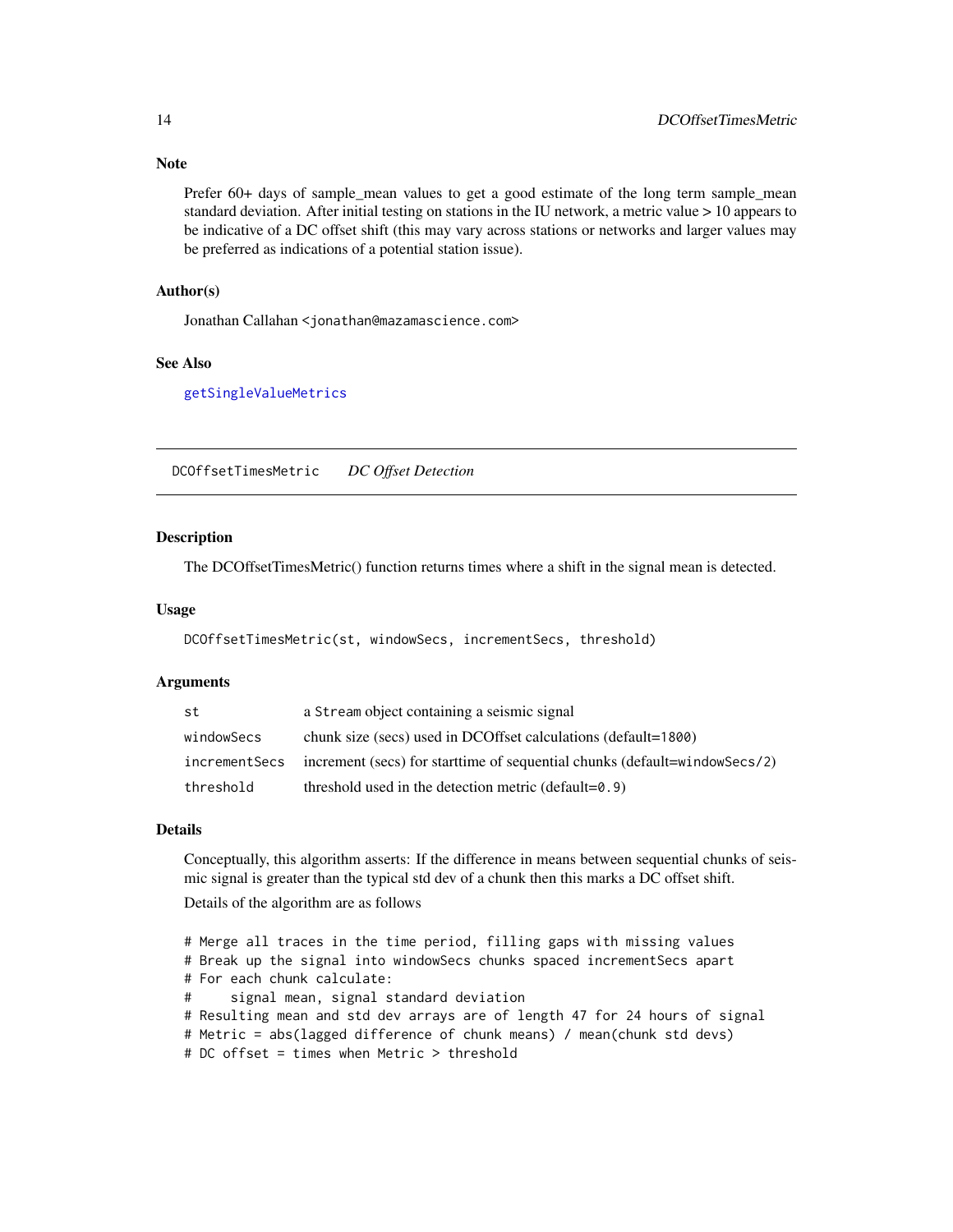## <span id="page-14-0"></span>gapsMetric 15

## Value

A list with a single MultipleTimeValueMetric object is returned.

#### Note

The denominator of this metric was tested with both mean(chunk std devs) and with median(chunk std devs) to identify a "typical" value for the chunk standard deviation. It was found that using median resulted false offset detects whenever there was a large seismic signal in an otherwise lo-noise signal.

## Author(s)

Jonathan Callahan <jonathan@mazamascience.com>

#### Examples

```
## Not run:
# Open a connection to IRIS DMC webservices
iris <- new("IrisClient")
# Get a signal with a DC offset problem
starttime <- as.POSIXct("2012-10-26",tz="GMT")
endtime <- starttime + 2*24*3600
st <- getDataselect(iris,"IU","TARA","00","BHZ",starttime,endtime)
# Calculate the metric
metricList <- DCOffsetTimesMetric(st)
# Extract values from the first element of the list
offsetTimes <- metricList[[1]]@values
# Plot the signal and mark locations where a DC offset was detected
plot(st)
abline(v=offsetTimes,col='red')
## End(Not run)
```
gapsMetric *Gaps and overlaps in a signal*

#### Description

The gapsMetric() function calculates metrics associated with gaps and overlaps in a seismic signal, *i.e.* when st consists of more than one Trace.

#### Usage

gapsMetric(st)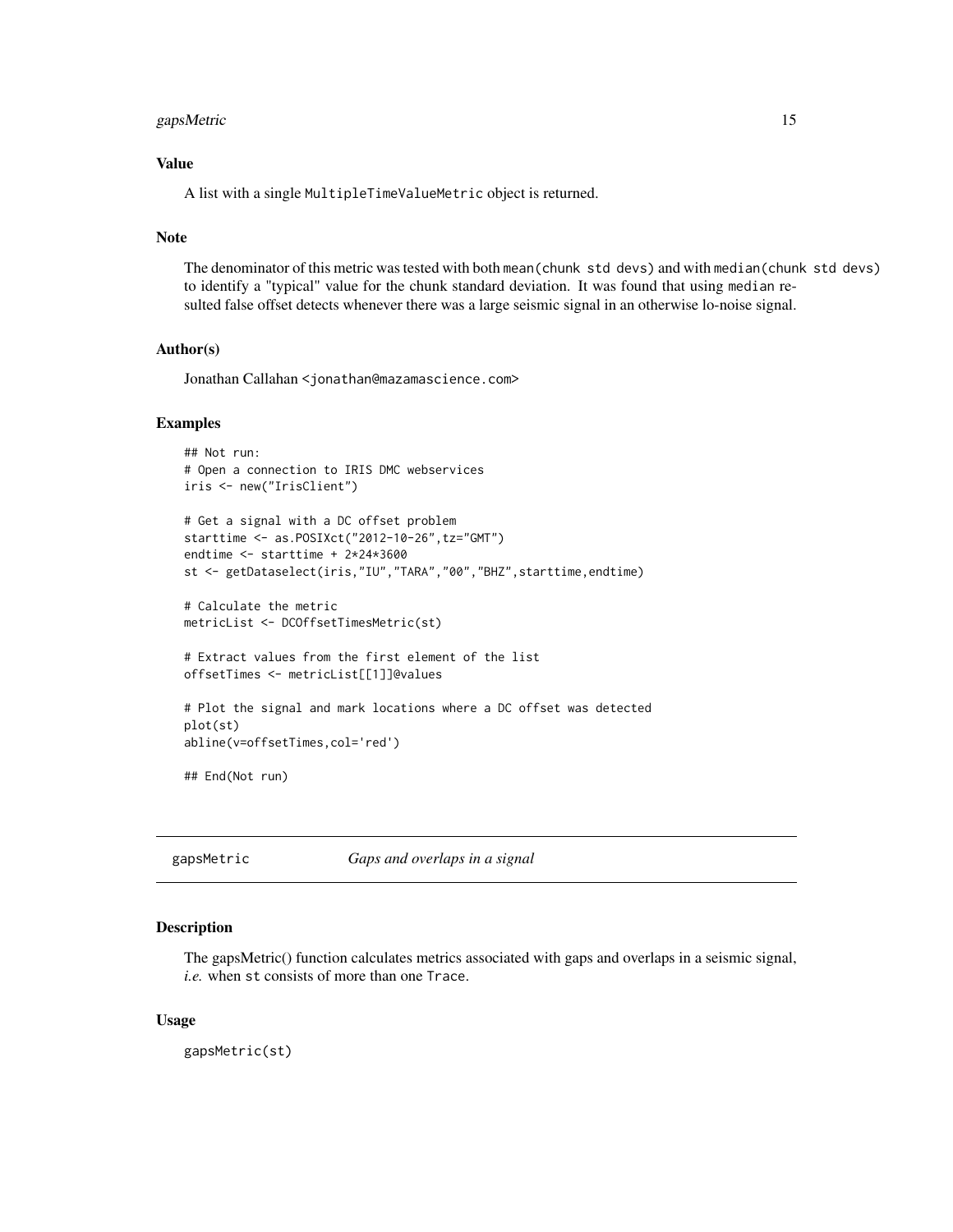#### Arguments

st a Stream object containing a seismic signal

## Details

This function uses the output of the getGaps method of Stream objects to calculate the following metrics:

num\_gaps: number of gaps found in st

max\_gap: legnth of maximum gap (sec) found in st

num\_overlaps: number of overlaps found in st

max\_overlap: legnth of maximum overlap (sec) found in st

percent\_availability: percentage of total requested time for which a signal is available

The requestedStarttime and requestedEndtime slots for the Stream are used to determine gaps before the start of the first or after the end of the last Trace in the Stream.

## Value

A list of SingleValueMetric objects is returned.

#### Note

See the seismic package for documentation on Stream objects and the getDataselect method.

#### Author(s)

Jonathan Callahan <jonathan@mazamascience.com>

#### Examples

```
## Not run:
# Open a connection to IRIS DMC webservices
iris <- new("IrisClient")
# Get the waveform
starttime <- as.POSIXct("2012-01-24", tz="GMT")
endtime <- as.POSIXct("2012-01-25", tz="GMT")
st <- getDataselect(iris,"AK","PIN","","BHZ",starttime,endtime)
# Calculate the gaps metrics and show the results
metricList <- gapsMetric(st)
dummy <- lapply(metricList, show)
```
## End(Not run)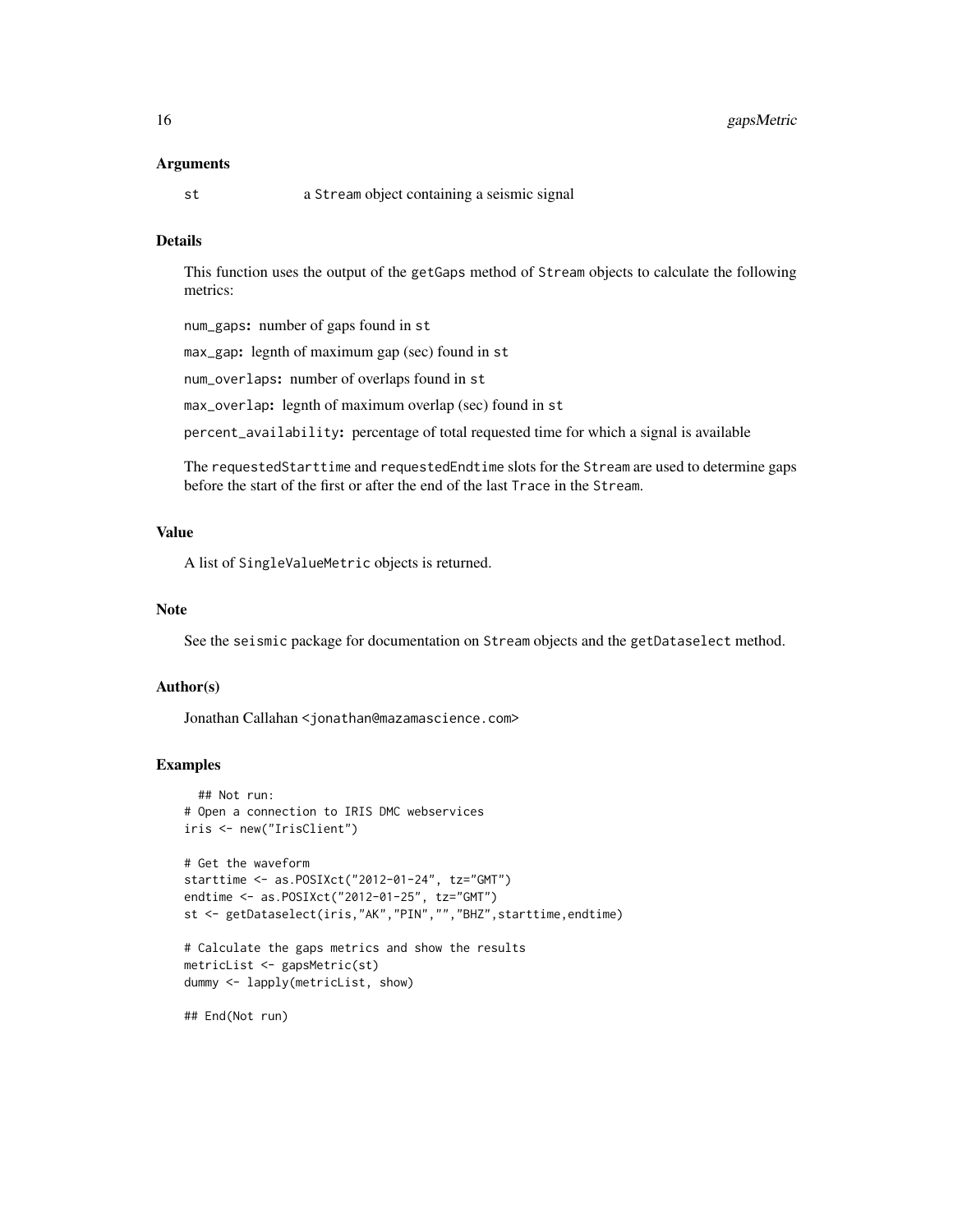<span id="page-16-0"></span>GeneralValueMetric-class

*Class* "GeneralValueMetric"

#### Description

A container for metrics consisting of a vector of numeric values. This information is used to create XML that is then submitted to the MUSTANG Backend Storage System (BSS).

#### Objects from the Class

Objects can be created by calls of the form:

new("GeneralValueMetric", snclq, starttime, endtime, metricName, elementNames, elementValues, valueS Lists of GeneralValueMetric objects are returned by various metrics functions in this package.

## **Slots**

snclq: Object of class "character": SNCLQ identifier.

starttime: Object of class "POSIXct": Start time.

endtime: Object of class "POSIXct": End time.

metricName: Object of class "character": Name of the metric.

elementNames: Object of class "character": Names of the elements storing the metric values (default="x").

elementValues: Object of class "numeric": Numeric values.

valueStrings: Object of class "character": String representations of the numeric values.

quality\_flag: Object of class "numeric": Quality flag.

quality\_flagString: Object of class "character": String representation of quality flag.

### Methods

show signature(object = "GeneralValueMetric"): Prettyprints the information in the GeneralValueMetric

## Note

The starttime and endtime slots are typically associated with the *user requested* times which may not match up with the starttime associated with the first Trace and the endtime associated with last Trace in the Stream object being analyzed. This ensures that metrics results for a single time period but covering many stations or channels will have the same date range and improves performance of the BSS which expects XML of the following form:

```
<measurements>
 <date start='2012-02-10T00:00:00.000' end='2012-02-10T09:20:00.000'>
   <target snclq='N.S.L.C1.Q'>
     <EXAMPLE>
```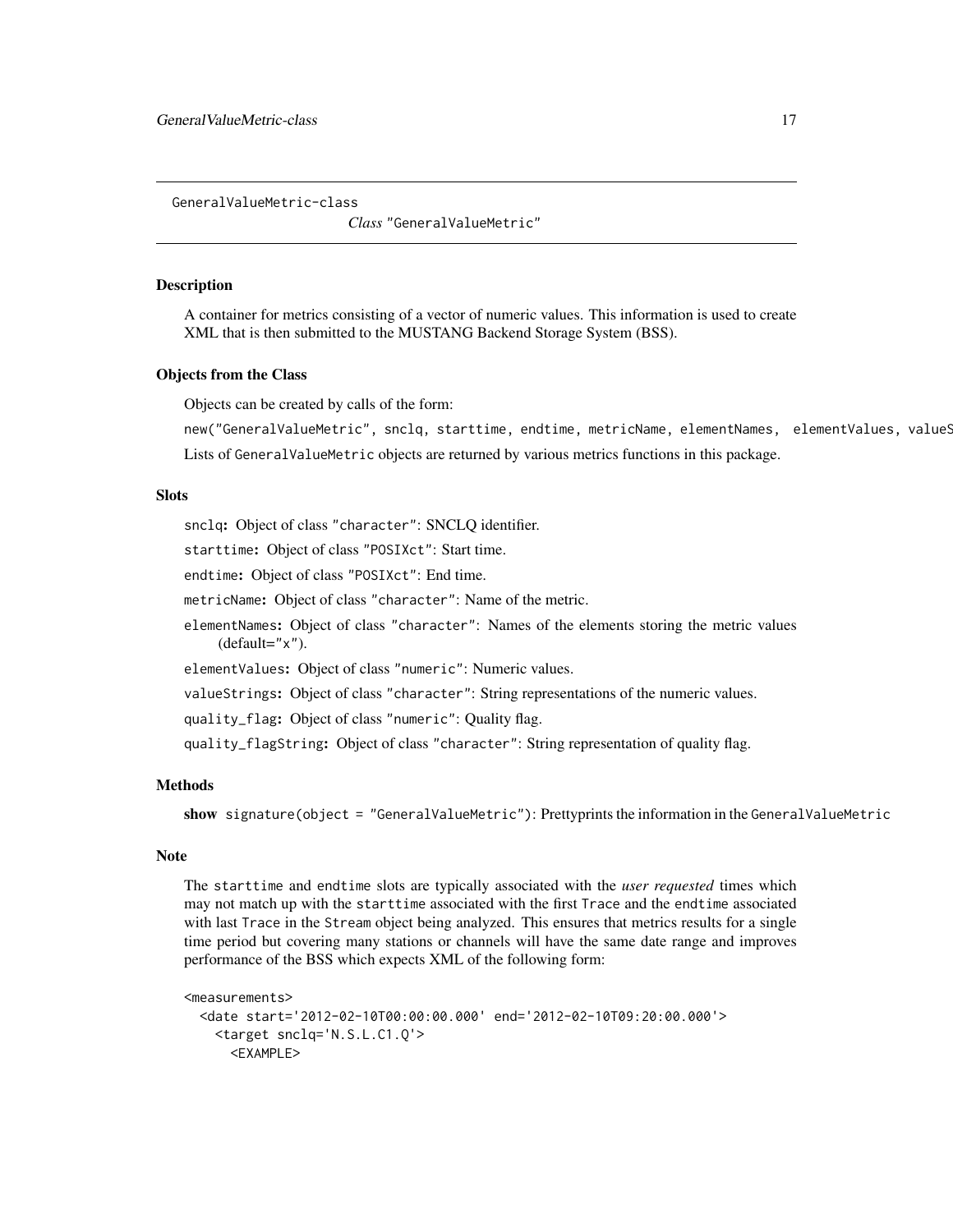```
<x value="1"/>
        <x value="2"/>
        <x value="3"/>
        <x value="4"/>
      </EXAMPLE>
    </target>
  </date>
</measurements>
```
The quality\_flag is an optional value available for storing information related to the processing of a particular metric. Its meaning will vary from metric to metric.

## Author(s)

Jonathan Callahan <jonathan.s.callahan@gmail.com>

<span id="page-17-1"></span>

| getBssMetricList | Retrieve measurements XML from the MUSTANG BSS and convert |
|------------------|------------------------------------------------------------|
|                  | <i>them to a metricList</i>                                |

## Description

The getBssMetricList method makes a request of the MUSTANG BSS (Backend Storage System) and returns a list of \_Metric objects.

#### Usage

```
getBssMetricList(obj, network, station, location, channel,
                 starttime, endtime, metricName, url)
```
## Arguments

| obi        | an IrisClient object                                                    |
|------------|-------------------------------------------------------------------------|
| network    | a character string with the two letter seismic network code             |
| station    | a character string with the station code                                |
| location   | a character string with the location code                               |
| channel    | a character string with the three letter channel code                   |
| starttime  | a POSIX ct class specifying the start time (GMT)                        |
| endtime    | a POSIX ct class specifying the endtime (GMT)                           |
| metricName | a character string identifying the name of the metric stored in the BSS |
| url        | optional url of the BSS measurements service                            |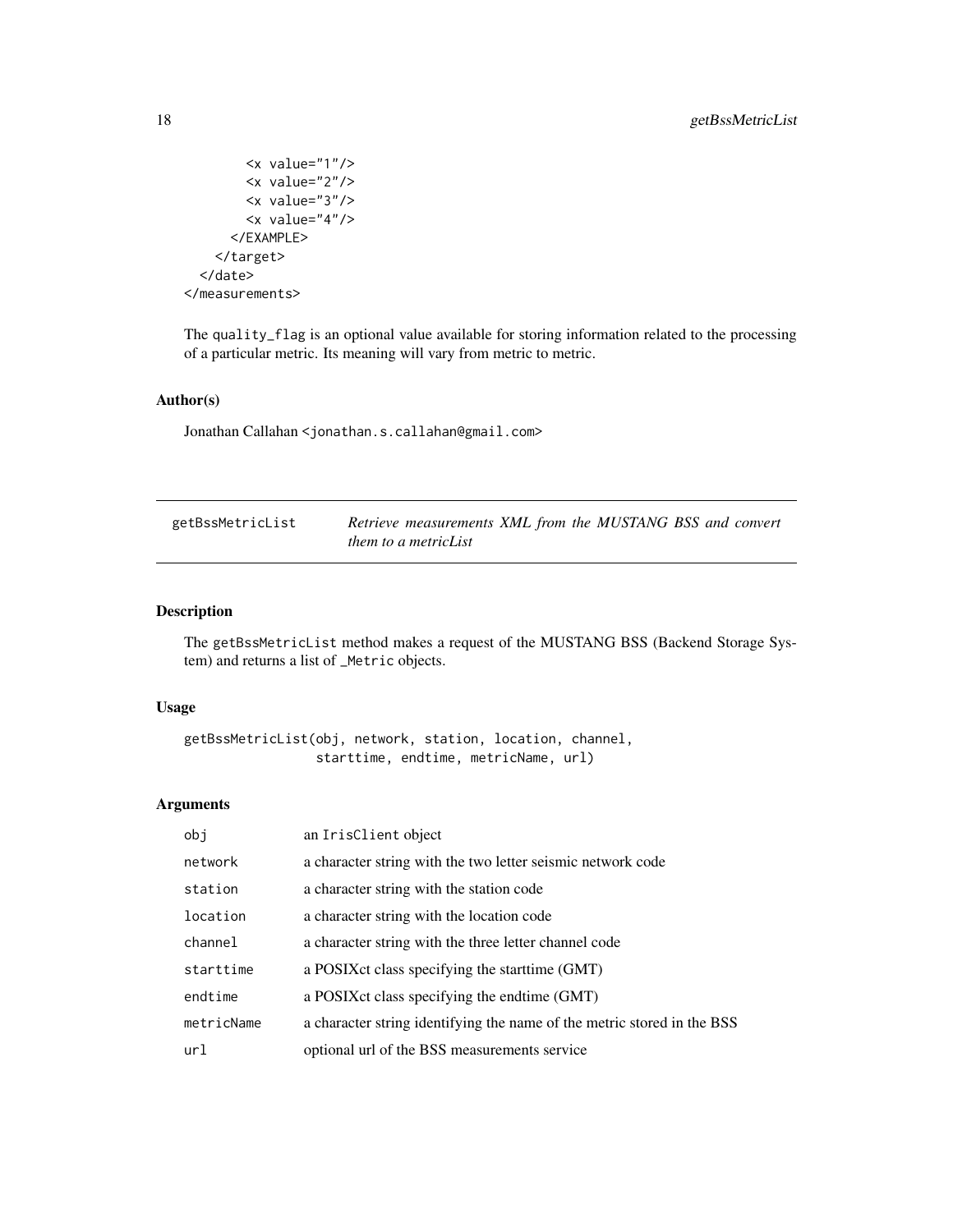## <span id="page-18-0"></span>Details

This method calls on [getMetricsXml](#page-21-1) to communicate with the BSS and obtain an XML reponse. This response is then processed and used to create \_Metric objects which are returned as a metricList.

Error returns from the BSS will stop evaluation and throw an error message.

#### Value

A list of \_Metric objects is returned.

#### Author(s)

Jonathan Callahan <jonathan@mazamascience.com>

#### See Also

[getMetricsXml](#page-21-1)

## Examples

```
## Not run:
# Open a connection to IRIS DMC webservices (including the BSS)
iris <- new("IrisClient", debug=TRUE)
starttime <- as.POSIXct("2014-01-24", tz="GMT")
endtime <- as.POSIXct("2014-01-25", tz="GMT")
# Get the metricList
metricList <- getBssMetricList(iris,"AK","PIN","","",starttime,endtime,
                               metricName="sample_mean")
show(metricList)
## End(Not run)
```
getGeneralValueMetrics

*Retrieve measurements from the MUSTANG BSS*

#### Description

The getGeneralValueMetrics method of the IrisClient makes a request of the MUSTANG database and returns a dataframe containing metrics measurments.

#### Usage

```
getGeneralValueMetrics(obj, network, station, location, channel,
                           starttime, endtime, metricName, ...)
```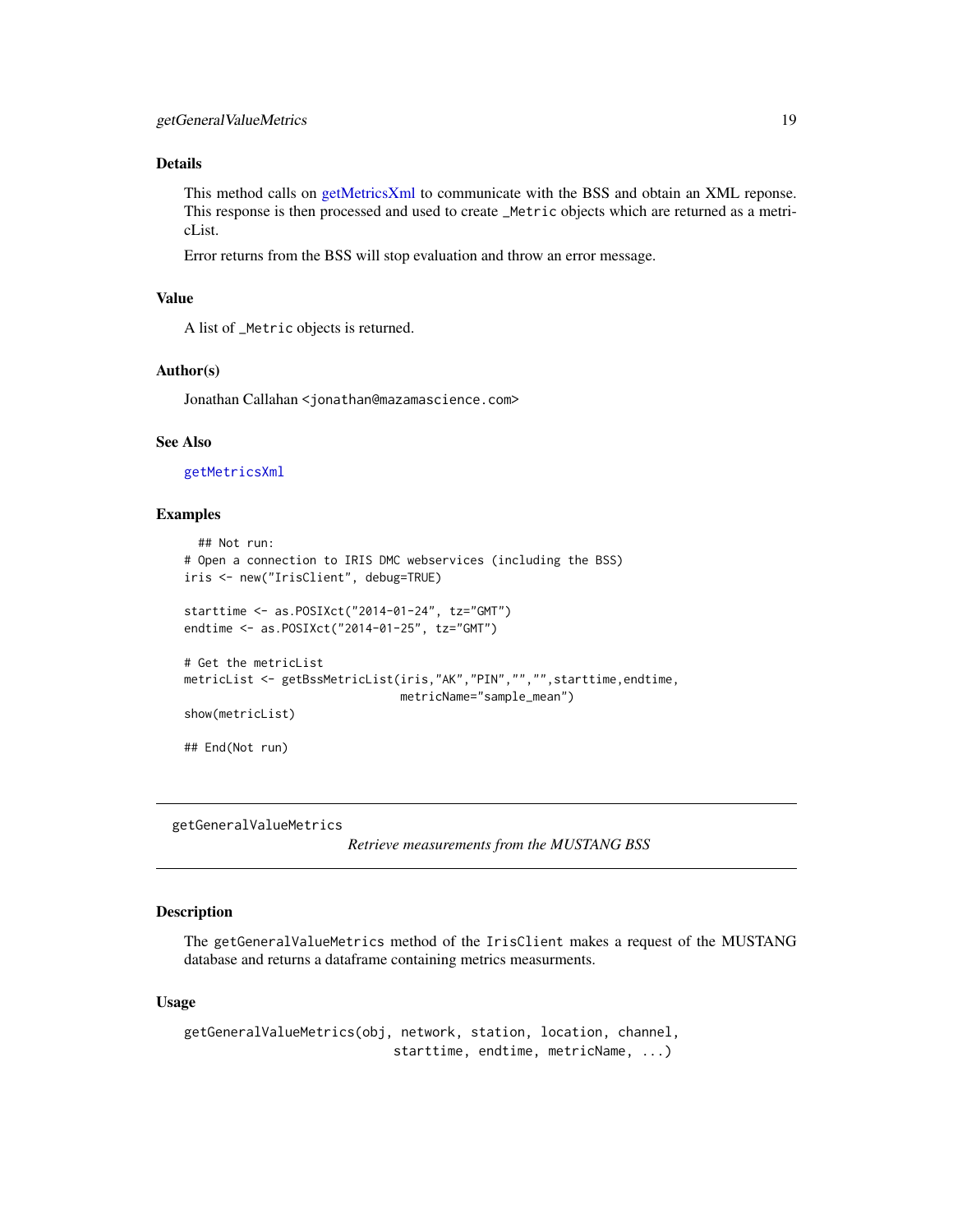## **Arguments**

| obj        | an IrisClient object                                                                                                                  |
|------------|---------------------------------------------------------------------------------------------------------------------------------------|
| network    | a character string with the two letter seismic network code                                                                           |
| station    | a character string with the station code                                                                                              |
| location   | a character string with the location code, can be "" for wildcard all                                                                 |
| channel    | a character string with the three letter channel code, can be "" for wildcard all                                                     |
| starttime  | a POSIX ct class specifying the start time (GMT)                                                                                      |
| endtime    | a POSIX ct class specifying the endtime (GMT)                                                                                         |
| metricName | a character string containing one or more comma separated metric names                                                                |
|            | optional arguments constraint a character string containing value constraints<br>url optional url of the MUSTANG measurements service |

## Details

A blank location code should be specified as location="--"; Using location="" will return all location codes.

The default MUSTANG measurement service when  $url$  is not specified is:

http://service.iris.edu/mustang/measurements/1/query?

Data returned from MUSTANG are converted into an R dataframe.

The optional constraint parameter is used to add constraints to the query as defined in the [MUS-](http://service.iris.edu/mustang/measurements/1)[TANG measurements web service documentation.](http://service.iris.edu/mustang/measurements/1) Any string passed in with the constraint parameter will be appended to the request url following an ampersand.

Error returns from the BSS will stop evaluation and generate an error message.

## Value

A dataframe with the following columns:

~metricName~, value, additional values, snclq, starttime, endtime, loadtime

The loadtime column contains the time at which this record was loaded into the database.

The dataframe rows will be sorted by metricName and increasing starttime.

## Author(s)

Jonathan Callahan <jonathan.s.callahan@gmail.com>

## See Also

[createBssUrl](#page-9-1), [getPsdMetrics](#page-24-1)

<span id="page-19-0"></span>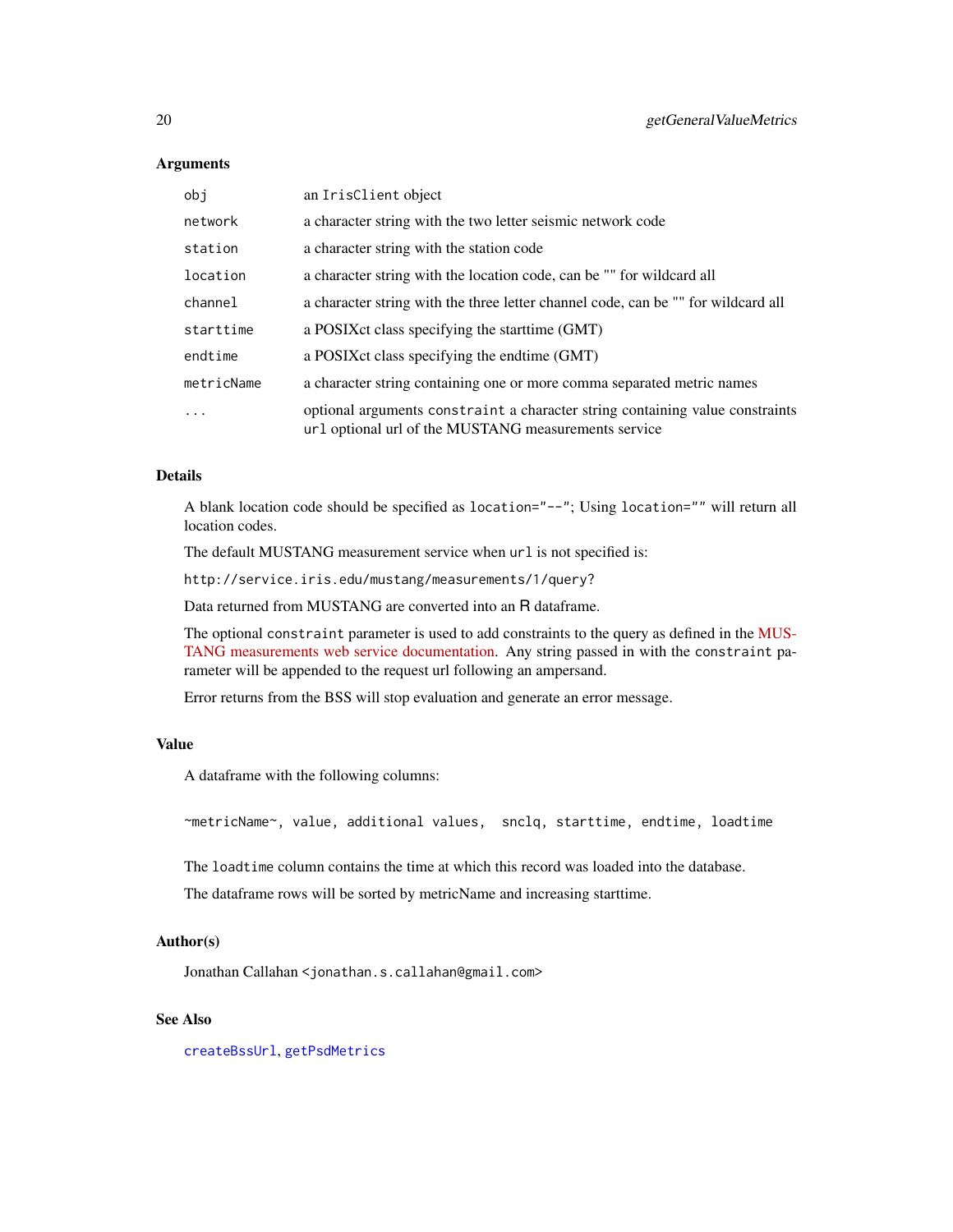## <span id="page-20-0"></span>getMetricFunctionMetadata 21

#### Examples

```
## Not run:
# Open a connection to IRIS DMC webservices (including the BSS)
iris <- new("IrisClient", debug=TRUE)
starttime <- as.POSIXct("2016-08-01", tz="GMT")
endtime <- starttime + 30*24*3600
metricName <- "sample_max,sample_mean,orientation_check"
# Get the measurement dataframe
juneStats <- getGeneralValueMetrics(iris,"IU","ANMO","","BH[12Z]",
                                        starttime, endtime, metricName)
print(juneStats)
```
## End(Not run)

getMetricFunctionMetadata

#### *Return JSON Metadata for Metric Functions*

#### Description

Returns a JSON formatted string with metric function metadata. This string is needed by the pythonbased ISPAQ command-line utility developed by IRIS DMC.

#### Usage

```
getMetricFunctionMetadata()
```
## Value

JSON formatted string containing metric function metadata.

## Author(s)

Jonathan Callahan <jonathan@mazamascience.com>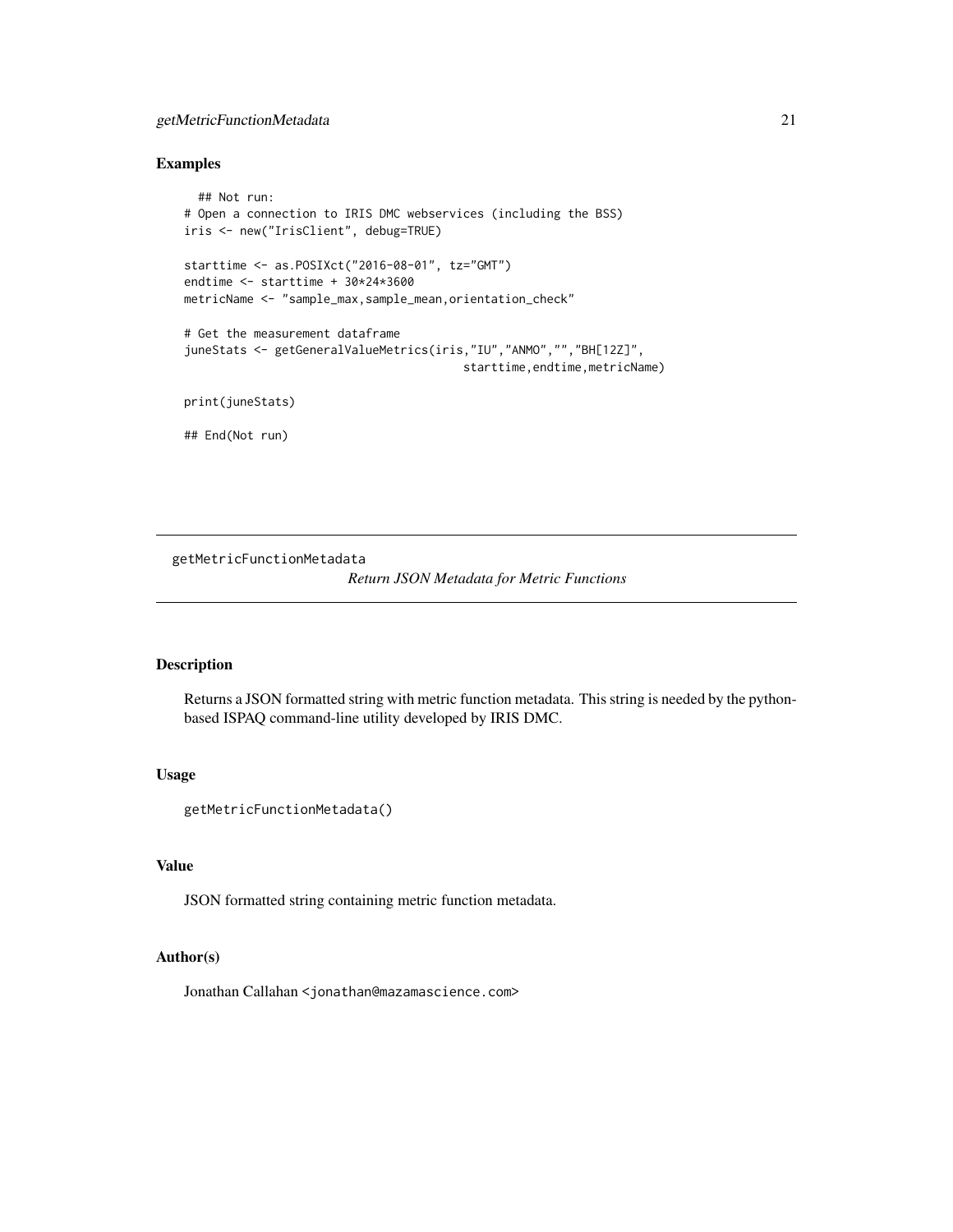<span id="page-21-1"></span><span id="page-21-0"></span>

#### Description

The getMetricsXml method makes a request of the MUSTANG BSS (Backend Storage System) and returns a character string with the response XML.

## Usage

```
getMetricsXml(obj, network, station, location, channel,
                   starttime, endtime, metricName, url)
```
## Arguments

| obj        | an IrisClient object                                                    |
|------------|-------------------------------------------------------------------------|
| network    | a character string with the two letter seismic network code             |
| station    | a character string with the station code                                |
| location   | a character string with the location code                               |
| channel    | a character string with the three letter channel code                   |
| starttime  | a POSIX ct class specifying the start time (GMT)                        |
| endtime    | a POSIX ct class specifying the endtime (GMT)                           |
| metricName | a character string identifying the name of the metric stored in the BSS |
| url        | optional url of the BSS measurements service                            |

#### Details

The default BSS measurement service when  $url$  is not specified is:

http://service.iris.edu/mustang/measurements/1/query?

This method returns raw XML which is not that useful by itself. Users should instead use the [getBssMetricList](#page-17-1) method which calls this function and returns a list \_Metric objects.

Error returns from the BSS will stop evaluation and throw an error message.

#### Value

A character string with the XML response from the BSS is returned.

## Author(s)

Jonathan Callahan <jonathan@mazamascience.com>

## See Also

[getBssMetricList](#page-17-1)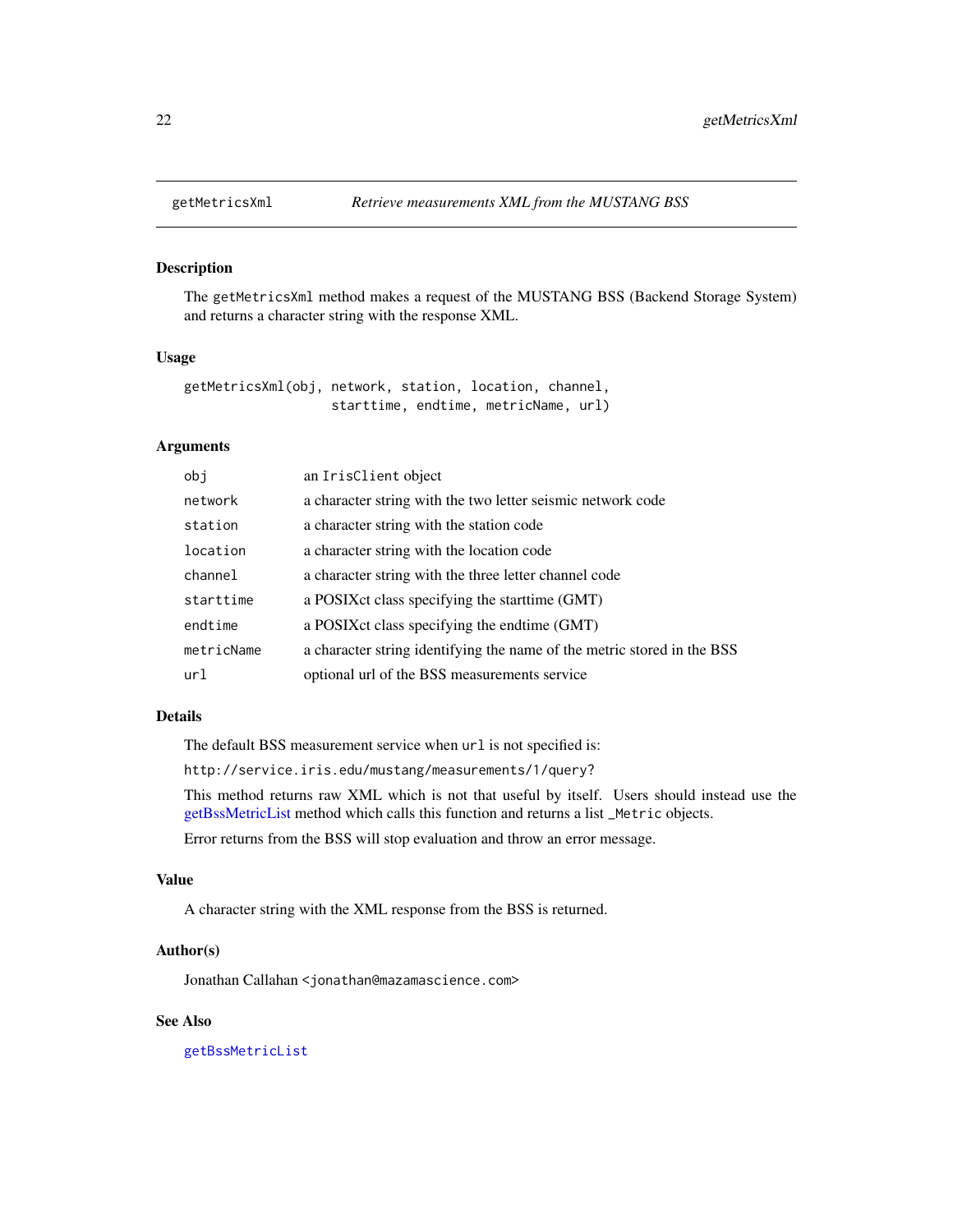## <span id="page-22-0"></span>getMustangMetrics 23

#### Examples

```
# Open a connection to IRIS DMC webservices (including the BSS)
iris <- new("IrisClient", debug=TRUE)
starttime <- as.POSIXct("2012-01-24", tz="GMT")
endtime <- as.POSIXct("2012-01-25", tz="GMT")
# Get the measurement XML
xml <- getMetricsXml(iris,"AK","PIN","","BHZ",
                          starttime,endtime,metricName="sample_mean",
                          url="http://service.iris.edu/mustang/measurements/1/query?")
```
getMustangMetrics *Retrieve measurements from the MUSTANG BSS*

## Description

The getMustangMetrics method of the IrisClient makes a request of the MUSTANG database and returns a dataframe containing metrics measurements. This function is an alias of the getGeneralValueMetrics function.

## Usage

```
getMustangMetrics(obj, network, station, location, channel,
                           starttime, endtime, metricName, ...)
```
### Arguments

| obi        | an IrisClient object                                                                                                                  |
|------------|---------------------------------------------------------------------------------------------------------------------------------------|
| network    | a character string with the two letter seismic network code                                                                           |
| station    | a character string with the station code                                                                                              |
| location   | a character string with the location code, can be "" for wildcard all                                                                 |
| channel    | a character string with the three letter channel code, can be "" for wildcard all                                                     |
| starttime  | a POSIX ct class specifying the start time (GMT)                                                                                      |
| endtime    | a POSIX ct class specifying the endtime (GMT)                                                                                         |
| metricName | a character string containing one or more comma separated metric names                                                                |
| $\ddots$ . | optional arguments constraint a character string containing value constraints<br>url optional url of the MUSTANG measurements service |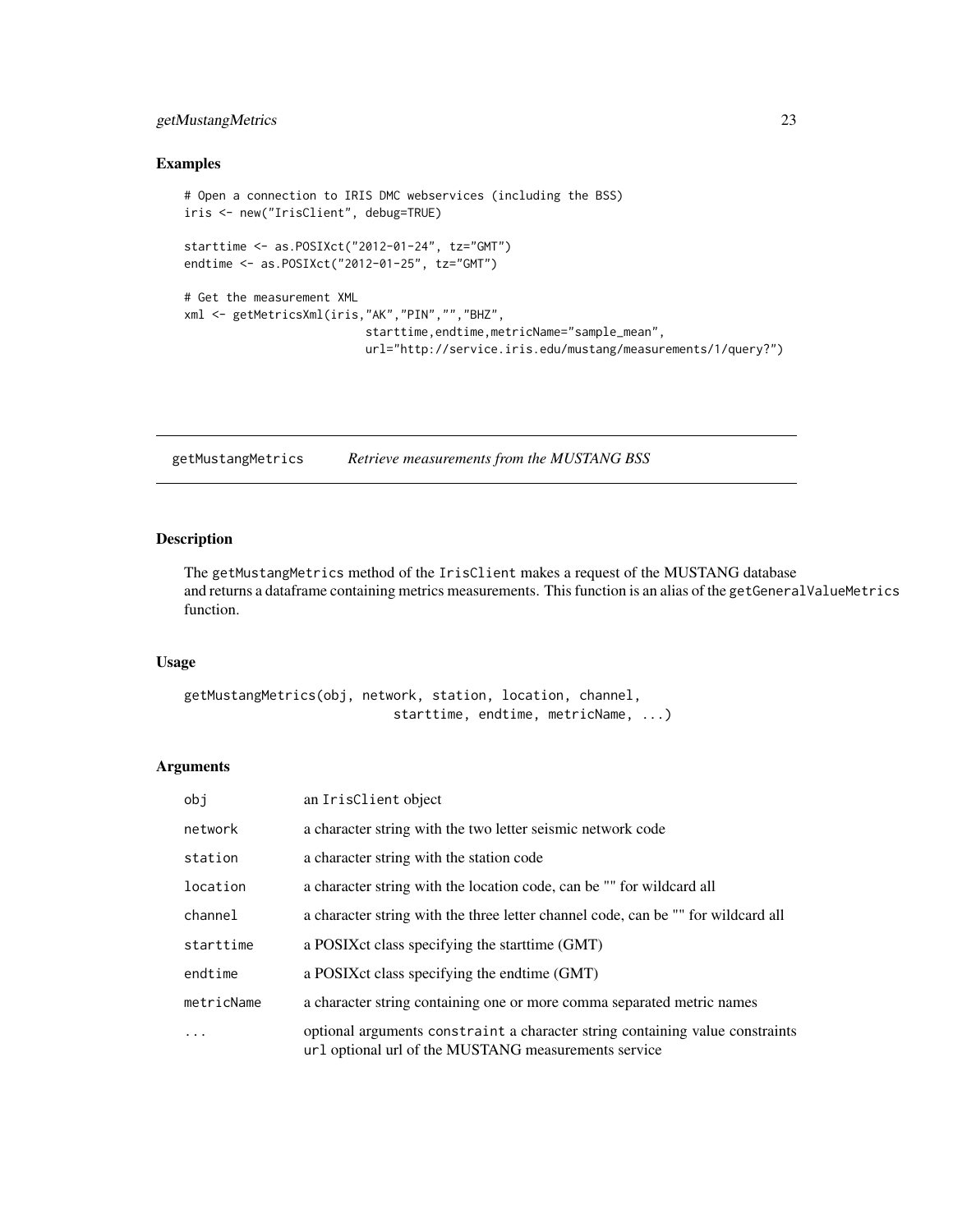A blank location code should be specified as location="--"; Using location="" will return all location codes.

The default MUSTANG measurement service when url is not specified is:

http://service.iris.edu/mustang/measurements/1/query?

Data returned from MUSTANG are converted into an R dataframe.

The optional constraint parameter is used to add constraints to the query as defined in the [MUS-](http://service.iris.edu/mustang/measurements/1)[TANG measurements web service documentation.](http://service.iris.edu/mustang/measurements/1) Any string passed in with the constraint parameter will be appended to the request url following an ampersand.

Error returns from the BSS will stop evaluation and generate an error message.

## Value

A dataframe with the following columns:

~metricName~, value, additional values, snclq, starttime, endtime, loadtime

The loadtime column contains the time at which this record was loaded into the database.

The dataframe rows will be sorted by metricName and increasing starttime.

#### Note

The database was originally populated with a version of this package that always assigned quality to be 'B'. Later versions obtained the quality from the miniSEED packet (typically 'M'). Because of this it is possible to have duplicate entries that only differ in the Q part of their snclq. To avoid double counting, when the webservice return contains two records whose only difference is the quality code portion of the of the snclq, only the record with the later loaddate will be used in the dataframe.

## Author(s)

Jonathan Callahan <jonathan.s.callahan@gmail.com>

#### See Also

[createBssUrl](#page-9-1), [getPsdMetrics](#page-24-1)

#### Examples

# Open a connection to IRIS DMC webservices (including the BSS) iris <- new("IrisClient", debug=TRUE)

starttime <- as.POSIXct("2016-08-01", tz="GMT") endtime <- starttime + 30\*24\*3600 metricName <- "sample\_max,sample\_mean,orientation\_check"

```
# Get the measurement dataframe
juneStats <- getMustangMetrics(iris,"IU","ANMO","","BH[12Z]",
```
<span id="page-23-0"></span>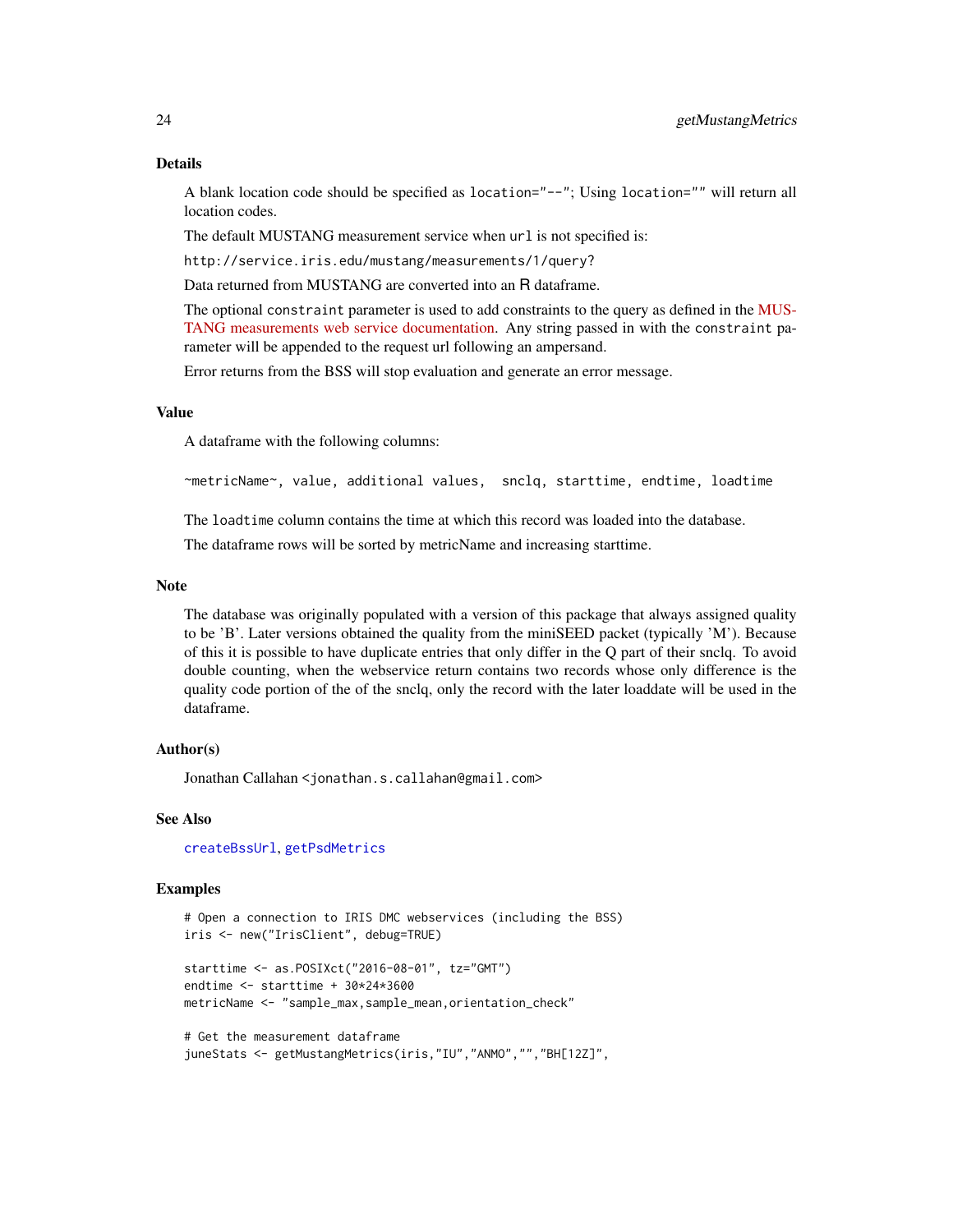## <span id="page-24-0"></span>getPsdMetrics 25

starttime, endtime, metricName)

print(juneStats)

<span id="page-24-1"></span>getPsdMetrics *Retrieve measurements from the MUSTANG BSS*

## Description

The getPsdMetrics method of the IrisClient makes a request of the MUSTANG BSS (Backend Storage System) and returns a dataframe containing instrument corrected Power Spectral Density (PSD) measurements.

#### Usage

getPsdMetrics(obj, network, station, location, channel, starttime, endtime, url)

#### Arguments

| obi       | an IrisClient object                                        |
|-----------|-------------------------------------------------------------|
| network   | a character string with the two letter seismic network code |
| station   | a character string with the station code                    |
| location  | a character string with the location code                   |
| channel   | a character string with the three letter channel code       |
| starttime | a POSIX ct class specifying the start time (GMT)            |
| endtime   | a POSIX ct class specifying the endtime (GMT)               |
| ur1       | optional url of the BSS measurements service                |

#### Details

The default BSS measurement service when  $url$  is not specified is: http://service.iris.edu/mustang/noise-psd/1/query? Data returned from the BSS are converted into an R dataframe. Error returns from the BSS will stop evaluation and generate an error message.

## Value

A dataframe with the following columns:

target, starttime, endtime, frequency, power

#### Author(s)

Jonathan Callahan <jonathan@mazamascience.com>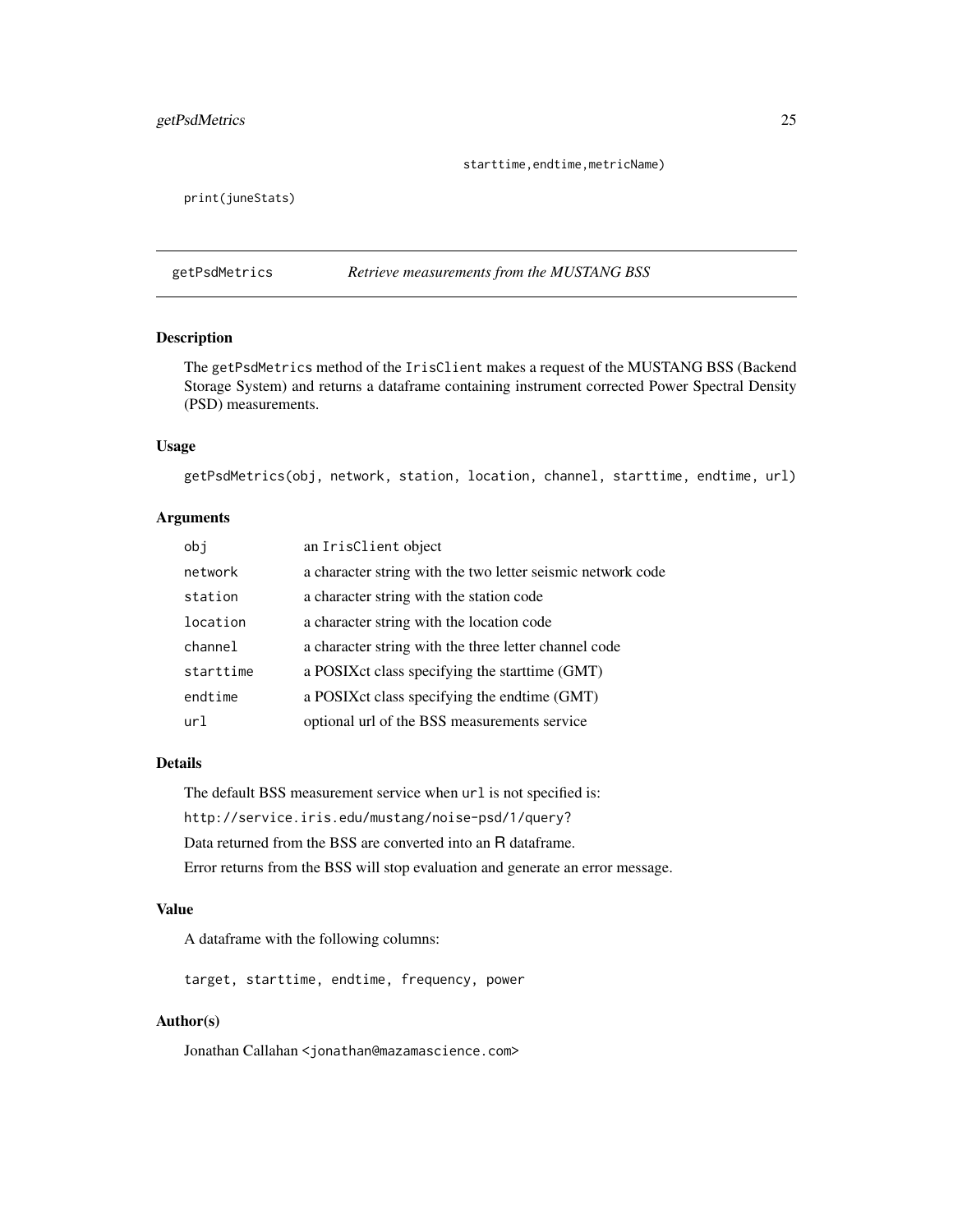## See Also

[getBssMetricList](#page-17-1)

#### Examples

```
## Not run:
# Open a connection to IRIS DMC webservices (including the BSS)
iris <- new("IrisClient", debug=TRUE)
starttime <- as.POSIXct("2012-01-24", tz="GMT")
endtime <- as.POSIXct("2012-01-25", tz="GMT")
# Get the measurement XML
psdDF <- getPsdMetrics(iris,"AK","PIN","","BHZ", starttime,endtime)
## End(Not run)
```
<span id="page-25-1"></span>getSingleValueMetrics *Retrieve measurements from the MUSTANG BSS*

#### Description

The getSingleValueMetrics method of the IrisClient makes a request of the MUSTANG database and returns a dataframe containing metrics that are stored as single values, e.g. sample\_max, sample\_min, etc..

#### Usage

```
getSingleValueMetrics(obj, network, station, location, channel,
                           starttime, endtime, metricName, constraint, url)
```
## Arguments

| obj        | an IrisClient object                                                   |
|------------|------------------------------------------------------------------------|
| network    | a character string with the two letter seismic network code            |
| station    | a character string with the station code                               |
| location   | a character string with the location code                              |
| channel    | a character string with the three letter channel code                  |
| starttime  | a POSIX ct class specifying the start time (GMT)                       |
| endtime    | a POSIX ct class specifying the endtime (GMT)                          |
| metricName | a character string containing one or more comma separated metric names |
| constraint | a character string containing value constraints                        |
| url        | optional url of the MUSTANG measurements service                       |

<span id="page-25-0"></span>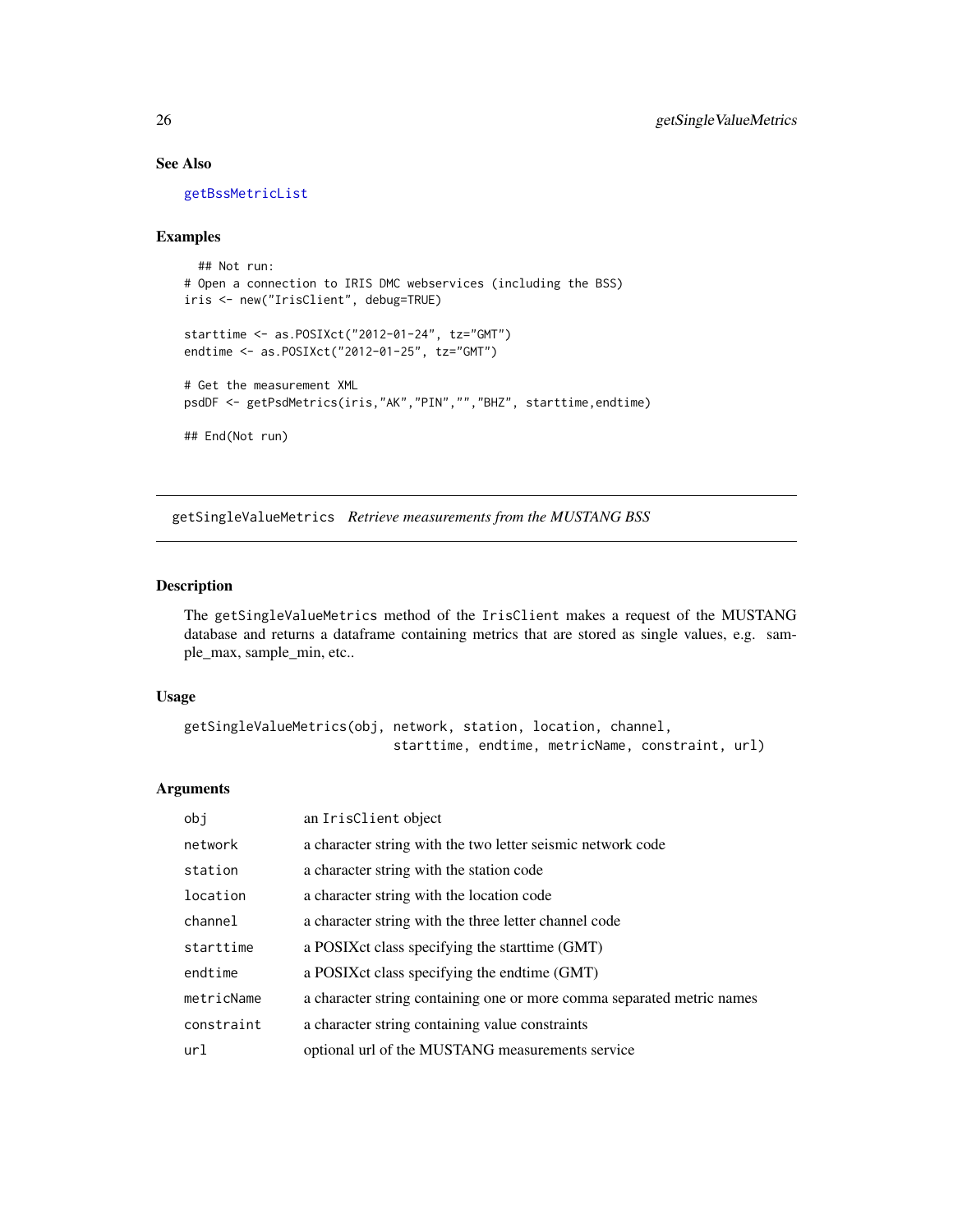#### <span id="page-26-0"></span>Details

A blank location code should be specified as location="--"; Using location="" will return all location codes.

The default MUSTANG measurement service when url is not specified is:

http://service.iris.edu/mustang/measurements/1/query?

Data returned from MUSTANG are converted into an R dataframe.

The optional constraint parameter is used to add constraints to the query as defined in the [MUS-](http://service.iris.edu/mustang/measurements/1)[TANG measurements web service documentation.](http://service.iris.edu/mustang/measurements/1) Any string passed in with the constraint parameter will be appended to the request url following an ampersand.

Error returns from the BSS will stop evaluation and generate an error message.

Most MUSTANG metrics are single valued and can be retrieved with getSingleValueMetrics(). Examples of multi-valued metrics that cannot be returned with this function include "asl\_coherence", "orientation\_check", and "transfer\_function".

#### Value

A dataframe with the following columns:

~metricName~, value, snclq, starttime, endtime, loadtime

The loadtime column contains the time at which this record was loaded into the database.

The dataframe rows will be sorted by increasing starttime.

The structure of this dataframe is appropriate for use with the **ggplot2** plotting package.

#### Note

The database was originally populated with a version of this package that always assigned quality to be 'B'. Later versions obtained the quality from the miniSEED packet (typically 'M'). Because of this it is possible to have duplicate entries that only differ in the Q part of their snclq. To avoid double counting, when the webservice return contains two records whose only difference is the quality code portion of the of the snclq, only the record with the later loaddate will be used in the dataframe.

## Author(s)

Jonathan Callahan <jonathan@mazamascience.com>

## See Also

[createBssUrl](#page-9-1), [getPsdMetrics](#page-24-1)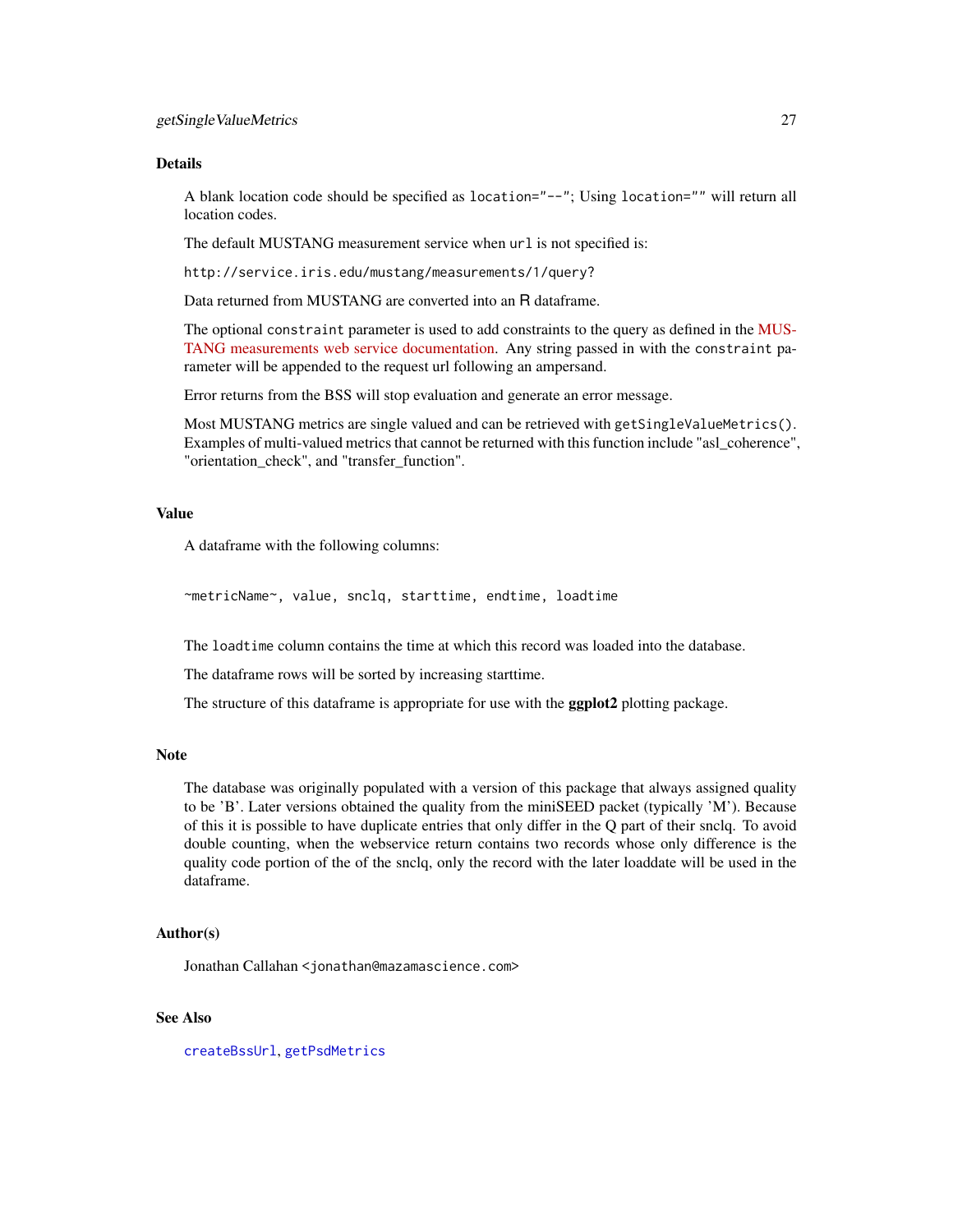## Examples

```
## Not run:
# Open a connection to IRIS DMC webservices (including the BSS)
iris <- new("IrisClient", debug=TRUE)
starttime <- as.POSIXct("2013-06-01", tz="GMT")
endtime <- starttime + 30*24*3600
metricName <- "sample_max,sample_min,sample_mean"
# Get the measurement dataframe
juneStats <- getSingleValueMetrics(iris,"IU","ANMO","00","BHZ",
                                        starttime, endtime, metricName)
head(juneStats)
# Simple ggplot2 plot
#library(ggplot2)
#p <- ggplot(juneStats, aes(x=starttime,y=value, color=as.factor(metricName))) +
# geom_step()
#print(p)
## End(Not run)
```
<span id="page-27-1"></span>metricList2DF *Convert a MetricList into a Tidy Dataframe*

### Description

The metricList2DF function converts a list of SingleValueMetrics into a "tidy" dataframe with one value per row..

#### Usage

```
metricList2DF(metricList)
```
#### Arguments

metricList a list of SingleValueMetric objects

#### Details

Metrics functions return lists of SingleValueMetric objects. A long metricList may be built up by appending the results of different metrics functions or the same metrics function operating on different seismic signals. A metricList generated by any of the MUSTANG Rscripts can be stored as an .RData file and reloaded for examination.

A metricList may contain values for many different metrics. This function creates a single "tidy" dataframe with the following colulmns: metricName, value, snclq, starttime, endtime, qualityFlag.

<span id="page-27-0"></span>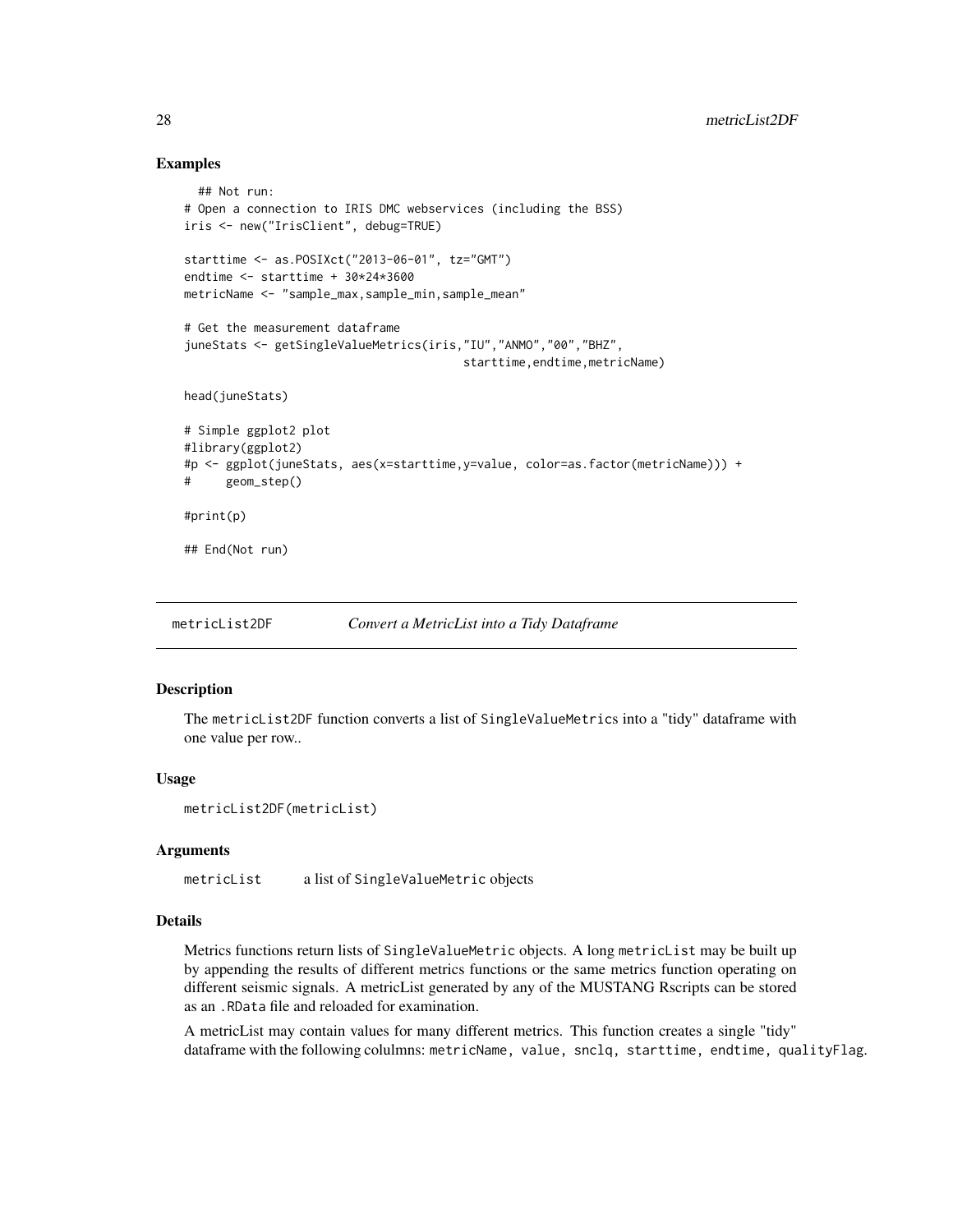## <span id="page-28-0"></span>Value

A dataframe with one row per metric measurement.

#### Author(s)

Jonathan Callahan <jonathan@mazamascience.com>

#### See Also

[SingleValueMetric-class](#page-35-1), [metricList2Xml](#page-29-1)

## Examples

```
## Not run:
# Open a connection to IRIS DMC webservices
client <- new("IrisClient")
# Get the waveforms
starttime <- as.POSIXct("2012-01-24", tz="GMT")
endtime <- as.POSIXct("2012-01-25", tz="GMT")
st1 <- getDataselect(client,"AK","PIN","","BHE",starttime,endtime)
st2 <- getDataselect(client,"AK","PIN","","BHN",starttime,endtime)
st3 <- getDataselect(client,"AK","PIN","","BHZ",starttime,endtime)
# Calculate metrics and append them to the metricList
metricList <- stateOfHealthMetric(st1)
metricList <- append(metricList, basicStatsMetric(st1))
metricList <- append(metricList, basicStatsMetric(st2))
metricList <- append(metricList, basicStatsMetric(st3))
# Create dataframe
metricDF <- metricList2DF(metricList)
head(metricDF)
```
## End(Not run)

metricList2DFList *Conver a metricList into a list of dataframes*

#### Description

The metricList2DFList function converts a list of SingleValueMetrics into a list of dataframes, one per named metric.

#### Usage

```
metricList2DFList(metricList)
```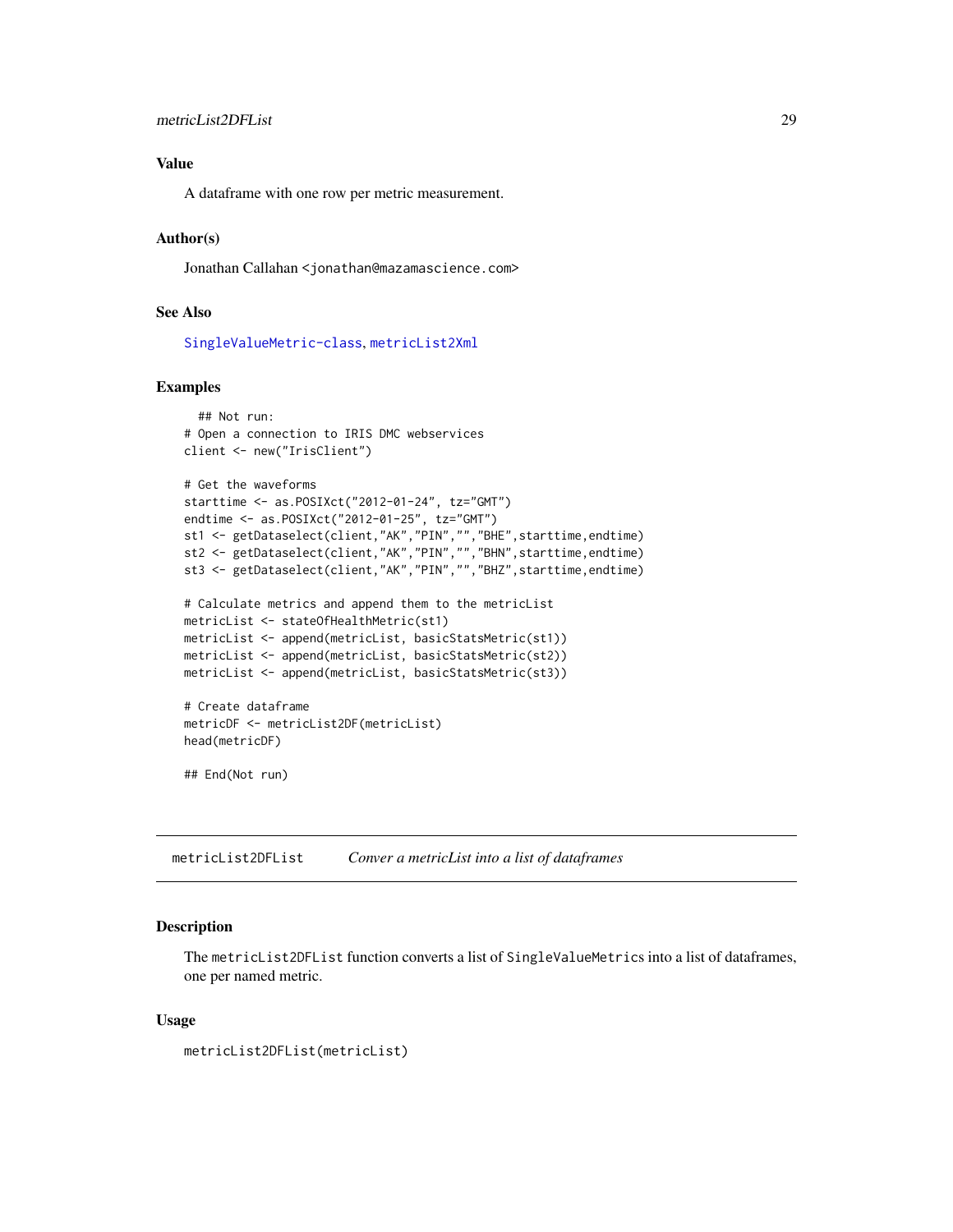#### <span id="page-29-0"></span>Arguments

metricList a list of SingleValueMetric objects

#### Details

Metrics functions return lists of SingleValueMetric objects. A long metricList may be built up by appending the results of different metrics functions or the same metrics function operating on different seismic signals. A metricList generated by any of the MUSTANG Rscripts can be stored as an .RData file and reloaded for examination.

A metricList may contain values for many different metrics. This function creates a separate dataframe for each metricName found in the metricList. As each dataframe is created, values associated with that metric are stored in a column named after the metric. Individual dataframes are stored in the returned list with their own name: metricName\_DF.

## Value

A character string with BSS formatted XML is returned.

#### **Note**

metricList2DFList is deprecated. Please use metricList2DF.

#### Author(s)

Jonathan Callahan <jonathan@mazamascience.com>

## See Also

[SingleValueMetric-class](#page-35-1), [metricList2DF](#page-27-1), [metricList2Xml](#page-29-1)

<span id="page-29-1"></span>metricList2Xml *Create XML for the BSS*

## Description

The metricList2Xml function converts a list of SingleValueMetrics or GeneralValueMetric into an XML structure appropriate for submitting to the MUSTANG Backend Storage System (BSS).

#### Usage

```
metricList2Xml(metricList)
```
#### Arguments

metricList a list of SingleValueMetric or GeneralValueMetric objects.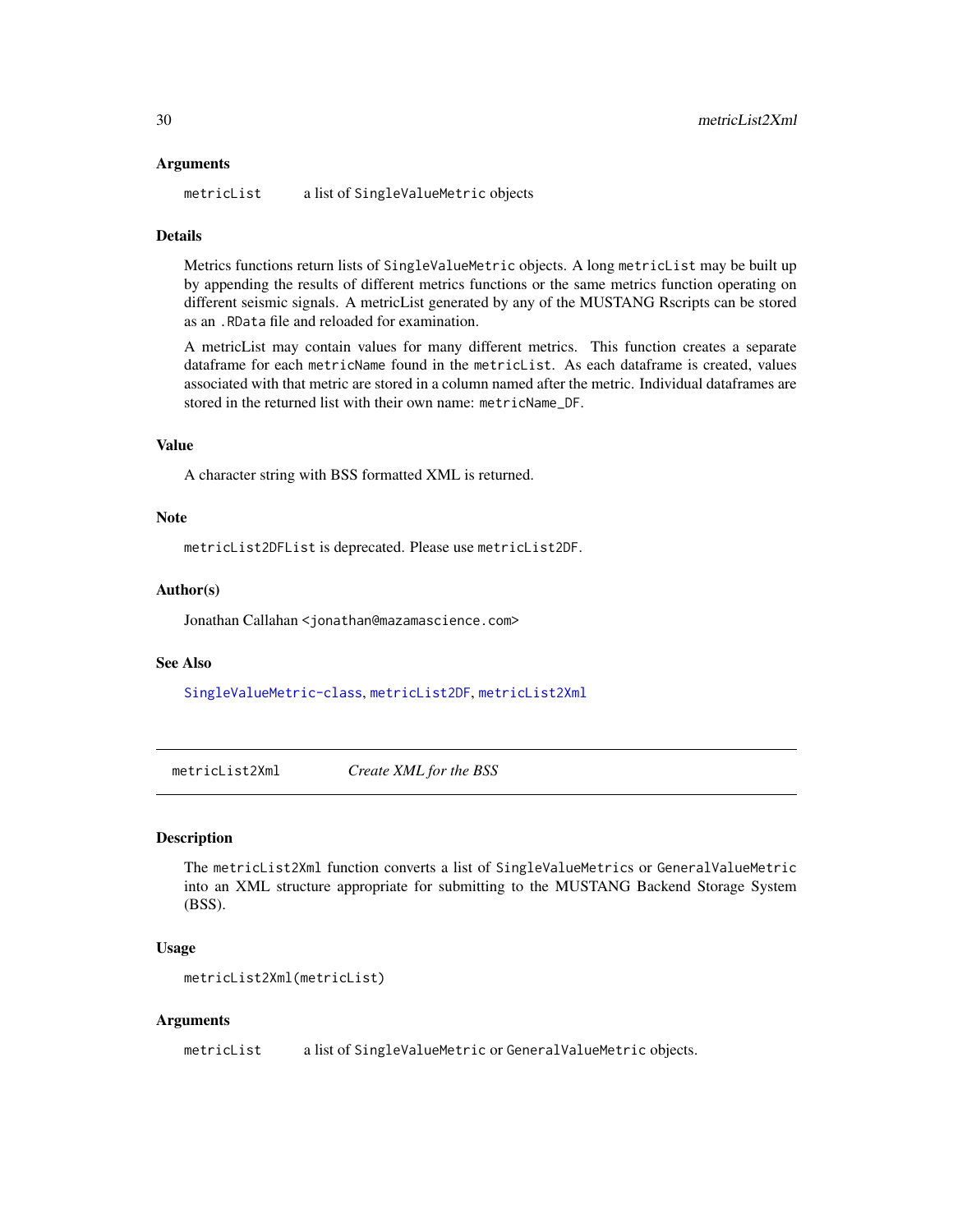## <span id="page-30-0"></span>Details

Metrics functions return lists of SingleValueMetric or GeneralValueMetric objects. A long metricList may be built up by appending the results of different metrics functions or the same metrics function operating on different seismic signals. The list may only contain a single class (SingleValueMetric cannot be mixed with GeneralValueMetric objects). These metrics can be submitted to the BSS in a standardized XML format. (see [SingleValueMetric-class\)](#page-35-1)

## Value

A character string with BSS formatted XML is returned.

#### Author(s)

Jonathan Callahan <jonathan@mazamascience.com>

#### Examples

```
## Not run:
# Open a connection to IRIS DMC webservices
iris <- new("IrisClient")
# Get the waveform
starttime <- as.POSIXct("2012-01-24", tz="GMT")
endtime <- as.POSIXct("2012-01-25", tz="GMT")
st <- getDataselect(iris,"AK","PIN","","BHZ",starttime,endtime)
# Apply a metric and show the results
metricList <- stateOfHealthMetric(st)
metricList <- append(metricList, basicStatsMetric(st))
bssXml <- metricList2Xml(metricList)
## End(Not run)
```
MultipleTimeValueMetric-class

*Class* "MultipleTimeValueMetric"

## Description

A container for metrics consisting of a vector of POSIXct datetimes. This information is used to create XML that is then submitted to the MUSTANG Backend Storage System (BSS).

#### Objects from the Class

Objects can be created by calls of the form:

```
new("MultipleTimeValueMetric", snclq, starttime, endtime, metricName, values)
Lists of MultipleTimeValueMetric objects are returned by various metrics functions in this pack-
age.
```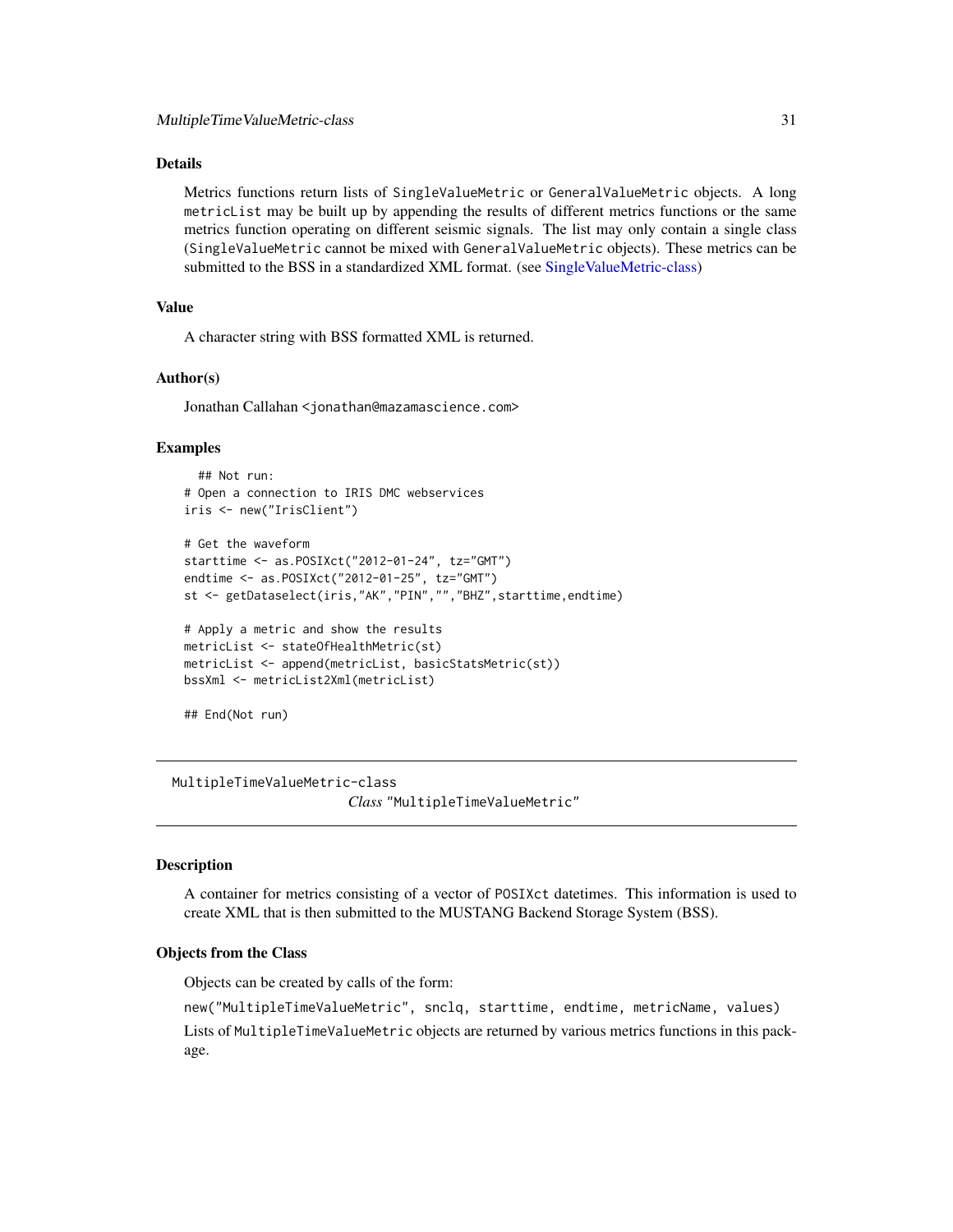## <span id="page-31-0"></span>**Slots**

snclq: Object of class "character": SNCLQ identifier.

metricName: Object of class "character": Name of the metric.

elementName: Object of class "character": Name of the datetime element (default="t").

starttime: Object of class "POSIXct": Start time.

endtime: Object of class "POSIXct": End time.

values: Object of class "POSIXct": Datetime values.

valueStrings: Object of class "character": String representations of the datetime values.

quality\_flag: Object of class "numeric": Quality flag.

quality\_flagString: Object of class "character": String representation of quality flag.

#### Methods

```
show signature(object = "MultipleTimeValueMetric"): Prettyprints the information in the
    MultipleTimeValueMetric
```
#### Note

The starttime and endtime slots are typically associated with the *user requested* times which may not match up with the starttime associated with the first Trace and the endtime associated with last Trace in the Stream object being analyzed. This ensures that metrics results for a single time period but covering many stations or channels will have the same date range and improves performance of the BSS which expects XML of the following form:

```
<measurements>
```

```
<date start='2012-02-10T00:00:00.000' end='2012-02-10T09:20:00.000'>
   <target snclq='N.S.L.C1.Q'>
     <up_down_times>
       <t value="2012-02-10T00:00:00.000"/>
       <t value="2012-02-10T00:01:00.000"/>
       <t value="2012-02-10T00:02:00.000"/>
       <t value="2012-02-10T00:03:00.000"/>
     </up_down_times>
   </target>
 </date>
</measurements>
```
The quality\_flag is an optional value available for storing information related to the processing of a particular metric. Its meaning will vary from metric to metric.

#### Author(s)

Jonathan Callahan <jonathan@mazamascience.com>

#### See Also

[upDownTimesMetric](#page-49-1)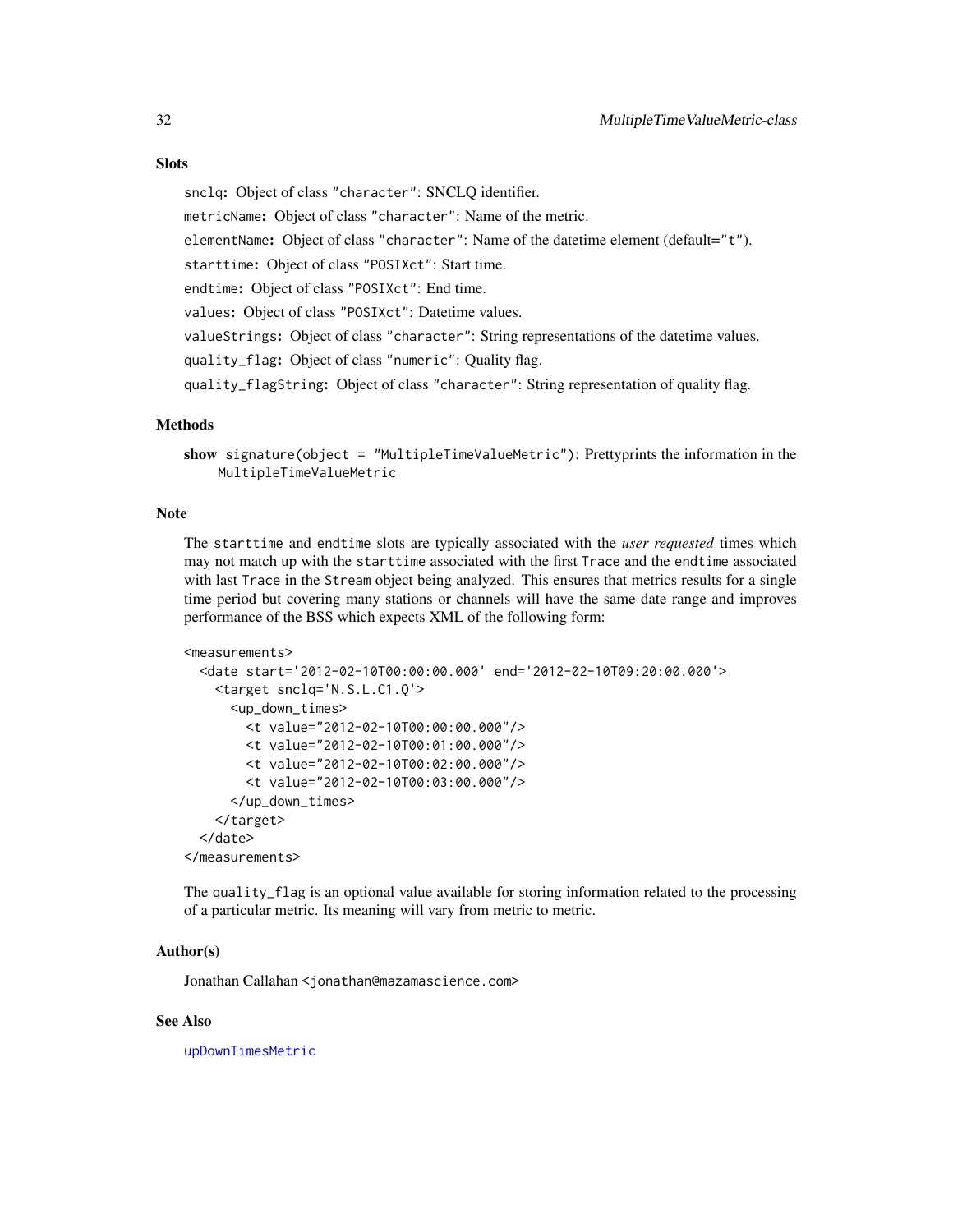#### <span id="page-32-0"></span>PSDMetric 33

#### Examples

```
## Not run:
# Open a connection to IRIS DMC webservices
iris <- new("IrisClient")
# Get the waveform
starttime <- as.POSIXct("2012-01-24", tz="GMT")
endtime <- as.POSIXct("2012-01-25", tz="GMT")
st <- getDataselect(iris,"AK","PIN","","BHZ",starttime,endtime)
# Make sure we're working with a single snclq
unique_ids <- uniqueIds(st)
if (length(unique_ids) > 1) {
 stop(paste("meanMetric: Stream has",unique_ids,"unique identifiers"))
}
snclq <- unique_ids[1]
# get the upDownTimes with a minimum signal length and minimum gap (secs)
upDownTimes <- getUpDownTimes(st, min_signal=30, min_gap=60)
# Create and return a MultipleTimeValue metric from the upDownTimes
m <- new("MultipleTimeValueMetric", snclq=snclq,
         starttime=starttime, endtime=endtime,
        metricName="up_down_times", values=upDownTimes)
# Show the results
show(m)
## End(Not run)
```
PSDMetric *Power Spectral Density of a signal*

### Description

The PSDMetric() function performs spectral analysis on a seismic signal and returns 'PSD' metrics with discretized spectral components as well as other metrics based on PSDs.

#### Usage

```
PSDMetric(st,
```

```
linLoPeriod=4/(st@traces[[1]]@stats@sampling_rate),
linHiPeriod=100,
evalresp=NULL)
```
## Arguments

| st          | a Stream object containing a seismic signal                                   |
|-------------|-------------------------------------------------------------------------------|
| linLoPeriod | low end of the period band use for calculating the linear dead channel metric |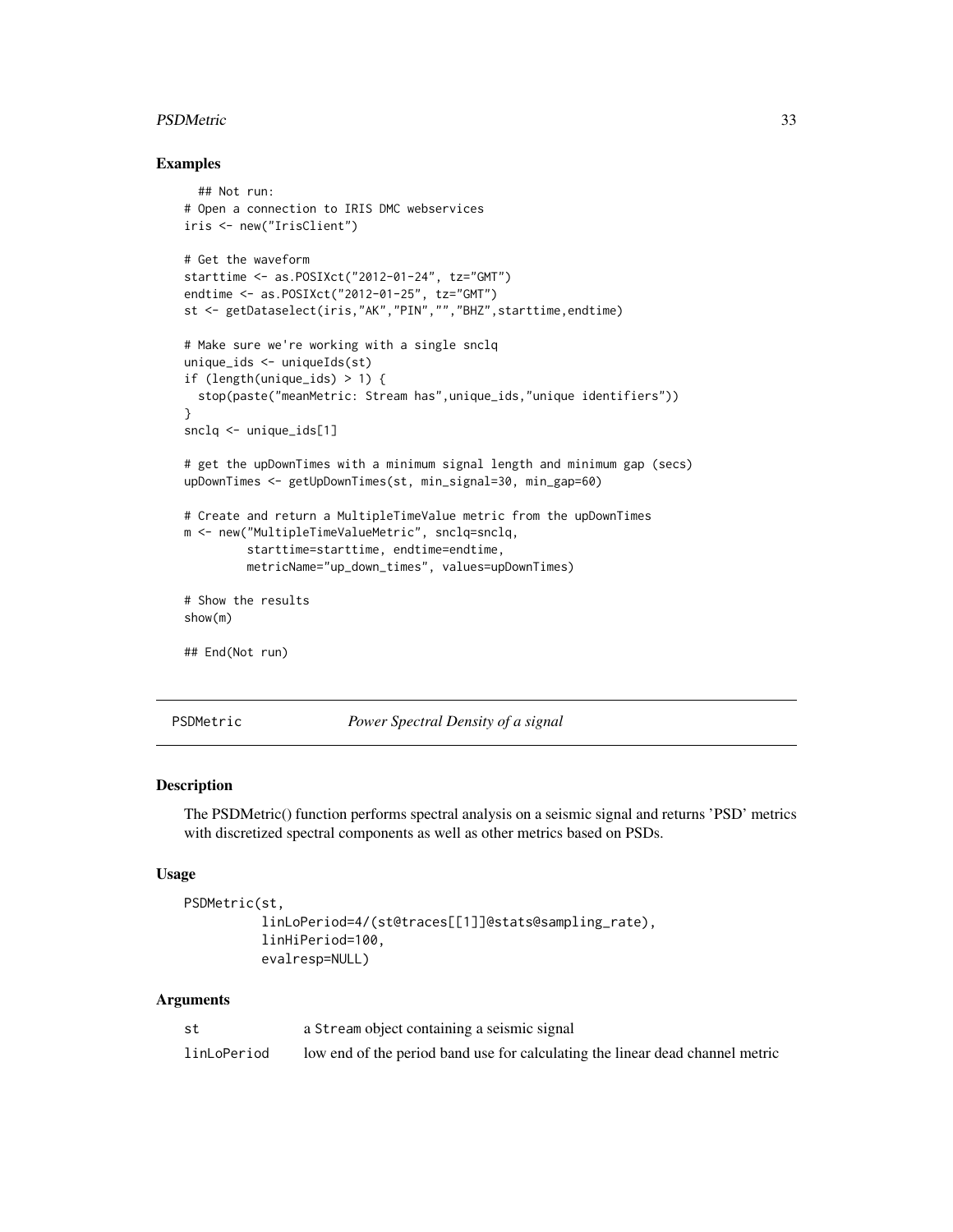| linHiPeriod          | high end of the period band use for calculating the linear dead channel metric |
|----------------------|--------------------------------------------------------------------------------|
| evalresp<br>optional | data frame of freq, amp, phase information matching output of getEvalresp,     |

#### Details

This function calculates average power spectra for a seismic signal as described in the McNamara paper. See the McNamaraPSD method of Stream objects in the **IRISSeismic** package for details.

If optional evalresp dataframe is not supplied, the code will call getEvalresp to obtain response information from webservices.

*Uncorrected* spectral density values are returned in spectrumMetricList in units of dB.

*Instrument response corrected* spectral density values are returned in correctedPsdDF in units of dB.

Probability Density Function (PDF) histogram values are returned in pdfDF.

Other metrics calculated from the PSDs are returned in svMetricList. These metrics are:

- pct above nhnm "percent above New High Noise Model" Percentage of PSD values that are above the New High Noise Model for their frequency. Only frequencies less than the sample\_rate/3 are considered to avoid instrument response effects as you approach the nyquist frequency. This value is calculated over the entire time period.
- pct below nlnm "percent below New Low Noise Model" Percentage of PSD values that are below the New Low Noise Model for their frequency. Only frequencies less than the sample\_rate/3 are considered to avoid instrument response effects as you approach the nyquist frequency. This value is calculated over the entire time period.
- dead\_channel\_lin "dead channel metric linear fit" A "dead channel" metric is calculated from the mean of all the PSDs generated. (Typically 47 for a 24 hour period.) Values of the PSD mean line over the band (linLoPeriod:linHiPeriod) are fit to a line. The dead\_channel\_lin metric is the standard deviation of the fit residuals. Lower numbers indicate a better fit and a higher likelihood that the mean PSD is linear – an indication of a "dead channel".

Note: The dead channel exp metric has been removed.

#### Value

A list of lists is returned containing:

- spectrumMetricList = list of SpectrumMetric objects
- correctedPsdDF = dataframe of starttime, endtime, frequency  $(Hz)$ , power  $(dB)$  values
- pdfDF = dataframe of frequency (Hz), power (dB), hits (count) values
- svMetricList = list of SingleValueMetric objects:
	- pct\_above\_nhnm
	- pct\_below\_nlnm
	- dead\_channel\_lin

#### Author(s)

Jonathan Callahan <jonathan@mazamascience.com>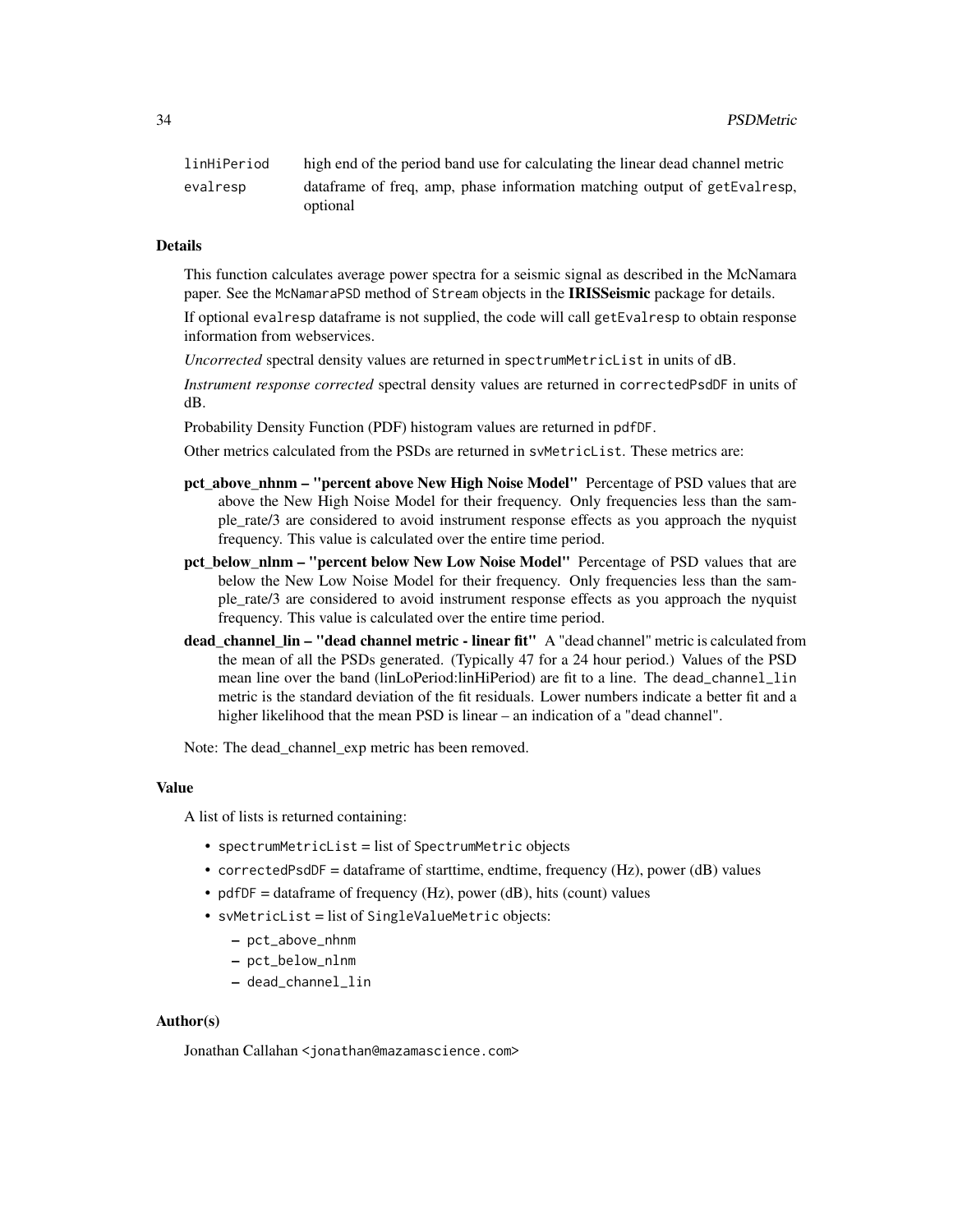## <span id="page-34-0"></span>saveMetricList 35

#### References

[Seismic Noise Analysis System Using Power Spectral Density Probability Density Functions](https://pubs.usgs.gov/of/2005/1438/pdf/OFR-1438.pdf) (Mc-Namara and Boaz 2005)

[Observations and Modeling of Seismic Background Noise](https://pubs.er.usgs.gov/publication/ofr93322) (Peterson 1993).

## See Also

[SpectrumMetric](#page-39-1) [SingleValueMetric](#page-35-2)

#### Examples

```
## Not run:
# Open a connection to IRIS DMC webservices
iris <- new("IrisClient")
# NOTE: The following trace has 1.728 million points.
# NOTE: Downloading and calculating PSD may take a few seconds.
starttime <- as.POSIXct("2010-02-27",tz="GMT")
endtime <- as.POSIXct("2010-02-28",tz="GMT")
# Get the waveform
st <- getDataselect(iris,"IU","ANMO","00","BHZ",starttime,endtime)
# Calculate the PSD metric and show the SingleValueMetric results
listOfLists <- PSDMetric(st)
svMetricList <- listOfLists[['svMetricList']]
dummy <- lapply(svMetricList, show)
## End(Not run)
```
saveMetricList *Save a MetricList as RData or XML*

#### Description

The saveMetricList() function allows metrcis to be saved as either .RData files or as XML. The XML format is the same as that used by the IRIS DMC MUSTANG database for metric submission.

#### Usage

saveMetricList(metricList, id=Sys.getpid(), rdata=FALSE)

#### Arguments

| metricList | list of Single ValueMetric objects                               |
|------------|------------------------------------------------------------------|
| id         | ID to be used when generating output files                       |
| rdata      | optional flag to save the incoming metriclist as a .RD at a file |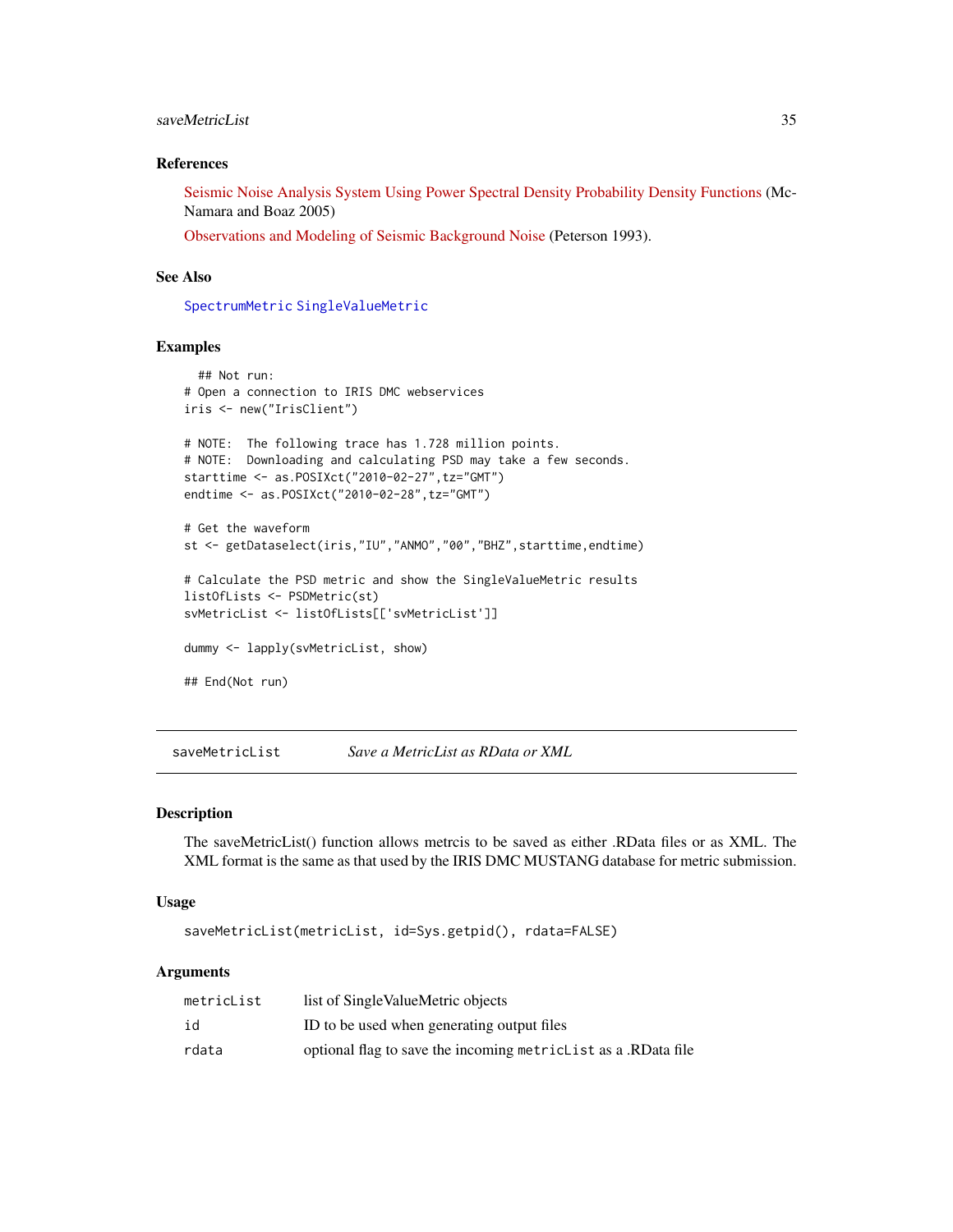## <span id="page-35-0"></span>Details

The saveMetricList function saves a list of SingleValueMetrics as a .RData binary file or converts the list into the XML format expected by the MUSTANG database submission process. This XML format is human readable and can be used to spot check results of metrics calculations.

#### Value

The automatically generated filename is returned invisibly.

#### Author(s)

Jonathan Callahan <jonathan@mazamascience.com>

## See Also

[SingleValueMetric-class](#page-35-1), [metricList2Xml](#page-29-1), [getMetricsXml](#page-21-1), [getBssMetricList](#page-17-1),

## Examples

```
## Not run:
# Open a connection to IRIS DMC webservices
iris <- new("IrisClient")
# Get the waveform
starttime <- as.POSIXct("2012-01-24", tz="GMT")
endtime <- as.POSIXct("2012-01-25", tz="GMT")
st <- getDataselect(iris,"AK","PIN","","BHZ",starttime,endtime)
# Apply a metric and show the results
metricList <- stateOfHealthMetric(st)
metricList <- append(metricList, basicStatsMetric(st))
saveMetricList(metricList,id='AK.PIN..BHZ')
```
## End(Not run)

<span id="page-35-1"></span>SingleValueMetric-class

*Class* "SingleValueMetric"

#### <span id="page-35-2"></span>Description

A container for metrics results and associated metadata. This information is used to create XML that is then submitted to the MUSTANG Backend Storage System (BSS). This has been superceded by GeneralValueMetric and is no longer in use.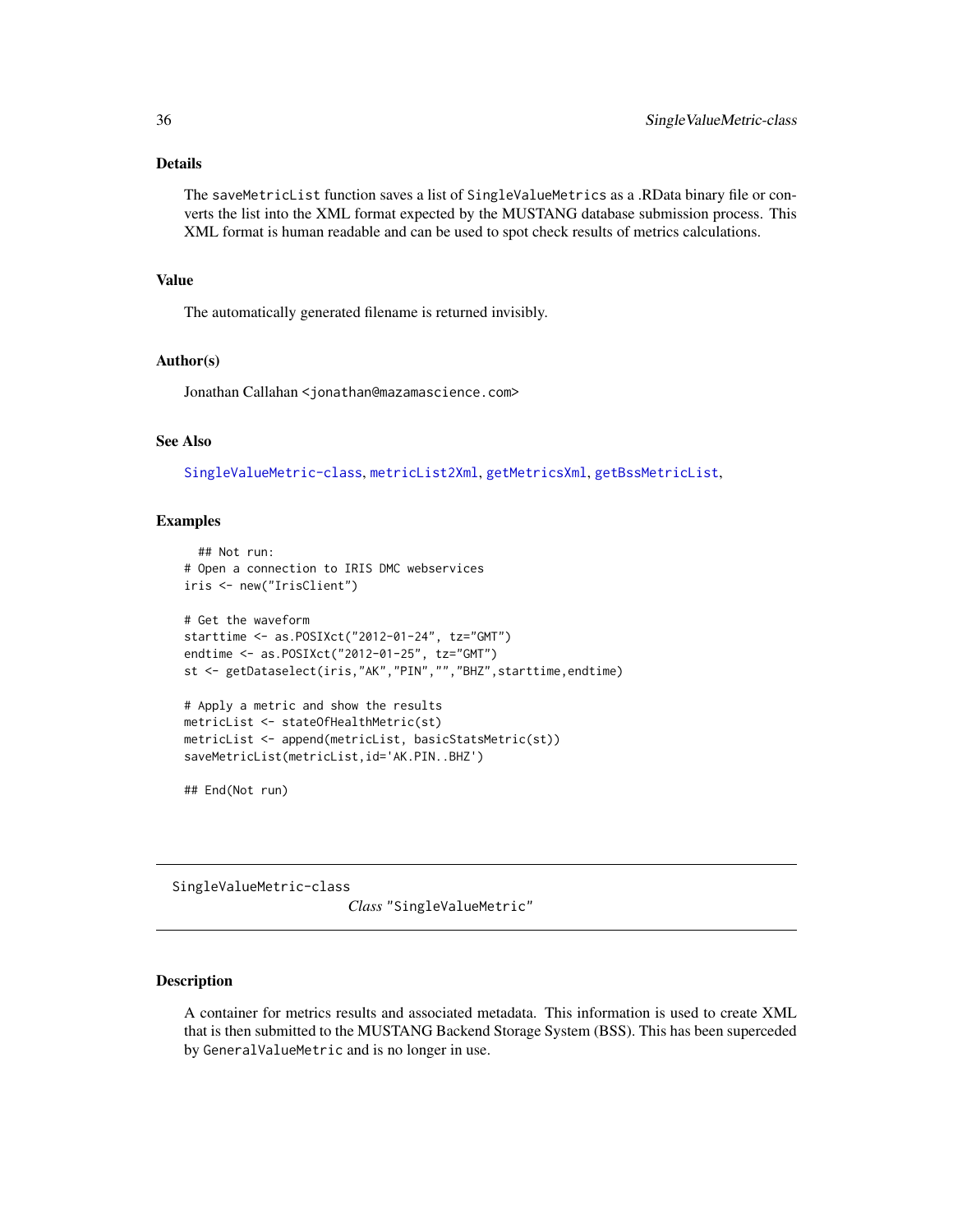#### Objects from the Class

Objects can be created by calls of the form:

new("SingleValueMetric", snclq, starttime, endtime, metricName, value)

Lists of SingleValueMetric objects are returned by various metrics functions in this package.

## **Slots**

snclq: Object of class "character": SNCLQ identifier.

metricName: Object of class "character": Name of the metric.

starttime: Object of class "POSIXct": Start time.

endtime: Object of class "POSIXct": End time.

valueName: Object of class "character": Name of the XML value identifier (default="value").

value: Object of class "numeric": Metric value.

valueString: Object of class "character": String representation of the metric value.

quality\_flag: Object of class "numeric": Quality flag.

quality\_flagString: Object of class "character": String representation of quality flag.

attributeName: Object of class "character": Name of one or more optional attributes.

attributeValueString: Object of class "character": String representation of one or more attribute values.

### Methods

show signature(object = "SingleValueMetric"): Prettyprints the information in the SingleValueMetric

#### Note

The starttime and endtime slots are typically associated with the *user requested* times which may not match up with the starttime associated with the first Trace and the endtime associated with last Trace in the Stream object being analyzed. This ensures that metrics results for a single time period but covering many stations or channels will have the same date range and improves performance of the BSS which expects XML of the following form:

```
<measurements>
```

```
<date start='2012-02-10T00:00:00.000' end='2012-02-10T09:20:00.000'>
   <target snclq='N.S.L.C1.Q'>
     <example value='1.0'/>
   </target>
   <target snclq='N.S.L.C2.Q'>
     <example value='2.0'/>
   </target>
   <target snclq='N.S.L.C3.Q'>
     <example value='3.0'/>
   </target>
 </date>
 </date>
</measurements>
```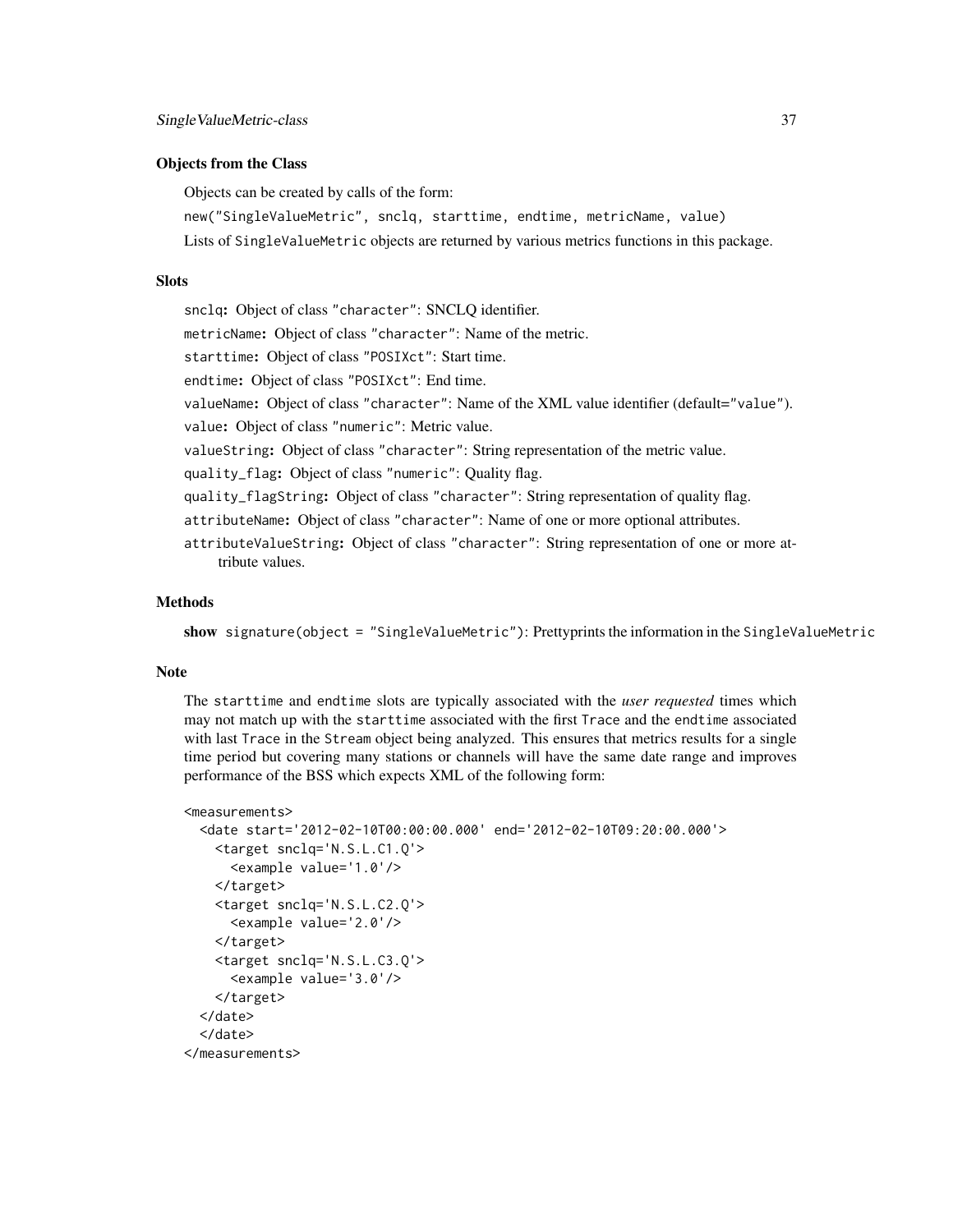The quality\_flag is an optional value available for storing information related to the processing of a particular metric. Its meaning will vary from metric to metric.

For an IRIS/DMC specific example, the station\_completeness metric obtains a list of available channels for a station from the availability web service and compares this list with the list of percent\_availability metrics for this station stored in the MUSTANG BSS. In the case of the station\_completeness metric, the quality\_flag is set to the number of channels that should be available but for whom no percent\_availability measure is obtained form the BSS.

The attributeName and attributeValueString slots can be used to store additional attributes associated with a metric values. For example, the max\_stalta value for a seismic trace can be calculated and a metric can be created that contains this value and another attribute with a string representation of the time at which this maximum occurred.

## Author(s)

Jonathan Callahan <jonathan@mazamascience.com>

#### Examples

```
## Not run:
# Open a connection to IRIS DMC webservices
iris <- new("IrisClient")
# Get the waveform
starttime <- as.POSIXct("2012-01-24", tz="GMT")
endtime <- as.POSIXct("2012-01-25", tz="GMT")
st <- getDataselect(iris,"AK","PIN","","BHZ",starttime,endtime)
# Apply a metric and show the results
metricList <- basicStatsMetric(st)
show(metricList[[1]])
## End(Not run)
```
SNRMetric *Signal to Noise Ratio*

#### **Description**

The SNRMetric() function calculates the Signal-to-Noise Ratio of a seismic trace by one of several named algorithms.

#### Usage

SNRMetric(st, algorithm, windowSecs)

<span id="page-37-0"></span>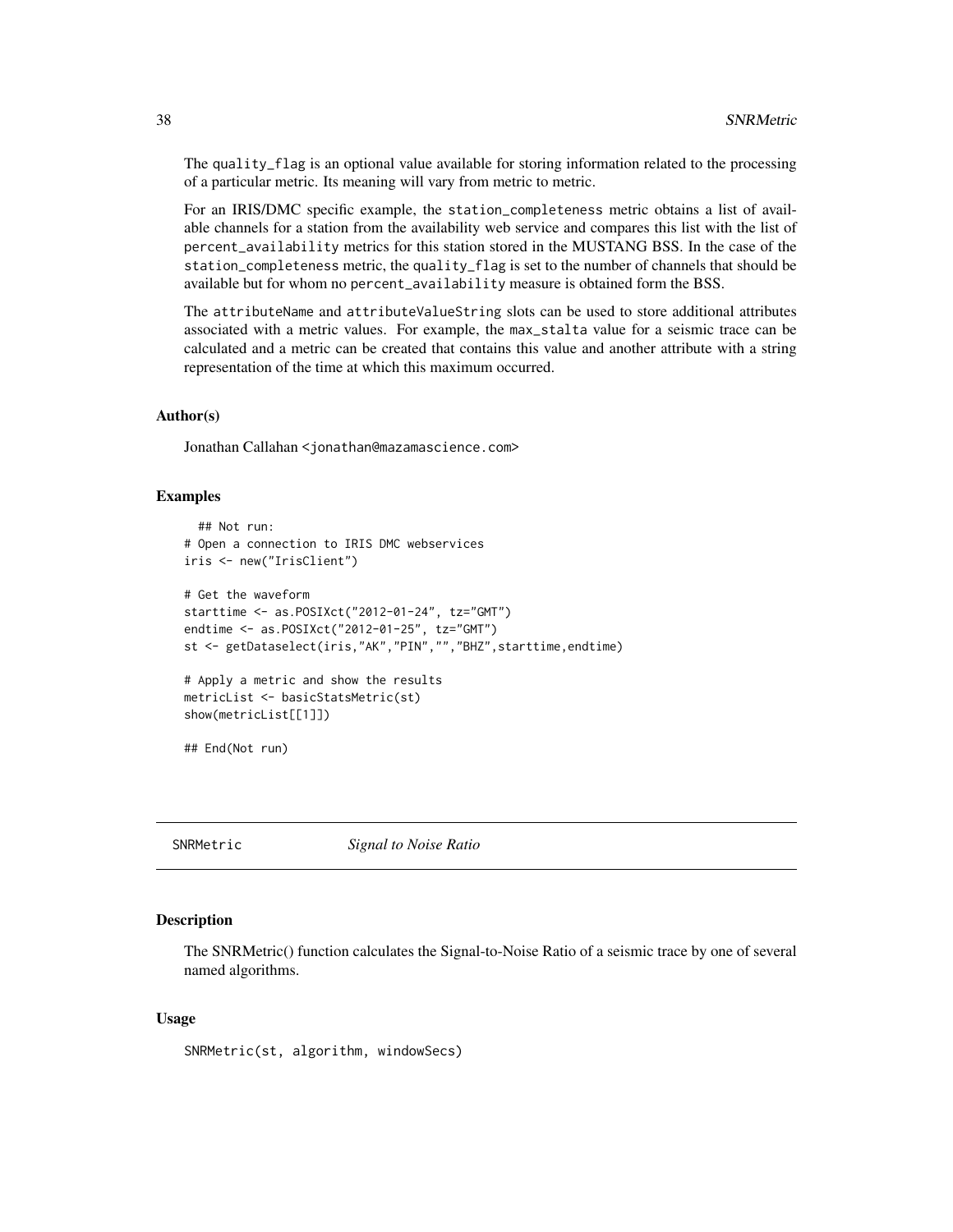#### SNRMetric 39

#### **Arguments**

| st         | a Stream object containing a seismic signal                              |
|------------|--------------------------------------------------------------------------|
| algorithm  | a named algorithm to use for calculating SNR (default="split Nindow")    |
| windowSecs | width (seconds) of the full window used in SNR calculations (default=60) |

#### Details

Seismic signals in the Stream must be without gaps, *i.e.* contained within a single Trace.

algorithm="splitWindow"

This algorithm uses the midpoint of the seismic signal as the border between noise to the left of the midpoint and signal to the right. The value for signal-to-noise is just the rmsVariance calculated for windowSecs/2 seconds of data to the right of the midpoint divided by the rmsVariance for windowSecs/2 seconds of data to the left of the midpoint.

No other algorithms have been vetted at this point.

## Value

A list with a single SingleValueMetric object is returned.

#### Author(s)

Jonathan Callahan <jonathan@mazamascience.com>

#### Examples

```
## Not run:
# Open a connection to IRIS DMC webservices
iris <- new("IrisClient")
# Get an hour long waveform centered on a big quake
starttime <- as.POSIXct("2010-02-27 06:16:15",tz="GMT")
endtime <- as.POSIXct("2010-02-27 07:16:15",tz="GMT")
st <- getDataselect(iris,"IU","ANMO","00","BHZ",starttime,endtime)
tr <- st@traces[[1]]
# Calculate the SNR metric and show the results
metricList <- SNRMetric(st)
dummy <- lapply(metricList, show)
## End(Not run)
```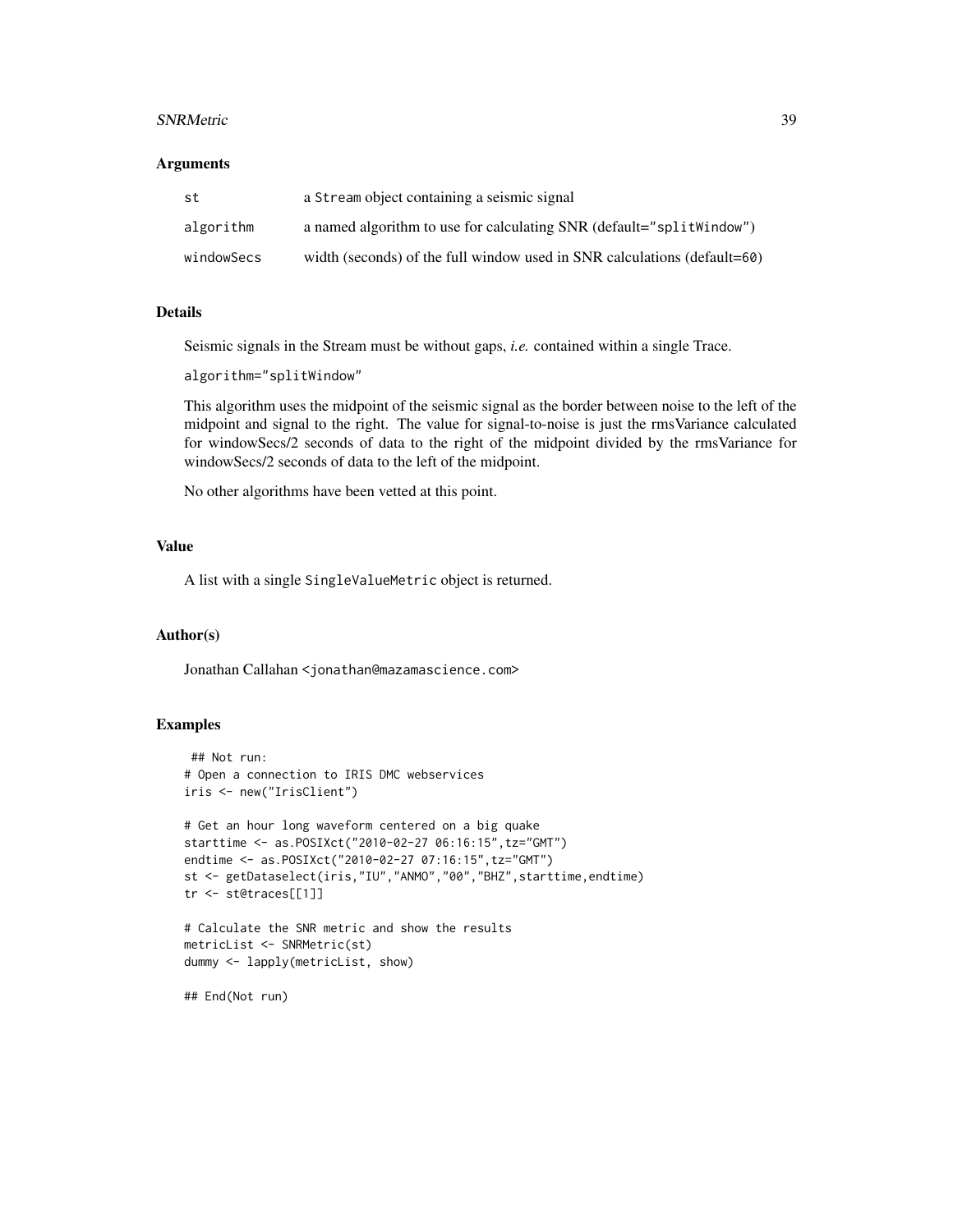<span id="page-39-0"></span>SpectrumMetric-class *Class* "SpectrumMetric"

#### <span id="page-39-1"></span>Description

A container for metrics consisting of discrete spectra. This information is used to create XML that is then submitted to the MUSTANG Backend Storage System (BSS).

#### Objects from the Class

Objects can be created by calls of the form:

new("SpectrumMetric", snclq, starttime, endtime, metricName, freqs, amps, phases)

#### Slots

snclq: Object of class "character": SNCLQ identifier. metricName: Object of class "character": Name of the metric. elementName: Object of class "character": Name of the datetime element (default="t"). starttime: Object of class "POSIXct": Start time. endtime: Object of class "POSIXct": End time. freqs: Object of class "numeric": Frequency values. freqStrings: Object of class "character": String representations of the frequency values. amps: Object of class "numeric": Amplitude values. ampStrings: Object of class "character": String representations of the amplitude values. phases: Object of class "numeric": Phase values. phaseStrings: Object of class "character": String representations of the phase values. quality\_flag: Object of class "numeric": Quality flag. quality\_flagString: Object of class "character": String representation of quality flag.

## Methods

show signature(object = "SpectrumMetric"): Prettyprints the information in the SpectrumMetric

#### **Note**

The quality\_flag is an optional value available for storing information related to the processing of a particular metric. Its meaning will vary from metric to metric.

#### Author(s)

Jonathan Callahan <jonathan@mazamascience.com>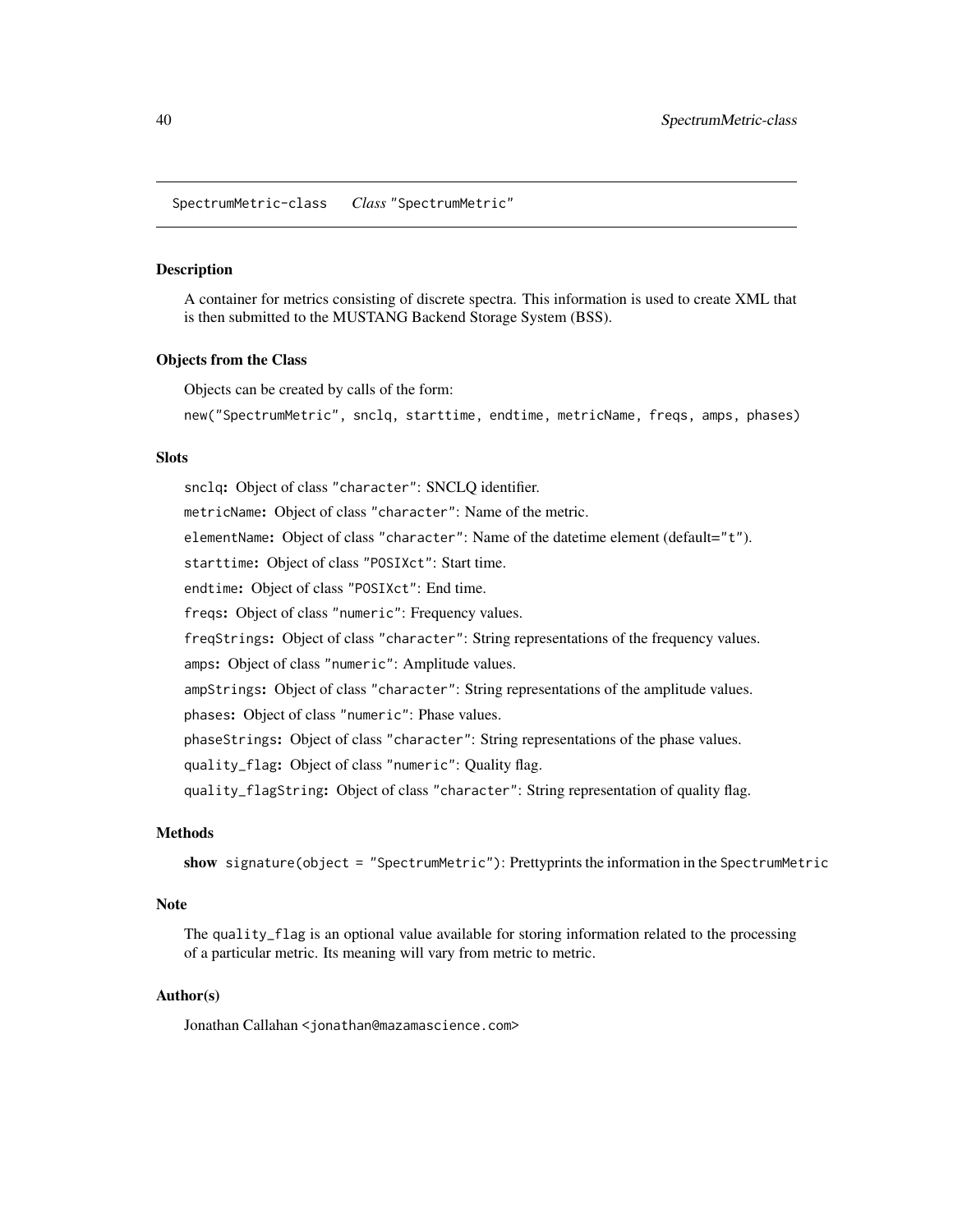<span id="page-40-0"></span>spectrumMetric2Xml *Convert a SpectrumMetric into XML for the BSS*

#### Description

The spectrumMetric2Xml function converts a SpectrumMetric into an XML structure appropriate for submitting to the MUSTANG Backend Storage System (BSS).

#### Usage

```
spectrumMetric2Xml(metricList)
```
#### Arguments

metricList a list of SpectrumMetric objects

## Value

A character string with BSS formatted XML is returned.

#### Author(s)

Jonathan Callahan <jonathan@mazamascience.com>

## Examples

```
## Not run:
# Open a connection to IRIS DMC webservices
iris <- new("IrisClient")
# NOTE: The following trace has 1.728 million points.
# NOTE: Downloading and calculating PSD may take a while.
starttime <- as.POSIXct("2010-02-27",tz="GMT")
endtime <- as.POSIXct("2010-02-28",tz="GMT")
# Get the waveform
st <- getDataselect(iris,"IU","ANMO","00","BHZ",starttime,endtime)
# Make sure we're working with a single snclq
unique_ids <- uniqueIds(st)
if (length(unique_ids) > 1) {
  stop(paste("PSDMetric: Stream has", unique_ids, "unique identifiers"))
}
snclq <- unique_ids[1]
# Calculate and plot the Power Spectral Density
psdList <- psdList(st)
# Create a Spectrum metric list
```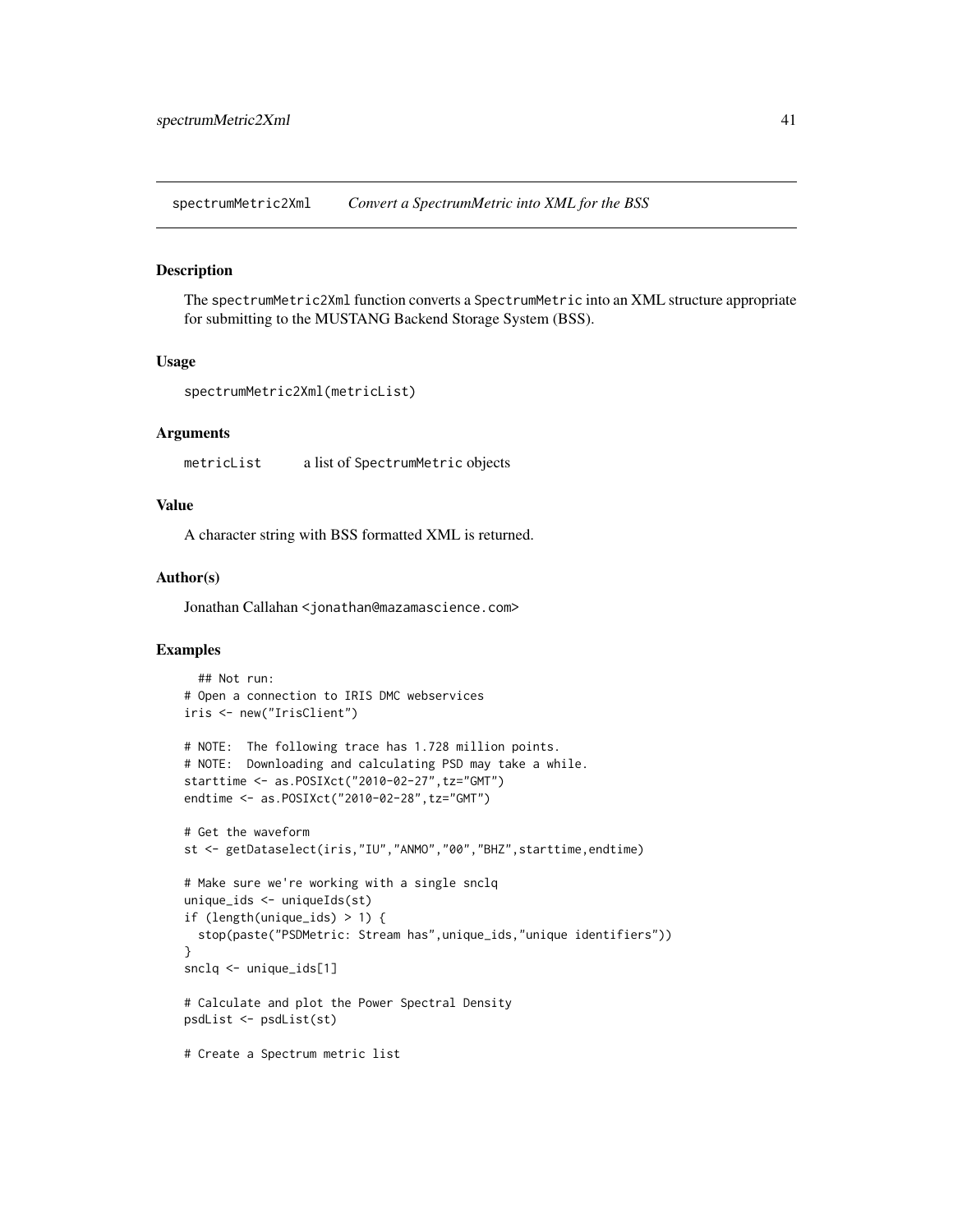```
spectrumMetricList <- list()
index <-1for (psd in psdList) {
 spectrumMetricList[[index]] <- new("SpectrumMetric", snclq=snclq,
                                      starttime=psd$starttime, endtime=psd$endtime,
                                      metricName="psd", freqs=psd$freq,
                                      amps=psd$spec, phases=psd$freq*0)
 index <- index + 1
}
# Show the XML version of the metric
bssXml <- spectrumMetric2Xml(spectrumMetricList)
cat(bssXml)
## End(Not run)
```
spikesMetric *Find spikes using a rolling Hampel filter*

## Description

The spikesMetric() function determines the number of spikes in a seismic Stream.

#### Usage

spikesMetric(st, windowSize=41, thresholdMin=10, selectivity=NA, fixedThreshold=TRUE)

## Arguments

| st           | a Stream object containing a seismic signal                                                             |
|--------------|---------------------------------------------------------------------------------------------------------|
| windowSize   | The window size to roll over (default=41)                                                               |
| thresholdMin | Initial value for outlier detection (default=10.0)                                                      |
| selectivity  | Numeric factor [0-1] used in determining outliers, or NA if fixed Threshold=TRUE<br>(default=NA)        |
|              | fixedThreshold TRUE or FALSE, set the threshold=thresholdMin and ignore selectivity (de-<br>fault=TRUE) |

#### Details

This function uses the output of the findOutliers () function in the seismicRoll package to calculate the number of 'spikes' containing outliers.

The thresholdMin level is similar to a sigma value for normally distributed data. Hampel filter values above 6.0 indicate a data value that is extremely unlikely to be part of a normal distribution (~ 1/500 million) and therefore very likely to be an outlier. By choosing a relatively large value for thresholdMin we make it less likely that we will generate false positives. False positives can include high frequency environmental noise.

<span id="page-41-0"></span>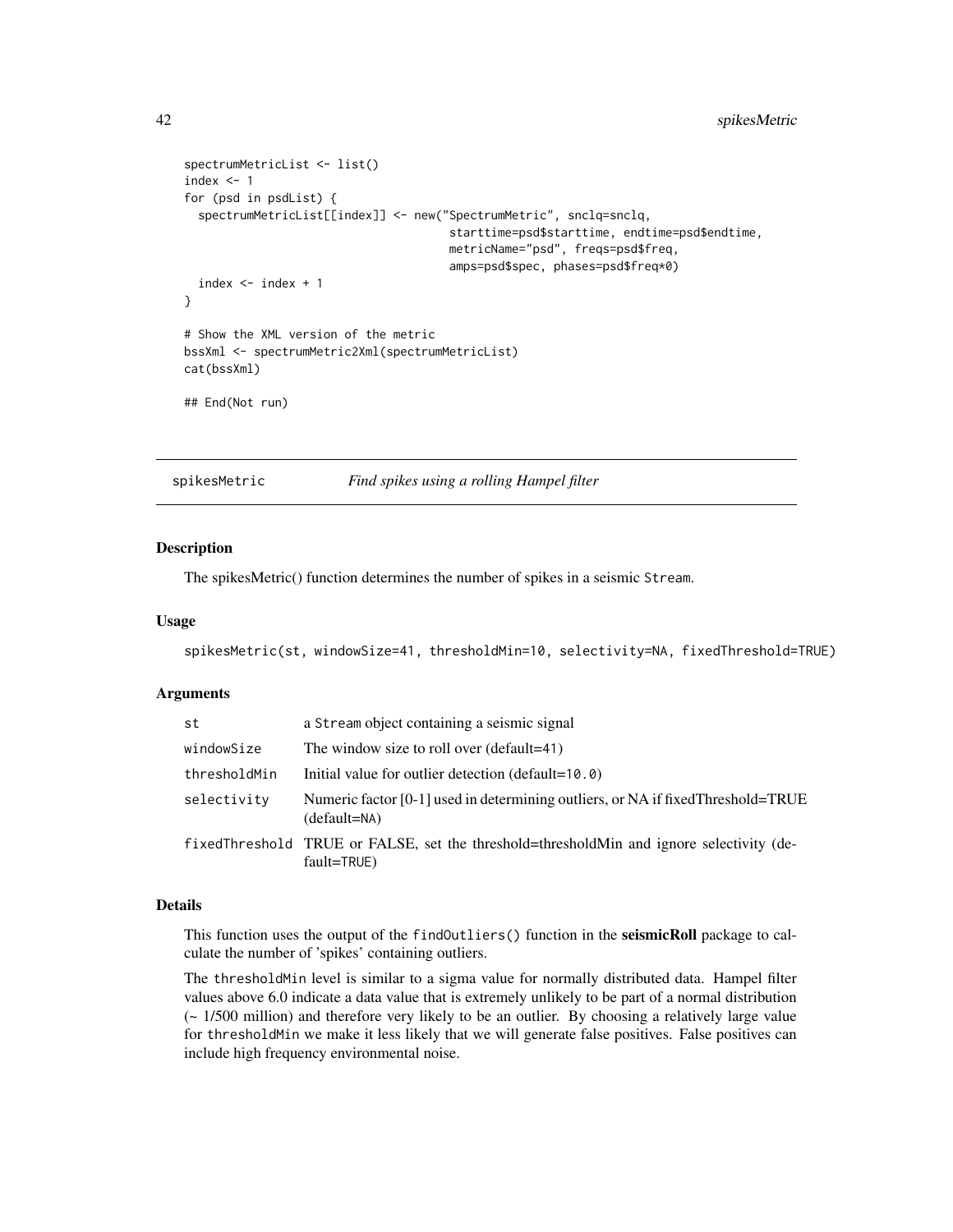## spikesMetric 43

The selectivity is a value between 0 and 1 and is used to generate an appropriate threshold for outlier detection based on the statistics of the incoming data. A lower value for selectivity will result in more outliers while a value closer to 1.0 will result in fewer. The code ignores selectivity if fixedThreshold=TRUE.

The fixedThreshold is a logical TRUE or FALSE. If TRUE, then the threshold is set to thresholdMin. If FALSE, then the threshold is set to maximum value of the roll\_hample() function output multiplied by the selectivity.

The total count of spikes reflects the number of outlier data points that are separated by at least one non-outlier data point. Each individual spike may contain more than one data point.

## Value

A list of SingleValueMetric objects is returned.

## Note

The thresholdMin parameter is sensitive to the data sampling rate. The default value of 10 seems to work well with sampling rates of 10 Hz or higher ('B..' or 'H..' channels). For 'L..' channels with a sampling rate of 1 Hz thresholdMin=12.0 or larger may be more appropriate.

#### More testing of spiky signals at different resolutions is needed.

See the seismicRoll package for documentation on the findOutliers() function.

## Author(s)

Jonathan Callahan <jonathan@mazamascience.com>

#### Examples

```
## Not run:
# Open a connection to IRIS DMC webservices
iris <- new("IrisClient")
# Get the waveform
starttime <- as.POSIXct("2013-01-03 15:00:00", tz="GMT")
endtime <- starttime + 3600 * 3
st <- getDataselect(iris,"IU","RAO","10","BHZ",starttime,endtime)
# Calculate the gaps metrics and show the results
metricList <- spikesMetric(st)
dummy <- show(metricList)
## End(Not run)
```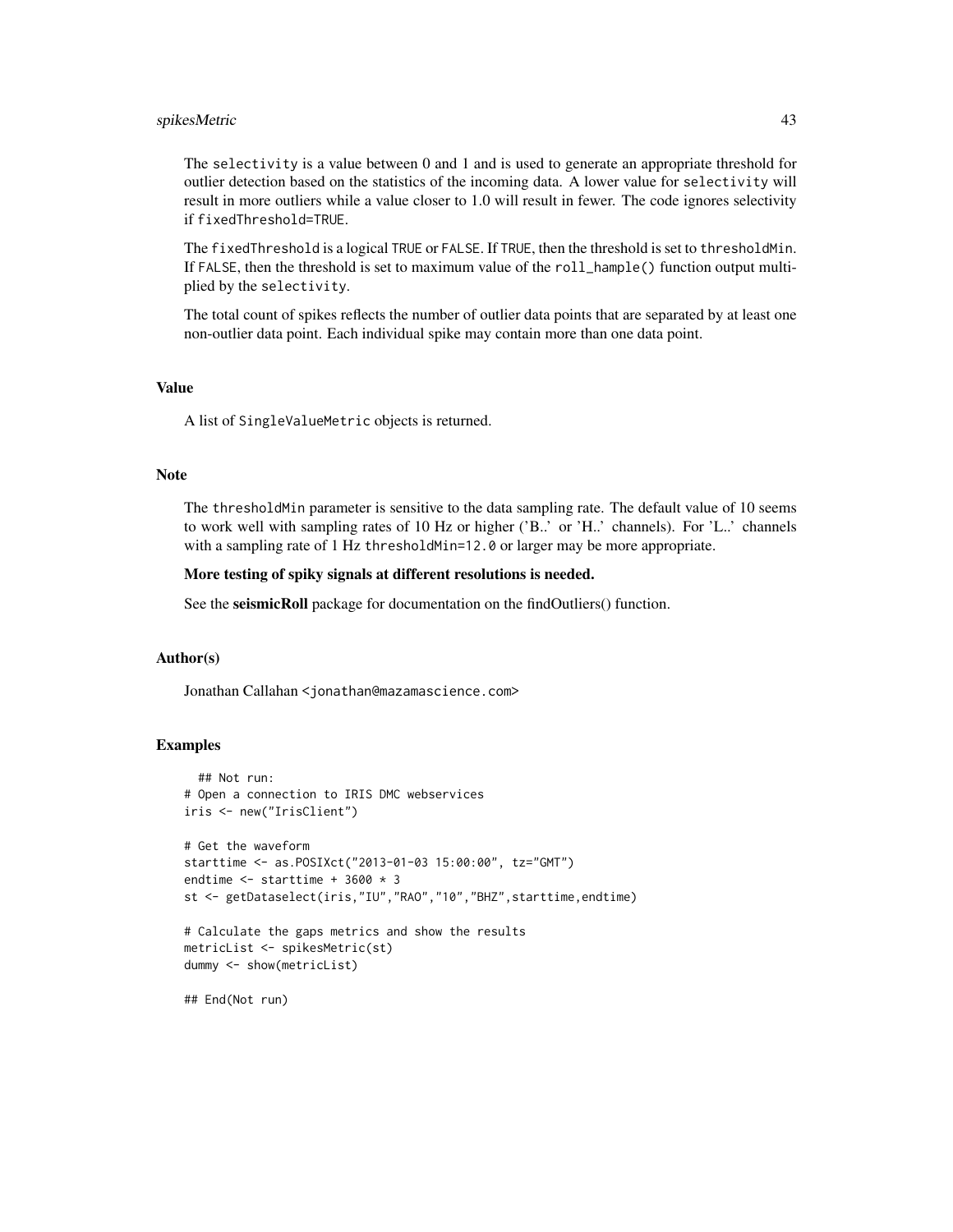## <span id="page-43-0"></span>Description

The STALTAMetric() function calculates the maximum of STA/LTA over the incoming seismic signal.

#### Usage

```
STALTAMetric(st, staSecs, ltaSecs, increment, algorithm)
```
## Arguments

| st        | a Stream object containing a seismic signal                                                |
|-----------|--------------------------------------------------------------------------------------------|
| staSecs   | length of the short term averaging window in seconds (default=3)                           |
| ltaSecs   | length of the long term averaging window in seconds (default=30)                           |
| algorithm | algorithm to be used (default="classic LR")                                                |
| increment | increment used when sliding the averaging windows to the next location (de-<br>fault= $1)$ |

#### Details

Currently supported algorithms include:

- "classic\_RR"
- "classic\_LR"
- "EarleAndShearer\_envelope"

This metric applies the STALTA method of Trace objects to every Trace in st with the following parameter settings:

- demean=TRUE
- detrend=TRUE
- taper=0.0

The final metric value is the maximum STALTA value found in any Trace in this Stream.

Further details are given in the documentation for STALTA. Trace().

## Value

A list with a single SingleValueMetric object is returned. The metric name is max\_stalta.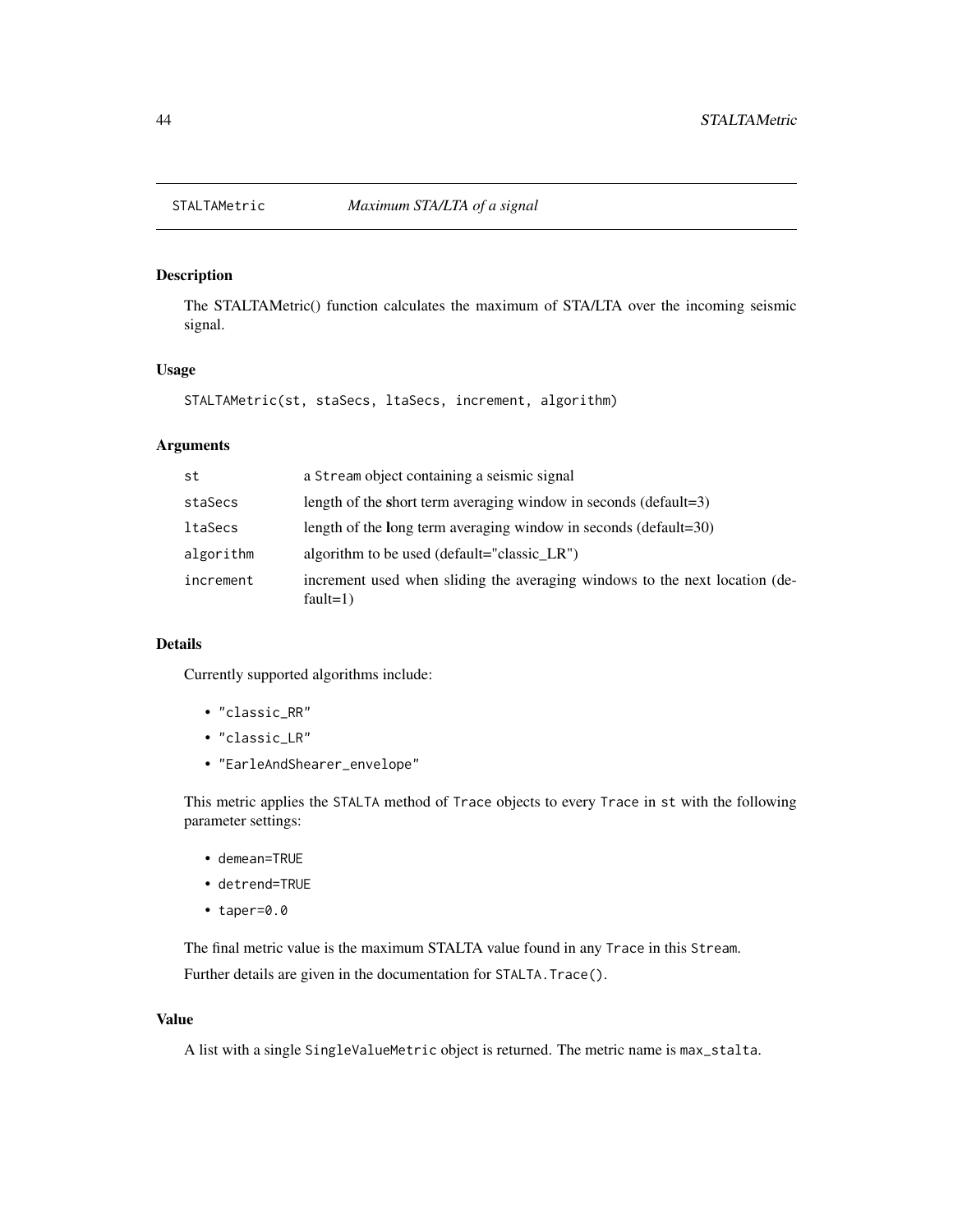#### <span id="page-44-0"></span>Note

The STALTA method of Trace objects returns a numeric vector of STA/LTA values that has the same length as the signal data. This is a moderately time consuming operation. By comparison, finding the maximum value of this vector of STA/LTA values is very fast.

## Author(s)

Jonathan Callahan <jonathan@mazamascience.com>

## References

[First break picking](http://en.wikipedia.org/wiki/First_break_picking) (Wikipedia)

[Automatic time-picking of first arrivals on noisy microseismic data](http://www.crewes.org/ForOurSponsors/ConferenceAbstracts/2009/CSEG/Wong_CSEG_2009.pdf) (Wong et. al. 2009)

[Automatic first-breaks picking: New strategies and algorithms](http://www.fcaglp.unlp.edu.ar/~velis/papers/PickingGeop10.pdf) (Sabbione and Velis 2010) )

#### Examples

```
## Not run:
# Open a connection to IRIS DMC webservices
iris <- new("IrisClient")
# Get the waveform
starttime <- as.POSIXct("2012-02-12",tz="GMT")
endtime <- as.POSIXct("2012-02-13",tz="GMT")
st <- getDataselect(iris,"AK","GHO","","BHN",starttime,endtime)
# Calculate the STA/LTA metric and show the results
metricList <- STALTAMetric(st)
dummy <- lapply(metricList, show)
## End(Not run)
```
stateOfHealthMetric *State of Health metrics*

#### Description

The stateOfHealthMetric function extracts accumulated miniSEED quality flags and a measure of timing quality associated with the incoming seismic signal.

#### Usage

```
stateOfHealthMetric(st)
```
#### Arguments

st a Stream object containing a seismic signal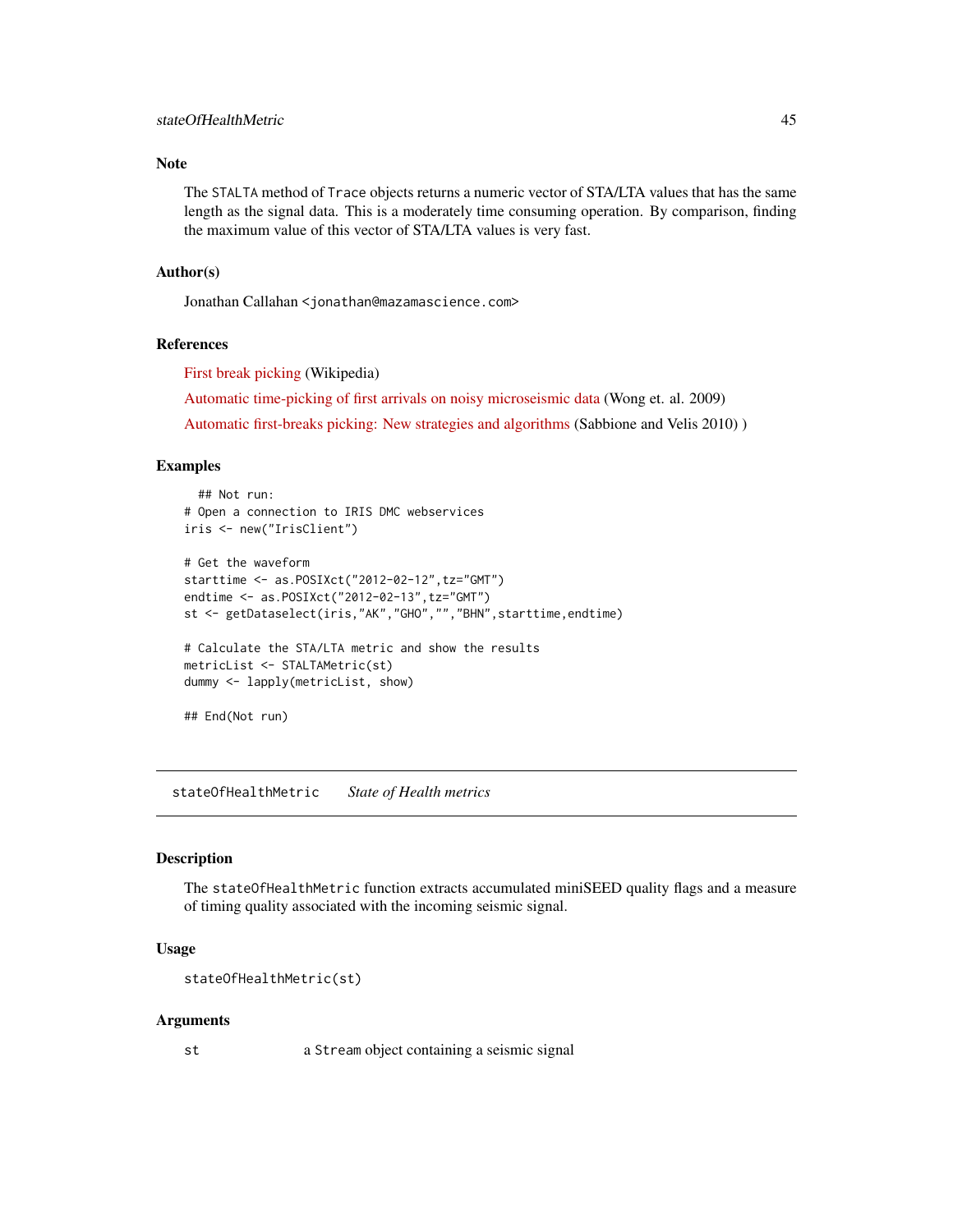## Details

The miniSEED flags and timing\_qual values are described in the SEED manual ([http://www.](http://www.fdsn.org/seed_manual/SEEDManual_V2.4.pdf) [fdsn.org/seed\\_manual/SEEDManual\\_V2.4.pdf](http://www.fdsn.org/seed_manual/SEEDManual_V2.4.pdf)).

Each Stream object contains "accumulators" with counts of the number of times each bit flag was set during the parsing of a miniSEED file. Metrics are reported for a subset of these flags as show in the code snippet below:

```
# act_flags
calibration_signal <- st@act_flags[1]
timing_correction <- st@act_flags[2]
event_begin <- st@act_flags[3]
event_end <- st@act_flags[4]
event_in_progress <- st@act_flags[7]
# io_flags
clock_locked <- st@io_flags[6]
# dq_flags
amplifier_saturation <- st@dq_flags[1]
digitizer_clipping <- st@dq_flags[2]
spikes <- st@dq_flags[3]
glitches <- st@dq_flags[4]
missing_padded_data <- st@dq_flags[5]
telemetry_sync_error <- st@dq_flags[6]
digital_filter_charging <- st@dq_flags[7]
```
An additional "timing quality" metric gives the average value for the timing\_qual value associated with each block of miniSEED data.

## Value

A list of SingleValueMetric objects is returned.

## Author(s)

Jonathan Callahan <jonathan@mazamascience.com>

#### Examples

```
## Not run:
# Open a connection to IRIS DMC webservices
iris <- new("IrisClient")
# Get the waveform
starttime <- as.POSIXct("2012-01-24", tz="GMT")
endtime <- as.POSIXct("2012-01-25", tz="GMT")
st <- getDataselect(iris,"AK","PIN","","BHZ",starttime,endtime)
# Generate State of Health metrics and show the results
```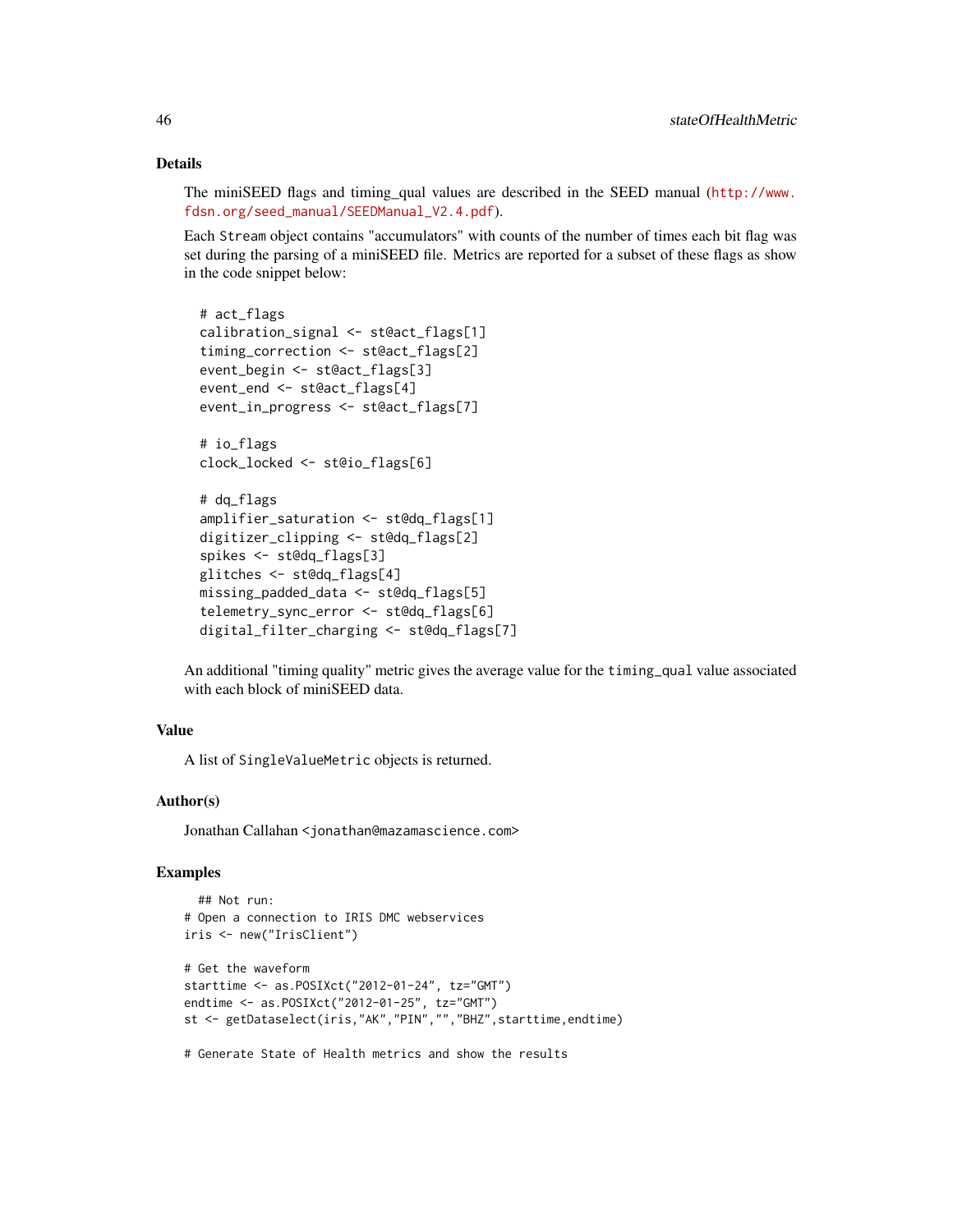## <span id="page-46-0"></span>timesMetric2Xml 47

```
metricList <- stateOfHealthMetric(st)
dummy <- lapply(metricList, show)
## End(Not run)
```
timesMetric2Xml *Create XML for the BSS*

#### Description

The timesMetric2Xml function converts a MultipleTimeValueMetric into an XML structure appropriate for submitting to the MUSTANG Backend Storage System (BSS).

#### Usage

timesMetric2Xml(metric)

#### Arguments

metric a MultipleTimeValueMetric object

#### Value

A character string with BSS formatted XML is returned.

#### Author(s)

Jonathan Callahan <jonathan@mazamascience.com>

## Examples

```
## Not run:
# Open a connection to IRIS DMC webservices
iris <- new("IrisClient")
# Get the waveform
starttime <- as.POSIXct("2012-01-24", tz="GMT")
endtime <- as.POSIXct("2012-01-25", tz="GMT")
st <- getDataselect(iris,"AK","PIN","","BHZ",starttime,endtime)
# Make sure we're working with a single snclq
unique_ids <- uniqueIds(st)
if (length(unique_ids) > 1) {
 stop(paste("meanMetric: Stream has",unique_ids,"unique identifiers"))
}
snclq <- unique_ids[1]
# get the upDownTimes with a minimum signal length and minimum gap (secs)
```

```
upDownTimes <- getUpDownTimes(st, min_signal=30, min_gap=60)
```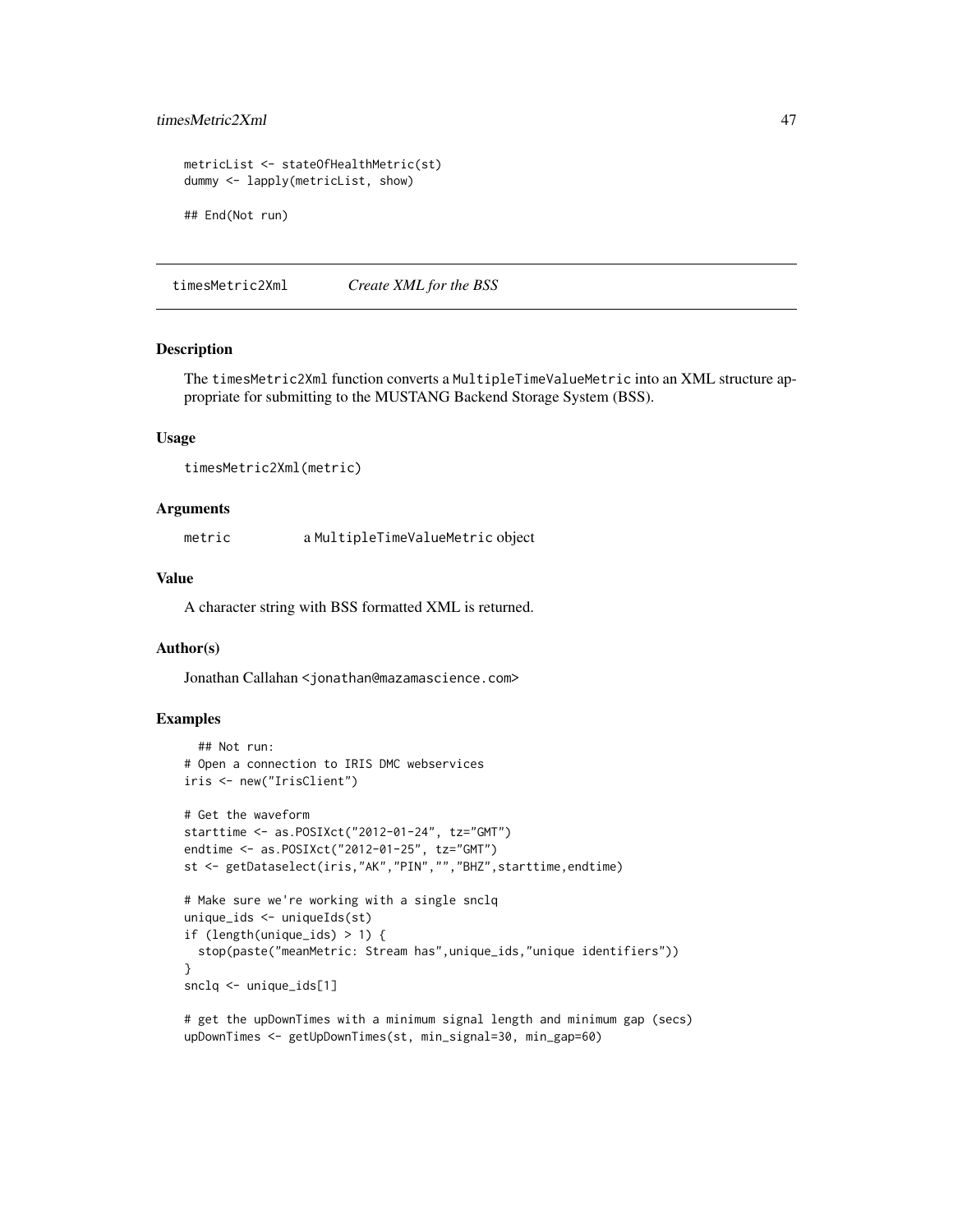```
# Create and return a MultipleTimeValue metric from the upDownTimes
m <- new("MultipleTimeValueMetric", snclq=snclq, starttime=starttime,
         endtime=endtime, metricName="up_down_times", values=upDownTimes)
# Show the XML version of the metric
bssXml <- timesMetric2Xml(m)
cat(bssXml)
## End(Not run)
```
transferFunctionMetric

*Cross-spectral comparison*

#### **Description**

The transferFunctionMetric() function calculates metrics that assess the relationship between two SNCLs with the same network, station and channel but separate locations. When seismometers are working properly, the transfer function amplitude and phase will match similar values calculated from the instrument responses.

This function calculates the transfer function from data in the incoming streams. Response information is then obtained from the [evalresp web service.](http://service.iris.edu/irisws/evalresp/1/)

#### Usage

```
transferFunctionMetric(st1, st2, evalresp1, evalresp2)
```
#### Arguments

| st1             | a Stream object containing a seismic signal             |
|-----------------|---------------------------------------------------------|
| st <sub>2</sub> | a Stream object containing a seismic signal             |
| evalresp1       | a data frame containing an amplitude and phase spectrum |
| evalresp2       | a data frame containing an amplitude and phase spectrum |

## Details

Details of the algorithm are as follows

```
# compute complex cross-spectrum of traces x and y ==> Pxx, Pxy, Pyy
# calculate transfer function values:
# Txy(f) = Pxy(f) / Pxx(f)
# dataGain <- Mod(Txy)
# dataPhase <- Arg(Txy)
#
# calculate avgDataGain and avgDataPhase values for periods of 5-7s
#
# calculate the corresponding response amplitude ratio and phase difference:
```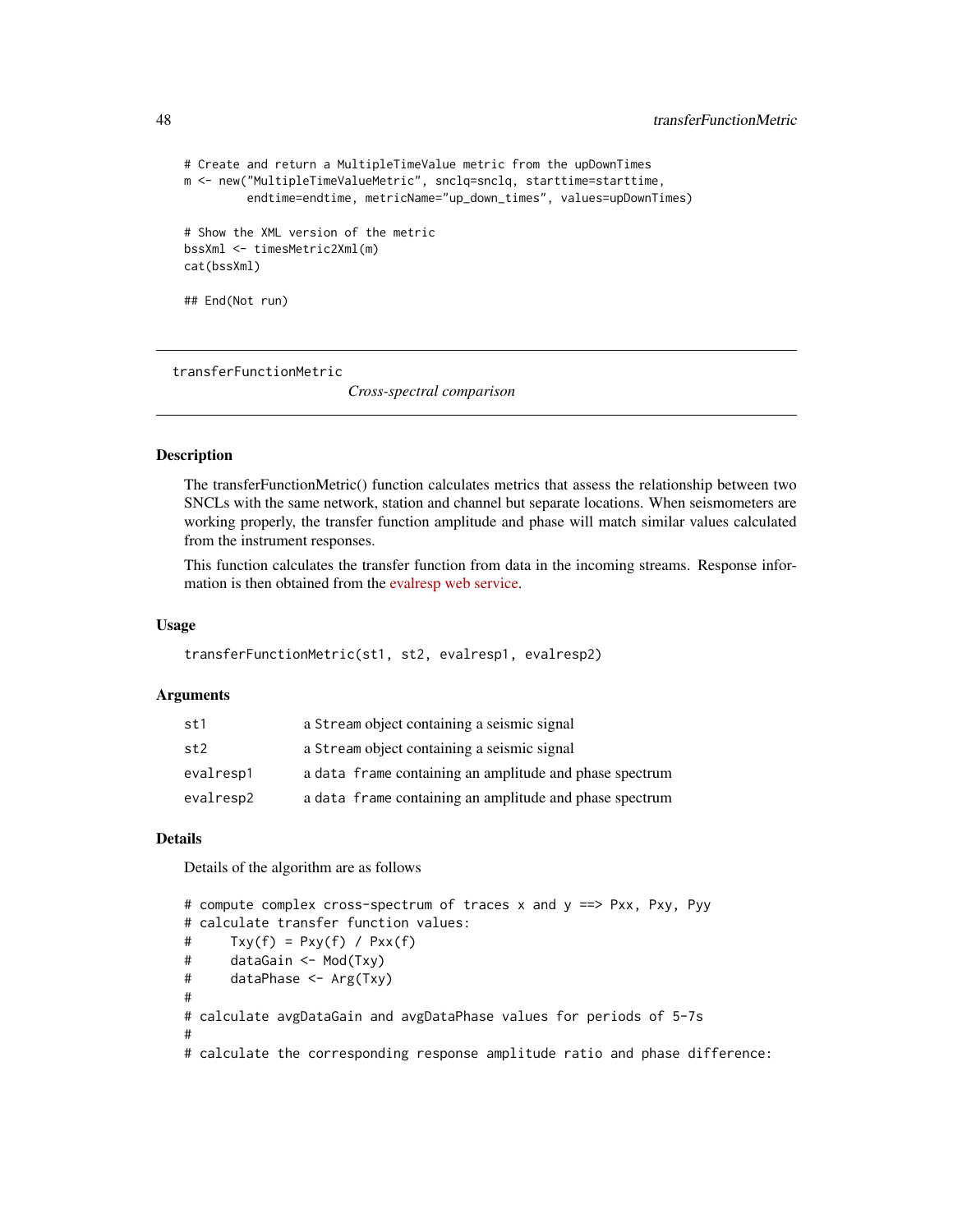```
# request responses for x and y
# respGain = respGainy(f) / respGainx(f)
# respPhase = respPhasey(f) - respPhasex(f)
#
# calculate avgRespGain and avgRespPhase values for periods of 5-7s
#
# calculate metrics:
# gain_ratio = avgDataGain / avgRespGain
# hase_diff = avgDataPhase - avgRespPhase
# ms_coherence = |Pxy|^2 / (Pxx*Pyy)
```
#### Value

A list with a single SingleValueMetric object is returned. The metric name is transfer\_function and it has three attributes:

- gain\_ratio reasonableness of cross-spectral amplitude between st1 and st2
- phase\_diff reasonableness of cross-spectral phase between st1 and st2
- ms\_coherence mean square coherence between st1 and st2

These values can be interpreted as follows:

Whenever  $ms\_coherence \approx 1.0$ , properly functioning seismometers should have:

- gain\_raio  $\approx$  1.0
- phase\_diff < 10.0 (degrees)

## **Note**

Seismic streams passed to transferFunctionMetric() must have the same network, station and channel and must cover the same time range. The two channels should also have values of azimuth and dip within five degrees of each other. If sampling rates differ and one is a multiple of the other, the stream with the higher sampling rate will be decimated to match the lower sampling rate.

The metricList generated for these two-channel metrics will have a SNCL code of the form: N.S.L1:L2.C.Q.

#### Author(s)

Jonathan Callahan <jonathan@mazamascience.com> (R code), Mary Templeton <met@iris.washington.edu> (algorithm)

#### Examples

```
## Not run:
# Create a new IrisClient
iris <- new("IrisClient", debug=TRUE)
# Get seismic data
starttime <- as.POSIXct("2011-05-01", tz="GMT")
endtime <- starttime + 3600
# These values are specific to two 40 sps channels
minfreq <- 0.005255603
```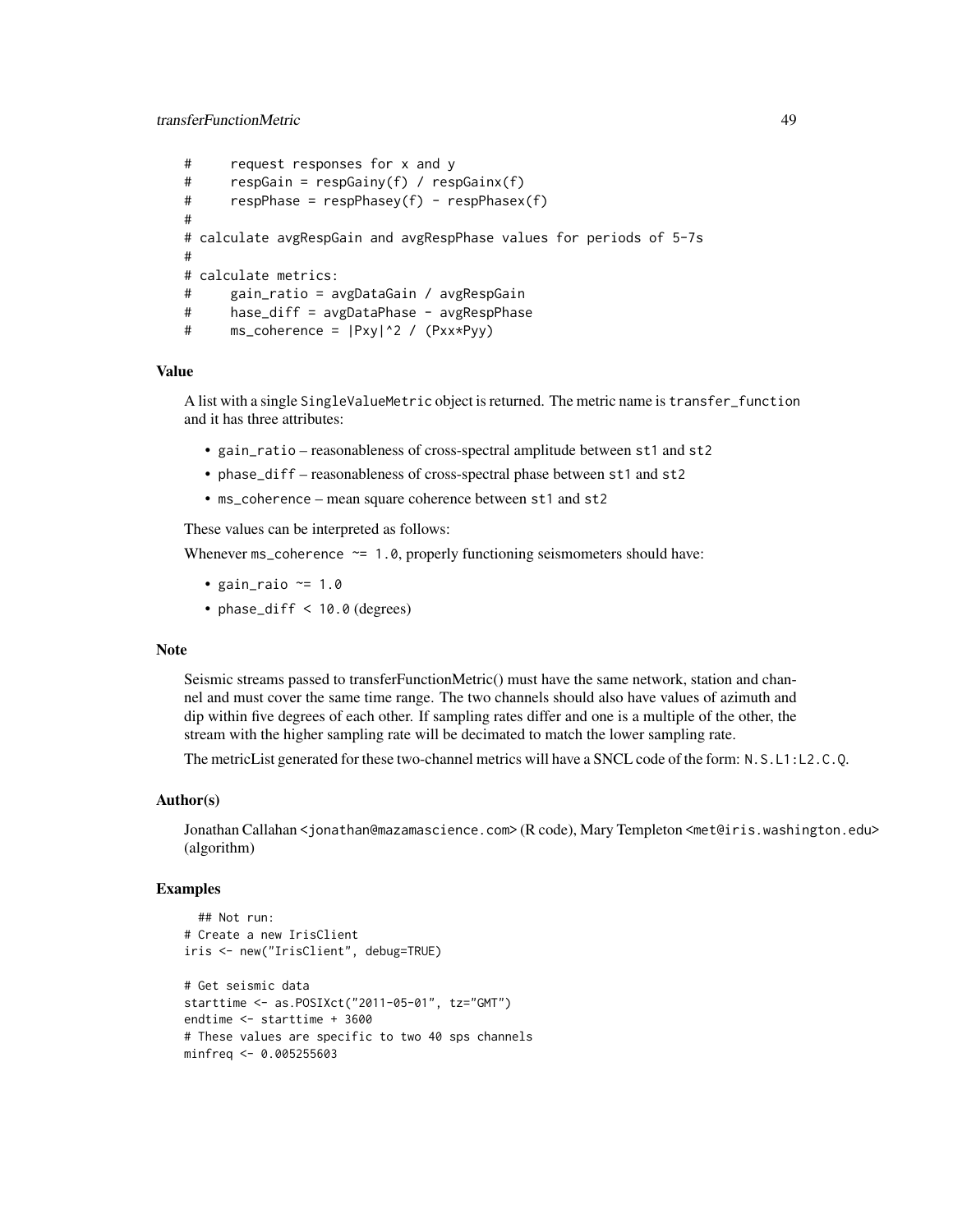```
maxfreq <- 19.7403
nfreq <- 96
units <- 'def'
output <- 'fap'
st1 <- getDataselect(iris,"CI","PASC","00","BHZ",starttime,endtime)
st2 <- getDataselect(iris,"CI","PASC","10","BHZ",starttime,endtime)
evalresp1 <- getEvalresp(iris, "CI", "PASC", "00", "BHZ", starttime,
                         minfreq, maxfreq, nfreq, units, output)
evalresp2 <- getEvalresp(iris, "CI", "PASC", "10", "BHZ", starttime,
                         minfreq, maxfreq, nfreq, units, output)
# Calculate metrics
metricList <- transferFunctionMetric(st1,st2,evalresp1,evalresp2)
print(metricList)
## End(Not run)
```
<span id="page-49-1"></span>upDownTimesMetric *Up/down times for a channel*

#### Description

The upDownTimesMetric() function determines the times at which data collection starts and stops within a seismic Stream.

#### Usage

```
upDownTimesMetric(st, min_signal, min_gap)
```
## Arguments

| st         | a Stream object containing a seismic signal         |
|------------|-----------------------------------------------------|
| min_signal | minimum duration of a Trace in seconds (default=30) |
| min_gap    | minimum gap in seconds (default=60)                 |

## Details

This function uses the output of the getUpDownTimes method of Stream objects.

#### Value

A list with a single MultipleTimeValueMetric object is returned.

## Note

See the seismic package for documentation on Stream objects and the getDataselect method.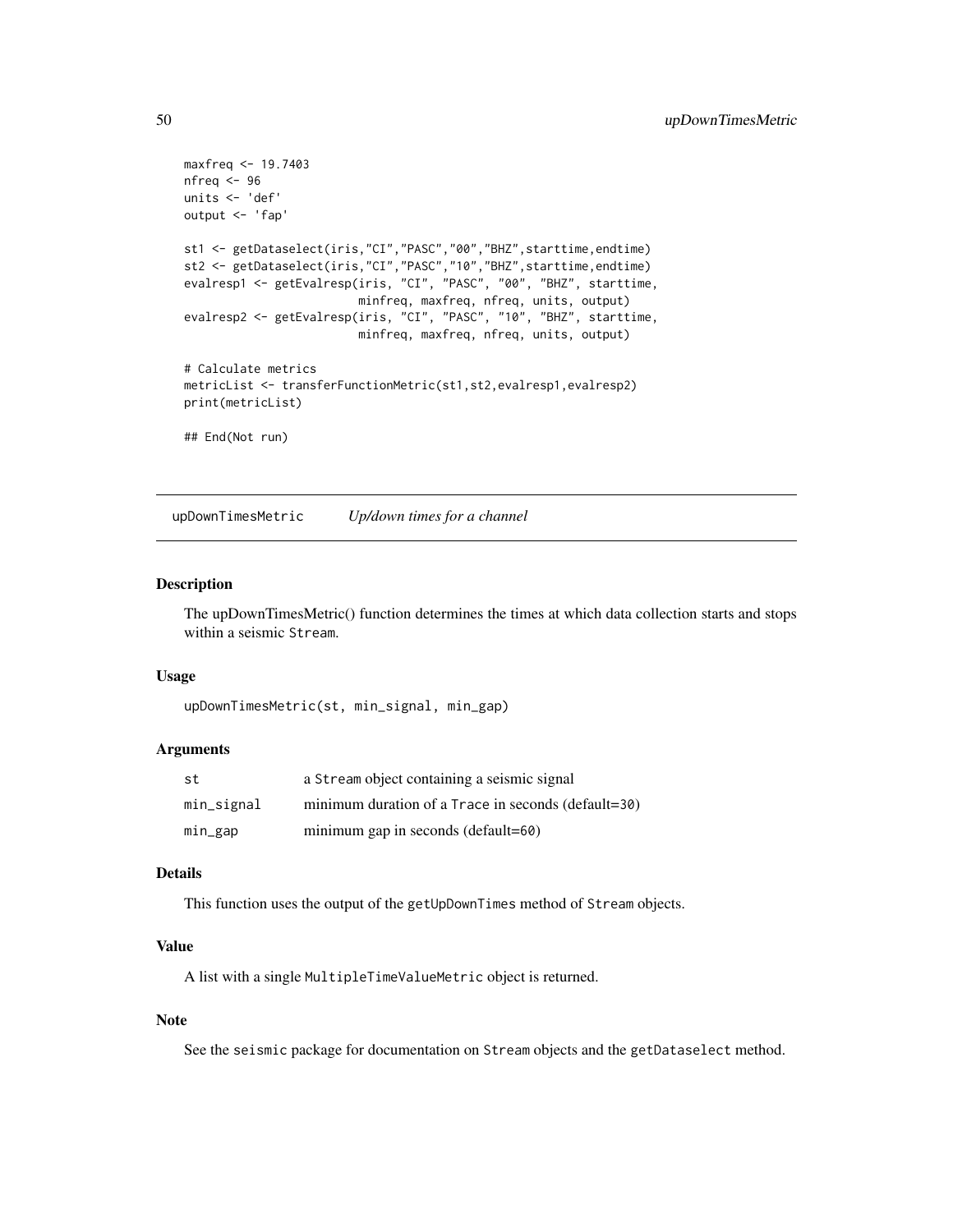## <span id="page-50-0"></span>Author(s)

Jonathan Callahan <jonathan@mazamascience.com>

#### See Also

[getUpDownTimes](#page-0-0)

## Examples

```
## Not run:
# Open a connection to IRIS DMC webservices
iris <- new("IrisClient")
starttime <- as.POSIXct("2012-01-24", tz="GMT")
endtime <- as.POSIXct("2012-01-25", tz="GMT")
# Get the waveform
st <- getDataselect(iris,"AK","PIN","","BHZ",starttime,endtime)
```
# Create the upDownTimesMetric, ignoring Traces < 3 minutes and gaps of < 5 minutes metricList <- upDownTimesMetric(st, min\_signal=180, min\_gap=300)

## End(Not run)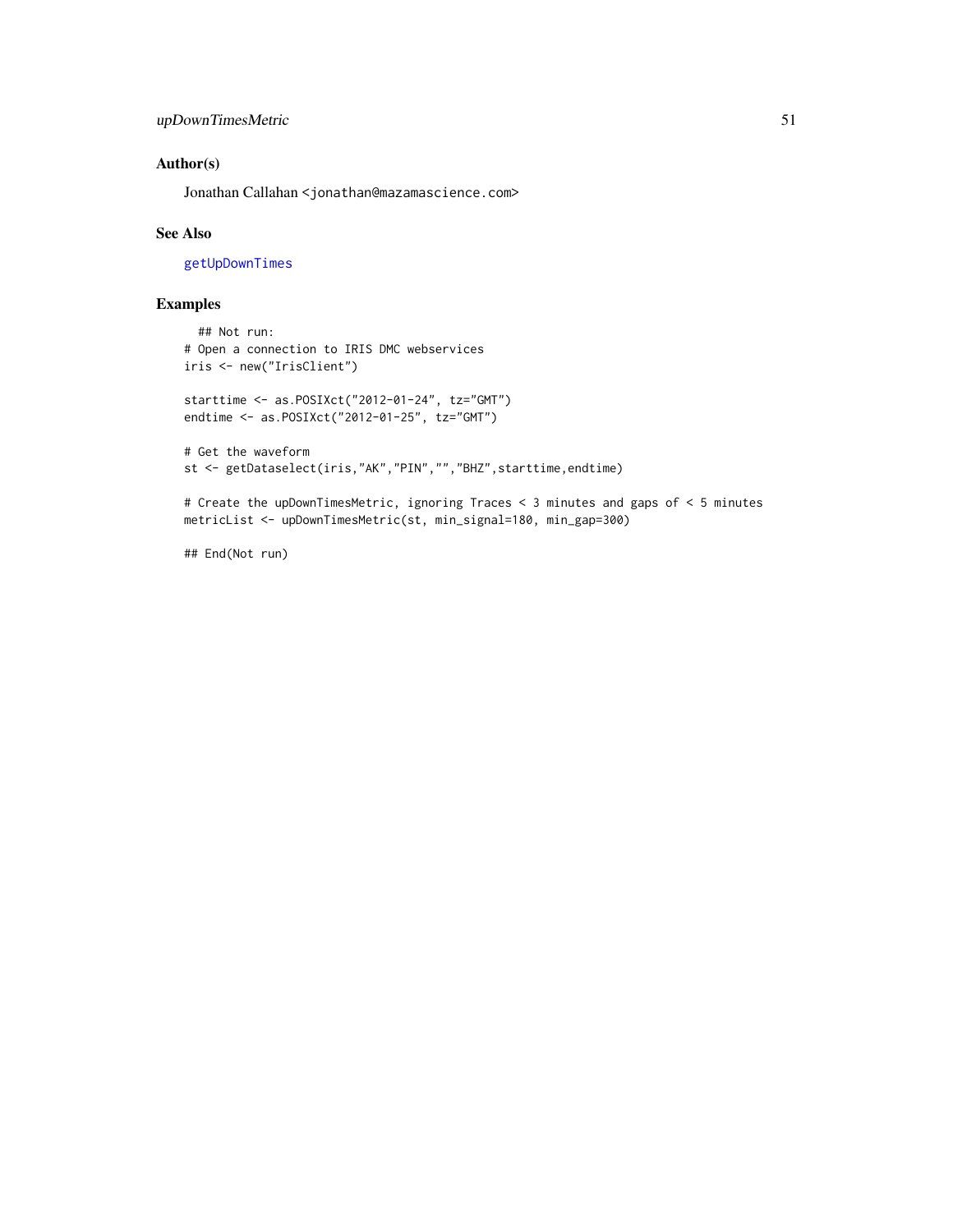# <span id="page-51-0"></span>Index

gapsMetric, [15](#page-14-0)

∗Topic classes GeneralValueMetric-class, [17](#page-16-0) MultipleTimeValueMetric-class, [31](#page-30-0) SingleValueMetric-class, [36](#page-35-0) SpectrumMetric-class, [40](#page-39-0) ∗Topic metrics basicStatsMetric, [7](#page-6-0) correlationMetric, [9](#page-8-0) crossCorrelationMetric, [11](#page-10-0) dailyDCOffsetMetric, [13](#page-12-0) DCOffsetTimesMetric, [14](#page-13-0) gapsMetric, [15](#page-14-0) PSDMetric, [33](#page-32-0) SNRMetric, [38](#page-37-0) spikesMetric, [42](#page-41-0) STALTAMetric, [44](#page-43-0) stateOfHealthMetric, [45](#page-44-0) transferFunctionMetric, [48](#page-47-0) upDownTimesMetric, [50](#page-49-0) ∗Topic webservices createBssUrl, [10](#page-9-0) getBssMetricList, [18](#page-17-0) getGeneralValueMetrics, [19](#page-18-0) getMetricsXml, [22](#page-21-0) getMustangMetrics, [23](#page-22-0) getPsdMetrics, [25](#page-24-0) getSingleValueMetrics, [26](#page-25-0) basicStatsMetric, [7](#page-6-0) convertBssErrors, [8](#page-7-0) correlationMetric, [9](#page-8-0) createBssUrl, [10,](#page-9-0) *[20](#page-19-0)*, *[24](#page-23-0)*, *[27](#page-26-0)* createBssUrl,IrisClient,character,character,character,character,POSIXct,POSIXct,character-method getUpDownTimes, *[51](#page-50-0) (*createBssUrl*)*, [10](#page-9-0) crossCorrelationMetric, [11](#page-10-0) dailyDCOffsetMetric, [13](#page-12-0) DCOffsetTimesMetric, [14](#page-13-0) GeneralValueMetric-class, [17](#page-16-0) getBssMetricList, *[8](#page-7-0)*, [18,](#page-17-0) *[22](#page-21-0)*, *[26](#page-25-0)*, *[36](#page-35-0)* getBssMetricList, IrisClient, character, character, character, *(*getBssMetricList*)*, [18](#page-17-0) getBssMetricList, IrisClient, character, character, character, *(*getBssMetricList*)*, [18](#page-17-0) getGeneralValueMetrics, [19](#page-18-0) getGeneralValueMetrics, IrisClient, character, character, char *(*getGeneralValueMetrics*)*, [19](#page-18-0) getMetricFunctionMetadata, [21](#page-20-0) getMetricsXml, *[8](#page-7-0)*, *[19](#page-18-0)*, [22,](#page-21-0) *[36](#page-35-0)* getMetricsXml, IrisClient, character, character, character, cha *(*getMetricsXml*)*, [22](#page-21-0) getMetricsXml, IrisClient, character, character, character, cha *(*getMetricsXml*)*, [22](#page-21-0) getMustangMetrics, [23](#page-22-0) getMustangMetrics, IrisClient, character, character, character *(*getMustangMetrics*)*, [23](#page-22-0) getPsdMetrics, *[20](#page-19-0)*, *[24](#page-23-0)*, [25,](#page-24-0) *[27](#page-26-0)* getPsdMetrics, IrisClient, character, character, character, cha *(*getPsdMetrics*)*, [25](#page-24-0) getPsdMetrics,IrisClient,character,character,character,cha *(*getPsdMetrics*)*, [25](#page-24-0) getSingleValueMetrics, *[11](#page-10-0)*, *[14](#page-13-0)*, [26](#page-25-0) getSingleValueMetrics, IrisClient, character, character, chara *(*getSingleValueMetrics*)*, [26](#page-25-0) getSingleValueMetrics,IrisClient,character,character,chara *(*getSingleValueMetrics*)*, [26](#page-25-0) getSingleValueMetrics,IrisClient,character,character,chara *(*getSingleValueMetrics*)*, [26](#page-25-0) getSingleValueMetrics, IrisClient, character, character, chara *(*getSingleValueMetrics*)*, [26](#page-25-0) IRISMustangMetrics *(*IRISMustangMetrics-package*)*, [2](#page-1-0) IRISMustangMetrics-package, [2](#page-1-0)

metricList2DF, [28,](#page-27-0) *[30](#page-29-0)* metricList2DFList, [29](#page-28-0)